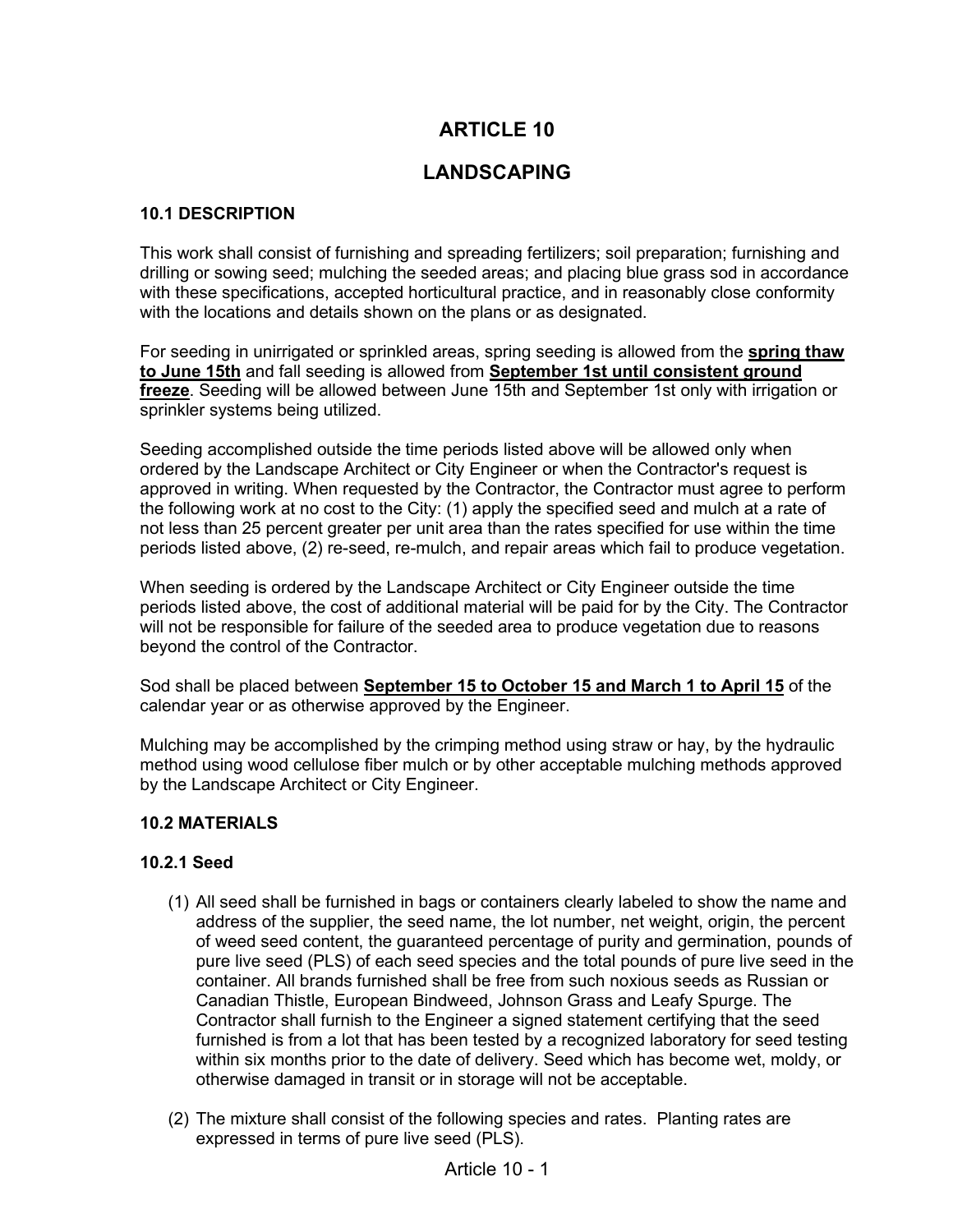# (3) Turf Mix:

| <b>Species</b>                       | Variety | LBS. PLS per   | LBS. PLS per     |
|--------------------------------------|---------|----------------|------------------|
|                                      |         | 1,000 SF       | 1,000 SF         |
|                                      |         | <b>Drilled</b> | <b>Broadcast</b> |
| Turf Type Tall Fescue (Festuca spp.) |         | 9.0            | 18.0             |
| Kentucky Bluegrass (P. pratensis)    |         | 1.0            | 2.0              |
|                                      |         | <b>10# PLS</b> | <b>20# PLS</b>   |

\*NOTE: This is a sample seed mix, refer to project specifications.

## (4) Native Mix:

| <b>Species</b>                         | Variety   | LBS. PLS per        | LBS. PLS per     |
|----------------------------------------|-----------|---------------------|------------------|
|                                        |           | <b>Acre Drilled</b> | Acre             |
|                                        |           |                     | <b>Broadcast</b> |
| Blue grama (B. gracilis)               | Lovington | 0.4                 | 0.8              |
| Little bluestem (S. scoparium)         | Pastura   | 1.2                 | 2.4              |
| Sideoats grama (B. curtipendula)       | Butte or  |                     |                  |
|                                        | Vaughn    |                     |                  |
| Prairie sandreed (C. longifolia)       | Goshen    | 1.1                 | 2.2              |
| Sand dropseed (S. cryptandrus)         |           | 0.1                 | 0.1              |
| Green needlegrass (N. viridula)        |           | 1.7                 | 3.4              |
| Streambank wheatgrass (E. lanceolatus) | Sodar     | 2.0                 | 4.0              |
|                                        |           | 8.1# PLS            | 16.1# PLS        |

\*NOTE: This is a sample seed mix, refer to project specifications.

- (5) Seed and seed labels shall conform to all current State and Federal regulations and will be subject to the testing provisions of the Association of Official Seed Analysis. Computations for quantity of seed required are based on the percentage of purity and percent of germination.
- (6) If seed available on the market does not meet the minimum purity and germination percentages specified, the Contractor must compensate for a lesser percentage of purity of germination by furnishing sufficient additional seed to equal the specified product. Product comparison shall be made on the basis of pure live seed in pounds based on the information received from each seed bag. The formula used for determining the quantity of pure live seed (PLS) shall be: Pounds of Seed x (Purity x Germination) = Pounds of Pure Live Seed (PLS).
- (7) Areas that are non-irrigated or not provided with sprinkling or watering systems shall be seeded prior to May 15th in the Spring **or** following September 30th in the Fall.
- (8) Seeding shall follow closely behind the tilling of the fertilizer or as directed by the Landscape Architect or City Engineer, to make special seed bed preparation unnecessary. The Landscape Architect or City Engineer may establish test sections for adjusting the seeding equipment to assure the specified rate. The Engineer may order equipment readjustment at any time.
- (9) All slopes 2:1 and flatter shall be seeded by mechanical power drawn drills followed by packer wheels or drag chains. Mechanical power drawn drills shall have depth bands set to maintain a planting depth of at least one-quarter inch and shall be set to space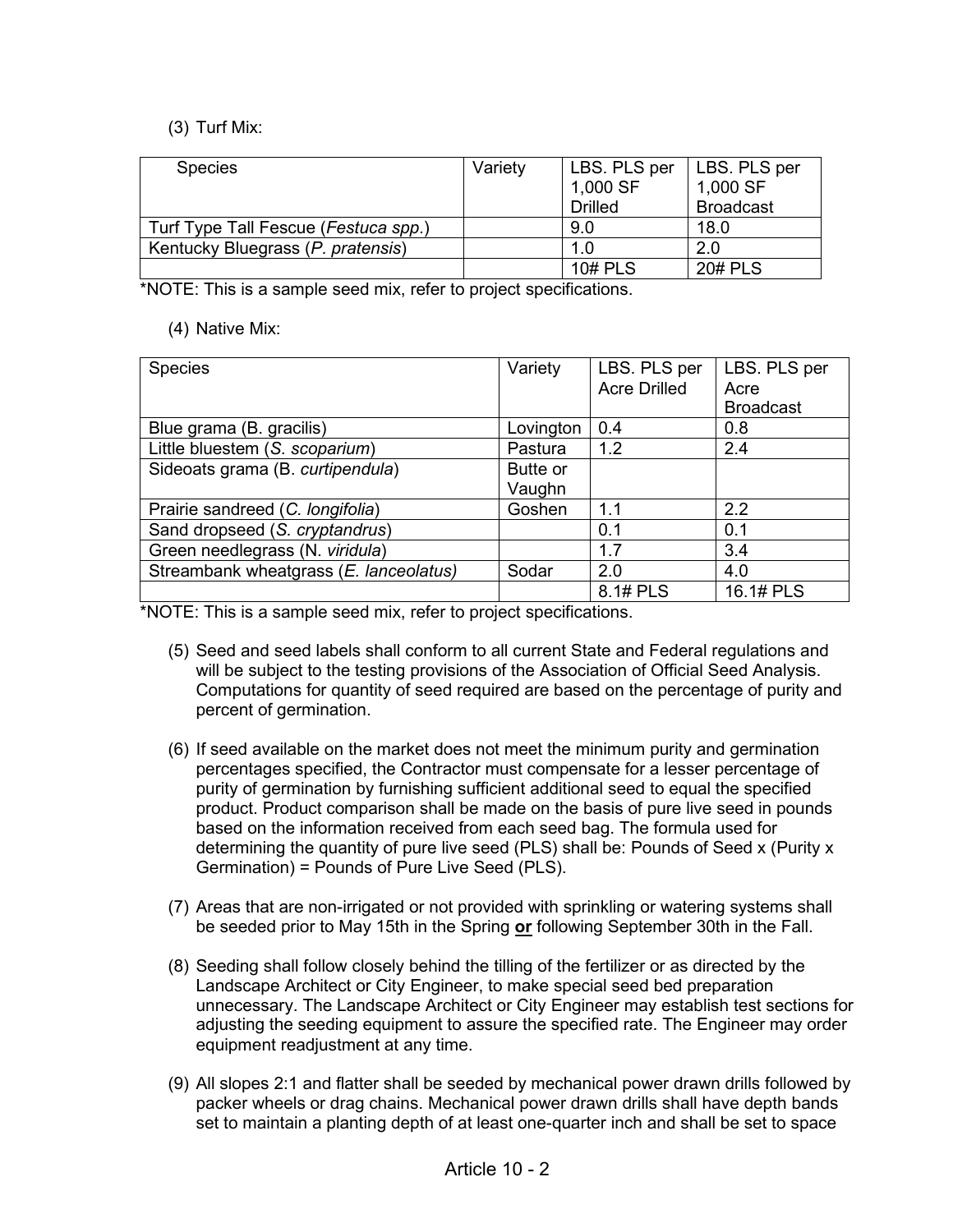the rows not more than seven inches (7") apart. Seed that is extremely small shall be sown from a separate hopper adjusted to the proper rate of application.

- (10) Seed shall not be drilled or sown during windy weather or when the ground is frozen or otherwise untillable.
- (11) If inspections indicate that strips wider than the specified space between the rows planted have been left or other areas skipped, the Landscape Architect of City Engineer may require immediate resowing of seed in such areas at the Contractor's expense.
- (12) Unless otherwise noted on the plans, the Contractor shall be responsible for maintaining and watering areas seeded for a period of seven weeks after the time of seeding.
- (13) Areas in which there is not a satisfactory stand (no bare areas larger than six (6) square inches) at the expiration of this seven-week period shall be reseeded. Sprinkling of the seeded areas shall be carefully done in such manner to avoid standing water, surface wash, or scour. Areas seeded and so maintained shall be protected against damage by vehicle and pedestrian traffic by the use of barriers and appropriate warning signs.

## **10.2.2 Sod**

- (1) Superior sod grown from certified, high quality, seed of known origin or from plantings of certified grass seeds or stolons. Contractor shall submit to the Landscape Architect or City Engineer the name of the turf farm(s).
- (2) Sod shall be true to type, quality cultured turf grass grown from seed approved by the US Department of Agriculture, free of diseases, clover, stones, pests and debris, and containing maximum of 2% of other grass species than variety specified; no more than two (2) broadleaf weeds or ten (10) annual weeds of weedy grasses per 50 square yards. Thickness of sod soil portion 1" maximum.
- (3) Inspect sod to  $$ 
	- a. Assure satisfactory genetic identity and purity.
	- b. Assure over-all high quality and freedom from noxious weeds or an excessive amount of other crop and weedy plants at time of harvest.
- (4) Sod shall be composed of the following approved seed mixtures:

| <b>Sod Blend</b>                                | <b>Supplier</b>           |
|-------------------------------------------------|---------------------------|
| <b>KBG/Texas Mix</b>                            | <b>Southwest Farms</b>    |
| VorTEX                                          | Korby Sod LLC             |
| <b>Graff's Texas Blue Grass</b><br><b>Blend</b> | <b>Graff's Turf Farms</b> |
| G & S Select                                    | <b>Bigfoot Turf</b>       |

\*NOTE: Sample seed mixture, refer to project specifications.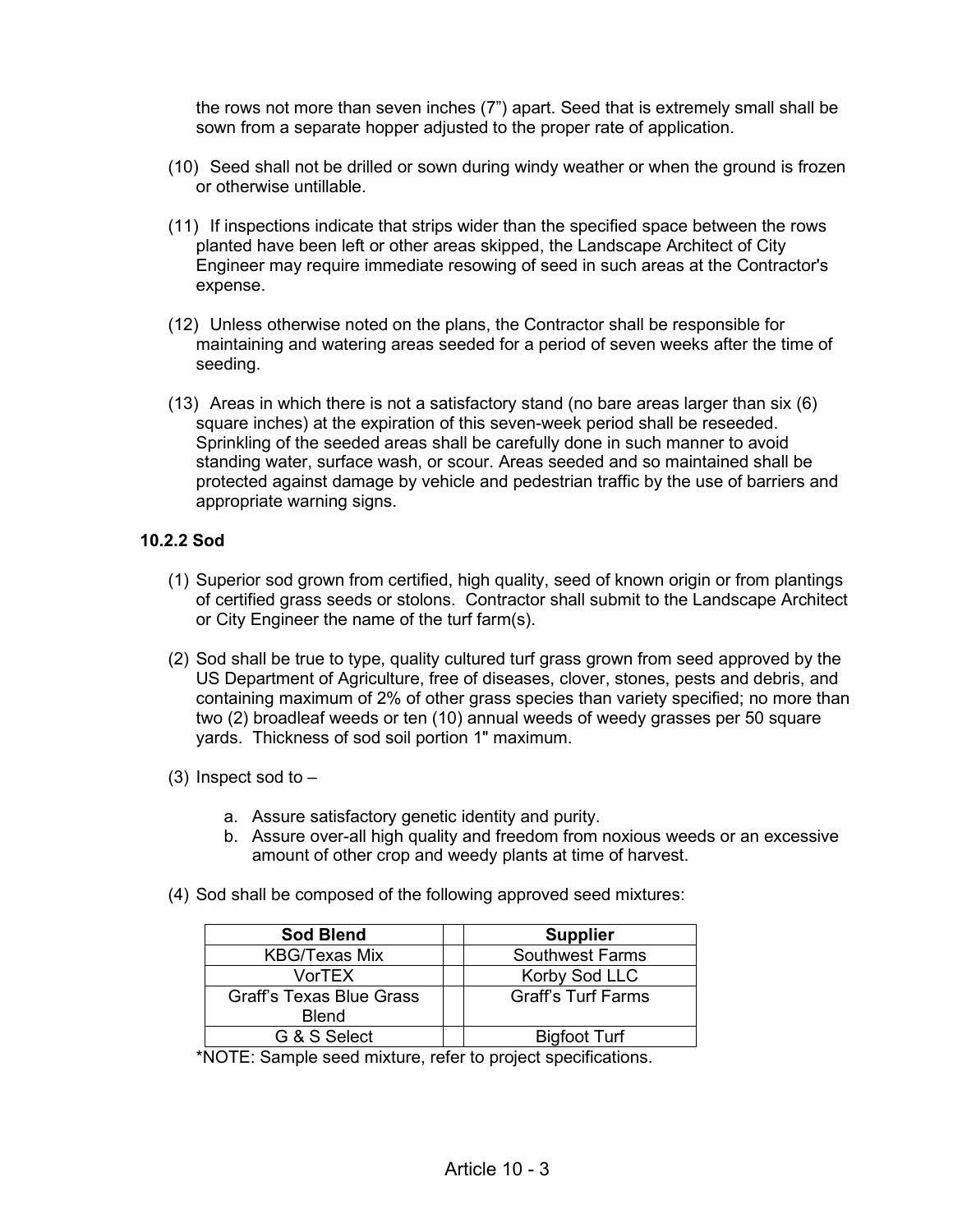## **10.2.3 Fertilizers**

- (1) Fertilizer shall be delivered to the site, mixed as specified, in the original unopened standard size bags showing weight, analysis and name of manufacturer. Containers shall bear the manufacturer's guaranteed statement of analysis and shall be furnished to the Landscape Architect or City Engineer. Store fertilizer in a weatherproof place and in such a manner that it shall be kept dry and its effectiveness shall not be impaired.
- (2) Superphosphate: Soluble mixture of treated minerals, 16% to 20% available phosphoric acid.
- (3) Commercial Fertilizer: Complete fertilizer containing the following percentages of available plant nutrients:
	- a. Tablets: For trees and shrubs, provide tightly compressed long lasting, slow release tablets weighing 21 grams with an analysis of 20-10-5, and a potential acidity of not more than 5% by weight.
	- b. Granular: For lawns, vines, flowers and groundcovers, provide a granular, slow release, commercial fertilizer with NPK proportion of 3:1:2 with 120 days controlled release such as 24-4-10 50% duration and 3% iron.
	- c. Trees over 2" in caliber shall also receive: Install one 3 oz. packet of Mycor Tree Saver per one-inch diameter of tree trunk (i.e. 3 (3 oz.) packets per 3" B&B tree). Provide City Representative with 20 extra packets.

## **10.2.4 Mulch**

- (1) Hay mulch shall consist of clean field hay and shall not contain seeds of noxious weeds. Hay in such an advanced state of decomposition as to smother or retard the growth of grass will not be accepted. Hay which breaks in the crimping process rather than bending will not be accepted. The hay mulch shall have a minimum of 60% of the hay stubble 10" or longer upon completion of the crimping operation.
- (2) After seeding has been completed, hay shall be uniformly applied at the rate of two tons per acre or as directed. It shall then be crimped in with a crimper or other approved equipment. After application 60% of the crimped hay shall be 10" or longer. The Landscape Architect or City Engineer may order the employment of hand-crimping operations on such areas where excessive ground slopes or confined areas would cause unsatisfactory crimping to result by mechanical methods. Crimping shall be performed on the contour. Crimping against the contour shall not be accepted.
- (3) The seeded area shall be mulched and crimped within 24 hours after seeding. Areas not mulched and crimped within 24 hours after seeding must be reseeded with the specified seed mix at the Contractor's expense.
- (4) Wood Cellulose Fiber for hydraulic mulching shall not contain any substance or factor which might inhibit germination or growth of grass seed. It shall be dyed an appropriate color to allow visual metering of its application. The wood cellulose fibers shall have the property of becoming evenly dispersed and suspended when agitated in water. When sprayed uniformly on the surface of the soil, the fiber shall form a blotter-like ground cover which readily absorbs water and allows infiltration to the underlying soil. Weight specifications from suppliers, and for all applications, shall refer only to air dry weight of the fiber, a standard equivalent to 10 percent moisture. The mulch material shall be supplied in packages having a gross weight not in excess of 100 pounds and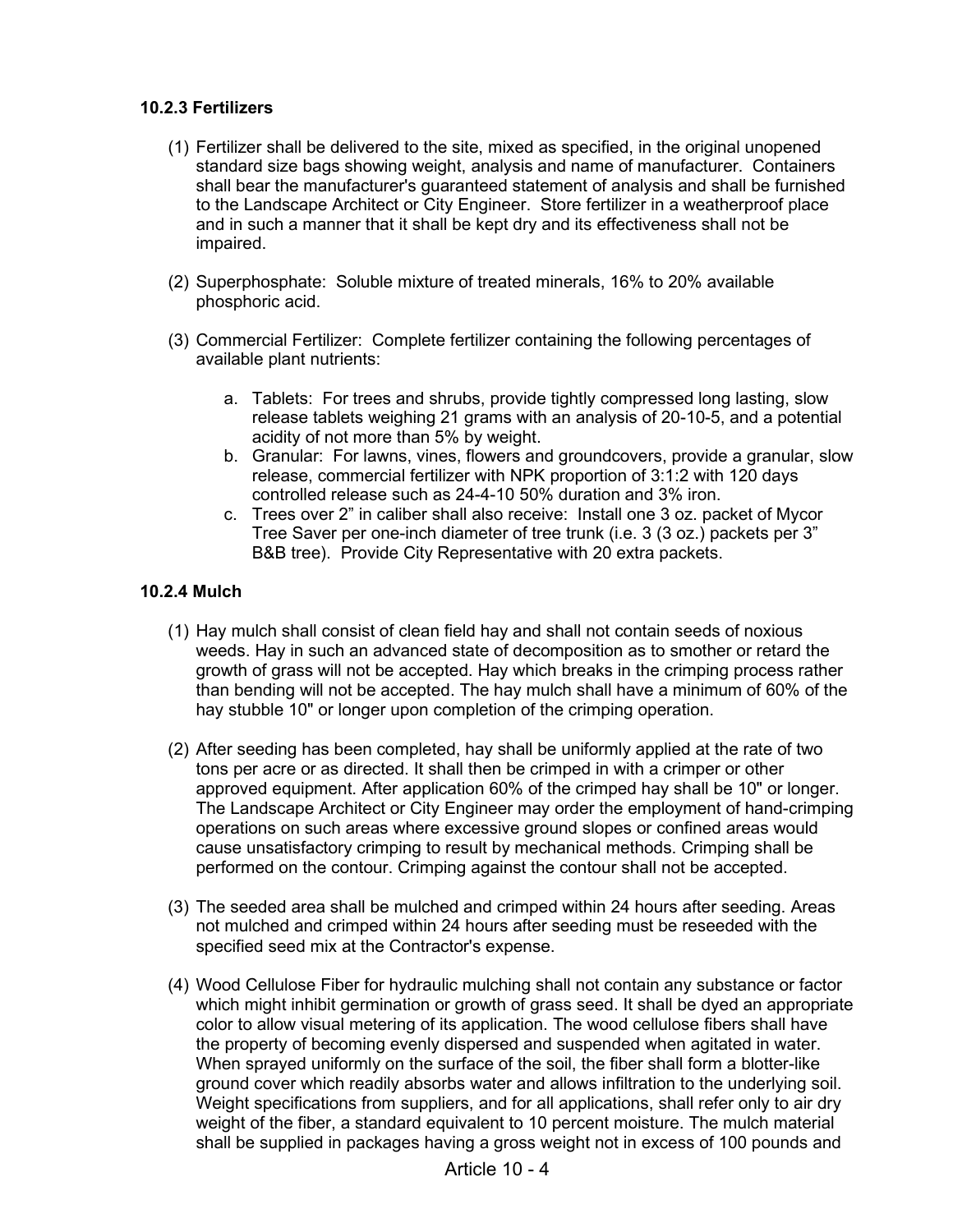shall be marked by the manufacturer to show the air-dry weight content. Suppliers shall certify that laboratory and field testing of their product has been accomplished, and that it meets all the foregoing requirements pertaining to wood cellulose fiber mulch.

(5) Cellulose wood fiber mulch shall be added after the proportionate quantities of water and other approved materials have been placed in the slurry tank. All ingredients shall be mixed to form a homogeneous slurry. Using the color of the mulch as a metering agent, the operator shall spray apply the slurry mixture uniformly over the designated seeded areas. Areas not properly mulched or areas damaged due to the Contractor's negligence, shall be repaired and remulched in an acceptable manner at the Contractor's expense. Mulch removed by circumstances beyond the Contractor's control shall be repaired and remulched as ordered. Payment for this corrective work, when ordered, shall be at the contract prices.

## **10.2.5 Imported Backfill**

- (1) Fertile, loose, friable sandy loam or natural agriculture topsoil typical of locality and capable of sustaining vigorous plant growth. Shall be clean and free from toxic minerals, noxious weeds, rocks larger than two inch (2") in any dimension, and other objectionable materials.
- (2) Borrow Topsoil shall be tested by an approved laboratory for both a "Soil Sample Test" and a " Paste Test" and provide the results to the Owner. If necessary, to bring the soils into a satisfactory condition for growing the plant material, the Contractor shall provide proposed recommendations on how the Contractor will amend the soil, at the Contractor's expense.
- (3) Acidity/alkalinity range pH 6.0 to 8.0.

## **10.2.6 Top Soil**

- (1) Contractor is to provide topsoil mix that conforms to the following tolerances.
- (2) Topsoil for all tree, shrub, and ground cover planting beds shall consist of the following:
	- a. 60% to 70% sand
	- b. 10% max. silt.
	- c. 10% max. clay.
	- d. minimum 12% organic matter
	- e. pH value of 5.0 to 6.0.
	- f. Drainage minimum of 3/4 inch/hr.
- (3) Acceptable amendments include:
	- a. Composted organic wood and manure-based product with a carbon to nitrogen ratio between 15:1 and 30:1, with a pH of 5 to 6, salt content below 6 mmhos/cm. Other materials such as mushroom compost, etc. may be considered for approval.
	- b. Amendments shall be free of objectionable odor, and free from all viable weed seeds, finely shredded to pass 70% through a 1/4 inch mesh screen.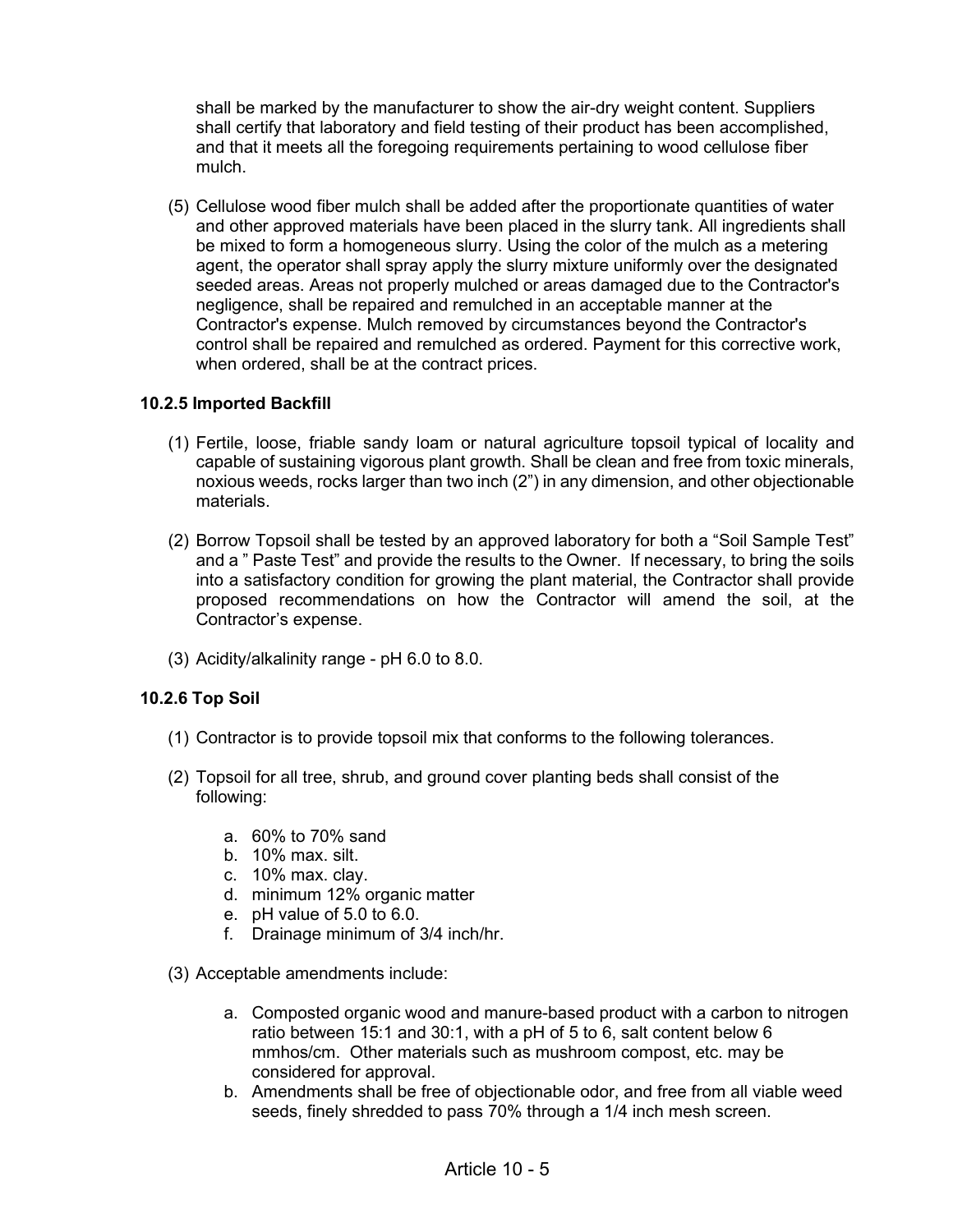(4) Topsoil for all lawn and meadow areas shall consist of the following:

- a. 60% to 80% round sand.
- b. 10% max. silt.
- c. 10% max. clay.
- d. minimum 5% organic matter
- e. pH value of 5.0 to 6.0.
- f. Drainage minimum of 3/4 inch/hr.
- (5) Sand:
	- a. River pump or screened quarry sand with a particle size breakdown as follows. Provide sieve analysis for approval.

| Coarse Sand | 15%        |
|-------------|------------|
| Medium Sand | 65%        |
| Fine Sand   | <b>20%</b> |

(6) Compost:

- a. Well-decomposed, 2-year-old, organic wood and manure based product with a carbon to nitrogen ratio between 15:1 and 30:1, with a pH of 5 to 6, and a salt content below 6 mmhos/cm. Other materials such as a decomposed mushroom or vegetable matter of natural occurrence may be considered for approval. Sheep and peat is acceptable.
- b. Shredded particle minimum size: 1/4 1/2 inch.
- (7) Fertilizer:
	- a. Analysis and application rates in accordance with soil analysis results Slow release type sulphur coated urea complete with micronutients.
- (8) Peat Moss: (Mountain peat moss is not acceptable for use on the project)
	- a. Derived from partially decomposed fibrous or cellular stems and leaves of species of Sphagnum Mosses.
	- b. Elastic and homogenous, brown in color.
	- c. Free of wood and deleterious material that could prohibit growth.
	- d. Shredded particle minimum size: 1/4".
- (9) Drain gravel: 3/4" diameter clean round drain rock, free of fines.

#### **10.2.7 Organic Soil Amendment**

- (1) Organic soil amendment shall be a composted organic wood and manure-based product with a carbon to nitrogen ratio between 15:1 and 30:1, with a pH of 5.0 to 6.0, and a salt content below 6 mmhos/cm. Other materials such as a decomposed mushroom or vegetable matter of natural occurrence may be considered for approval.
- (2) The organic soil amendment shall be free of objectionable odor, and free from all viable weed seeds, finely shredded to pass 70% through a 1/8-inch mesh.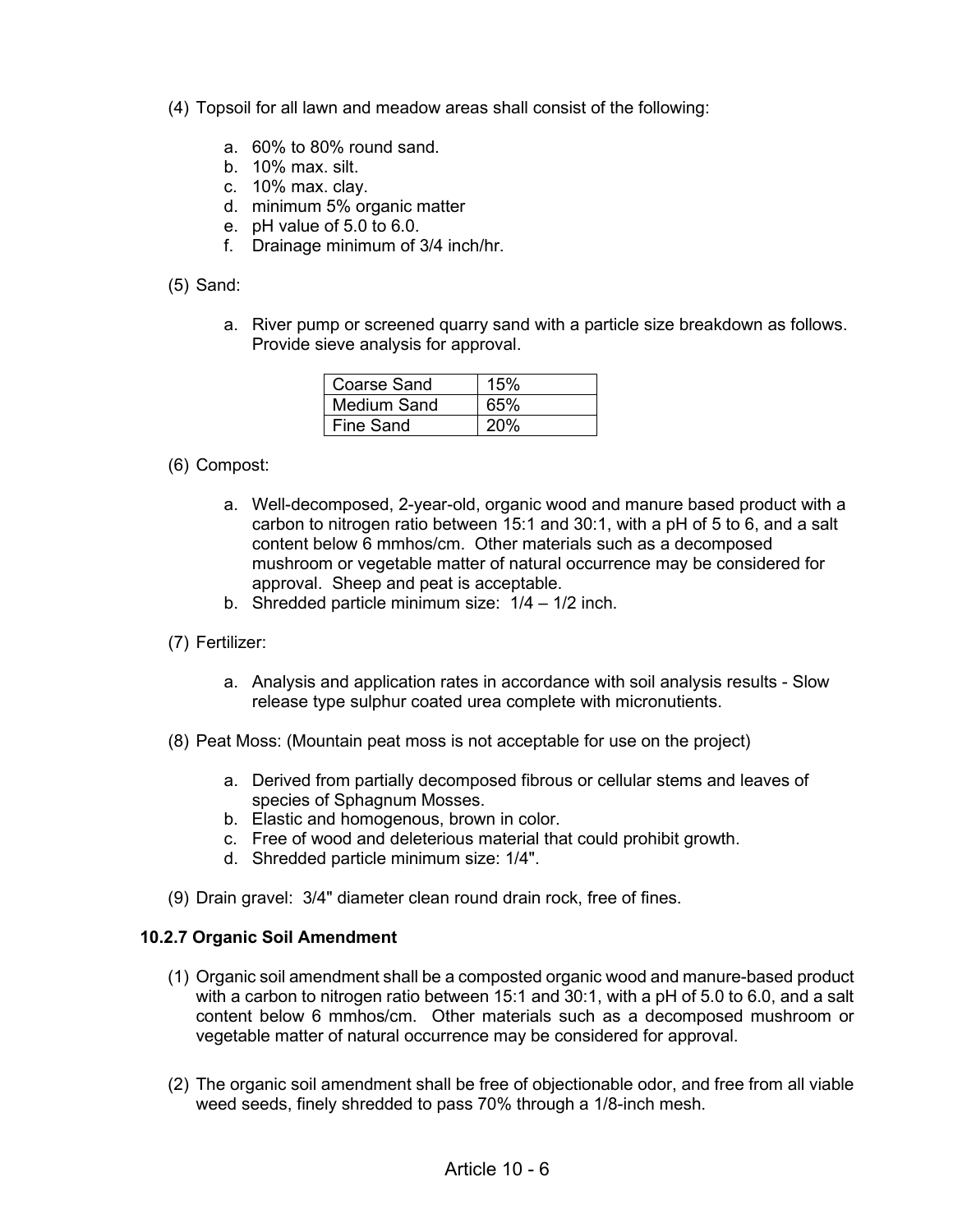(3) Compost steer manure or peat moss, "Nutril Mulch", "Soil Pep", nitrogen stablilized organic amendment (not sawdust), or other material approved by Owner.

## **10.2.8 Natural Rock Materials**

- (1) Boulders shall be selected and approved by the Landscape Architect or City Engineer. Type, size, and color shall be as directed by the City. Boulders shall be approved prior to delivery to the site.
- (2) Boulders shall be clean, uniform in type, and free of abrasions, marks, drill holes, and all other deleterious marks.

#### **10.2.9 Brick Pavers**

- (1) Brick pavers shall conform to ASTM C-902, SW grade, Class SX, Type 1. Water absorption shall not exceed 4%.
- (2) Size: Wire-cut pavers to dimensions shown on the drawings.
- (3) Color shall be as specified on the drawings or by the Landscape Architect or City Engineer.
- (4) Friction Factor: Permanent wet leather/wet paver factor of 0.5 minimum.

#### **10.2.10 Irrigation**

- (1) General Piping
	- a. Pressure Supply Lines (downstream of backflow prevention units) Sch. 40 PVC.
	- b. Non-pressure Lines Class 200 PVC
	- c. PVC Sleeving Sch. 40 PVC.
	- d. Drip Tubing Toro Dura-Pol EHD 1645 3/4" with .050 inch wall thickness.
	- e. Emitter Tubing As recommended by emitter manufacturer.
- (2) Plastic Pipe and Fittings:
	- a. Identification Markings. Identify all pipe with following indelible markings.
		- i. Manufacturer's name.
		- ii. Nominal pipe size.
		- iii. Schedule of class.
		- iv. Pressure rating.
		- v. NSF (National Sanitation Foundation) seal of approval.
		- vi. Date of extrusion.
- (3) Solvent Weld Pipe. Manufactured from virgin polyvinyl chloride (PVC) compound in accordance with ASTM D2241 and ASTM D1784; cell classification 12454-B, Type 1, Grade 1.
	- a. Fittings Standard Schedule 40, injection molded PVC; complying with ASTM D1784 and D2466, cell classification 12454-B.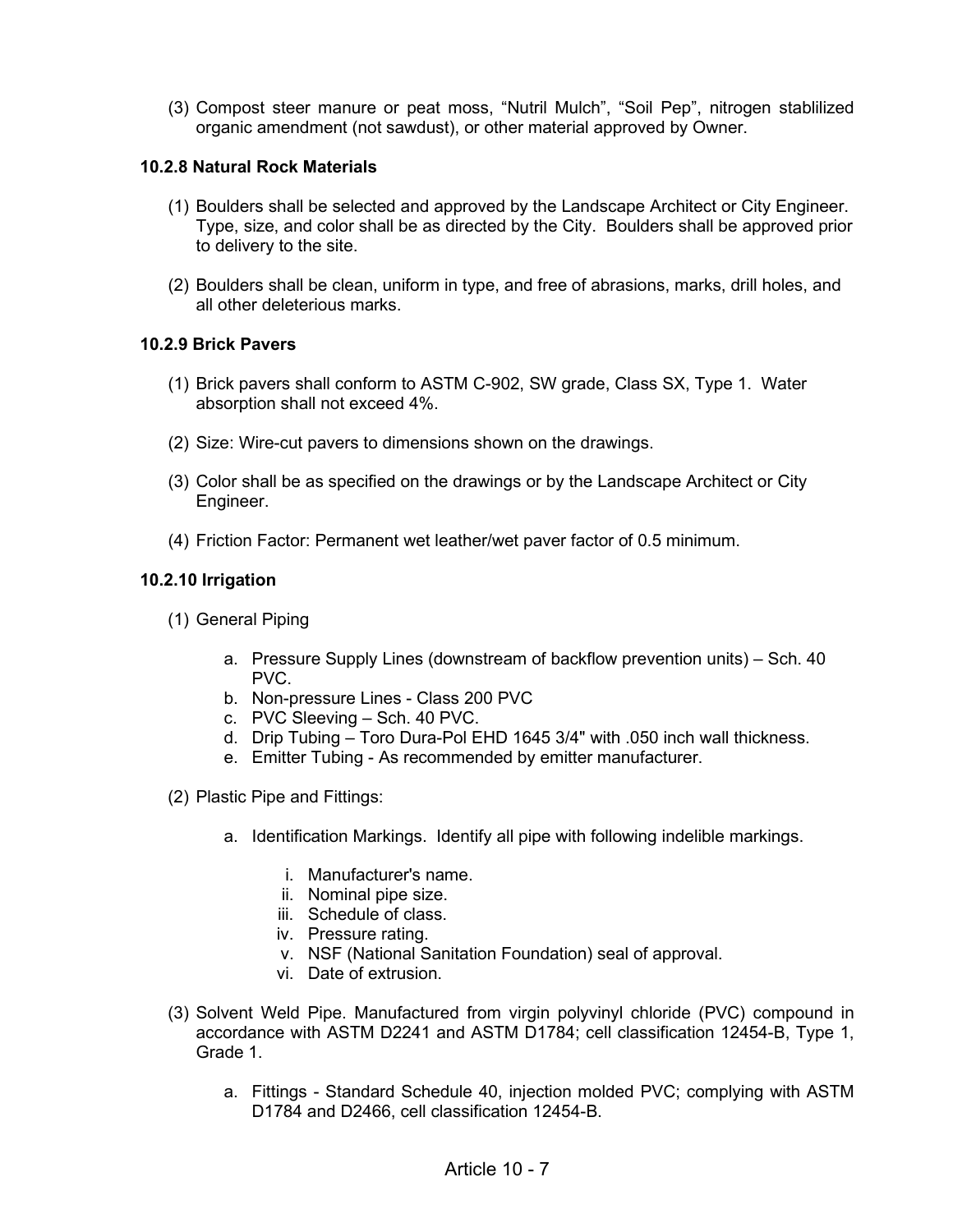- i. Threads. Injection molded type (where required).
- ii. Tees and ells
	- 1. Threaded Nipples ASTM D2464, Schedule 80 with molded threads.
	- 2. Joint Cement and Primer Type as recommended by manufacturer of pipe and fittings.
- (4) Drip Irrigation Systems
	- a. Drip Tubing Manufactured of flexible vinyl chloride compound conforming to ASTM D1248, Type 1, Class C, Category 4, P14 and ASTM D3350 for PE 122111C.
	- b. Fittings Type and make recommended by tubing manufacturer.
	- c. Drip Valve Assembly type and size to be shown on design submittal.
		- i. PR Filter Plastic construction with 200 mesh (75 micron) nylon screen and 1/2 inch blow-out assembly. Pressure reduction is included in the filter.
		- ii. Control Valve 2 way, solenoid pilot operated type made of synthetic, non-corrosive material; diaphragm activated and slow closing. Include freely pivoted seat seal; retained (mounted) without attachment to diaphragm.
	- d. Emitters –Single port, pressure compensating, press on type by Rainbird.
		- i. Use 2 emitters per shrub, 4 per tree, and 1 per flower or groundcover. See plant list for specific emitter size.
		- ii. Gallons per hour (GPH) as indicated on plans.
	- e. Landscape Dripline Tubing Dual outlet ports, pressure compensating in-line emitter tubing, Rainbird LD-09-12.
- (5) Gate Valves Gate Valves for 3/4 inch through 2-1/2 Inch Pipe Brass construction; solid wedge, IPS threads, and non-rising stem with wheel operating handle.
- (6) Quick Coupling Valves Brass two-piece body designed for working pressure of 150 PSI; operable with quick coupler. Equip quick coupler with locking rubber cover. Key size and type as shown on Drawing.
- (7) Valve Boxes:
	- a. Gate Valves, Quick Coupling Valves, Drain Valves, Drip Line Blow-out Stubs, and Wire Stub Box - Carson Brooks #910-10, box as detailed.
	- b. 3/4 inch through 2 inch Control Valves Carson Brooks #1419-12 box.
	- c. Drip Valve Assemblies Carson Brooks #1220-12 box.
- (8) Electrical Control Wiring:
	- a. Two Wire System
	- b. Low Voltage
	- c. Electrical Control Wire American Wire Gauge (AWG) No. 14 solid copper, Type UF cable, which is UL approved for direct underground burial, if required to operate system as designed.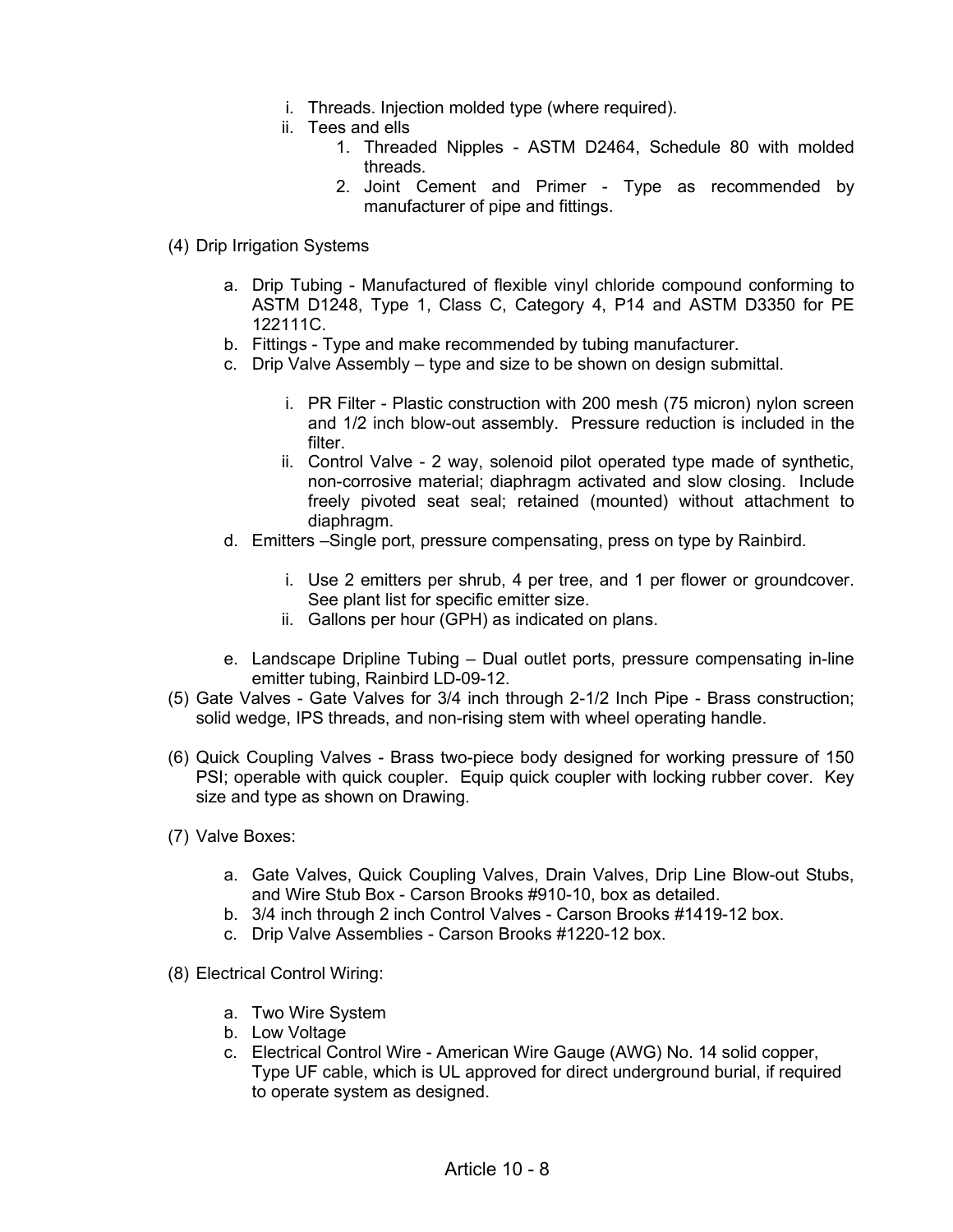- d. If multiple controllers are utilized, and wire paths of different controllers cross each other, both common and control wires from each controller shall be different colors approved by Landscape Architect or City Engineer.
- e. Control Wire connections and splices shall be made with 3M direct bury splice, Rain Bird Pentite connectors, or similar dry splice method.
- f. Low Voltage (2-Wire Decoder Cable)
	- i. Electrical Control Wire UFUL approved, Paige Wire P7072D 12/2 (or as per manufactures requirements, direct burial copper wire to operate system as designed.
	- ii. If multiple controllers are utilized, refer to wire routing plan for individual wire runs. Each controller shall have a wire path of a different color. Refer to plan for any additional cable color requirements.
	- iii. If multiple controllers are utilized, each controller shall have its own 2 wire decoder cable run, controllers cannot be connected with same 2 wire run.
	- iv. Loop five (5) feet minimum of 2-wire cable into all valve boxes.
	- v. Control Wire connections and splices shall be made with 3M DBY or King 600 DBY/R, or similar, direct bury splice, or as required by the controller manufacturer.
- g. High Voltage Type required by local codes and ordinances, of proper size to accommodate needs of equipment serviced.
- (9) Automatic Controller Size and type as shown on drawings and details. Unless otherwise specified use Weathertrak brand.
- (10) Hydrometer Master Control Valve/Flowmeter Size and type shown on Drawings per each system design.
- (11) Electric Control Valves Size and type shown on Drawings having manual flow adjustment (except drip valves) and manual bleed nut.
- (12) Sprinkler Heads As indicated on Drawings. Fabricated riser units in accordance with details on Drawings - with riser nipples of same size as riser opening in sprinkler body.
- (13) Backflow Preventer Size and type indicated on Drawings; Brass construction with 150 psi working pressure.

## **10.2.11 Erosion Matting**

- (1) The erosion matting shall be installed as shown on the drawings and as directed by the Landscape Architect or City Engineer. An additional row of blanket (approximately four feet wide) may also be required in areas of steep slopes, drainage paths or south exposures. The area to be covered shall be properly prepared, fertilized, and seeded before the blanket is applied.
- (2) The product data for the erosion matting must be submitted to and approved by the Landscape Architect or City Engineer prior to installation.
- (3) When the blanket is unrolled, the netting shall be on top and the fibers in contact with the soil over the entire area. In ditches, the blankets shall be applied in the direction of the flow of the water, butted snugly at ends and side and stapled. On slopes, the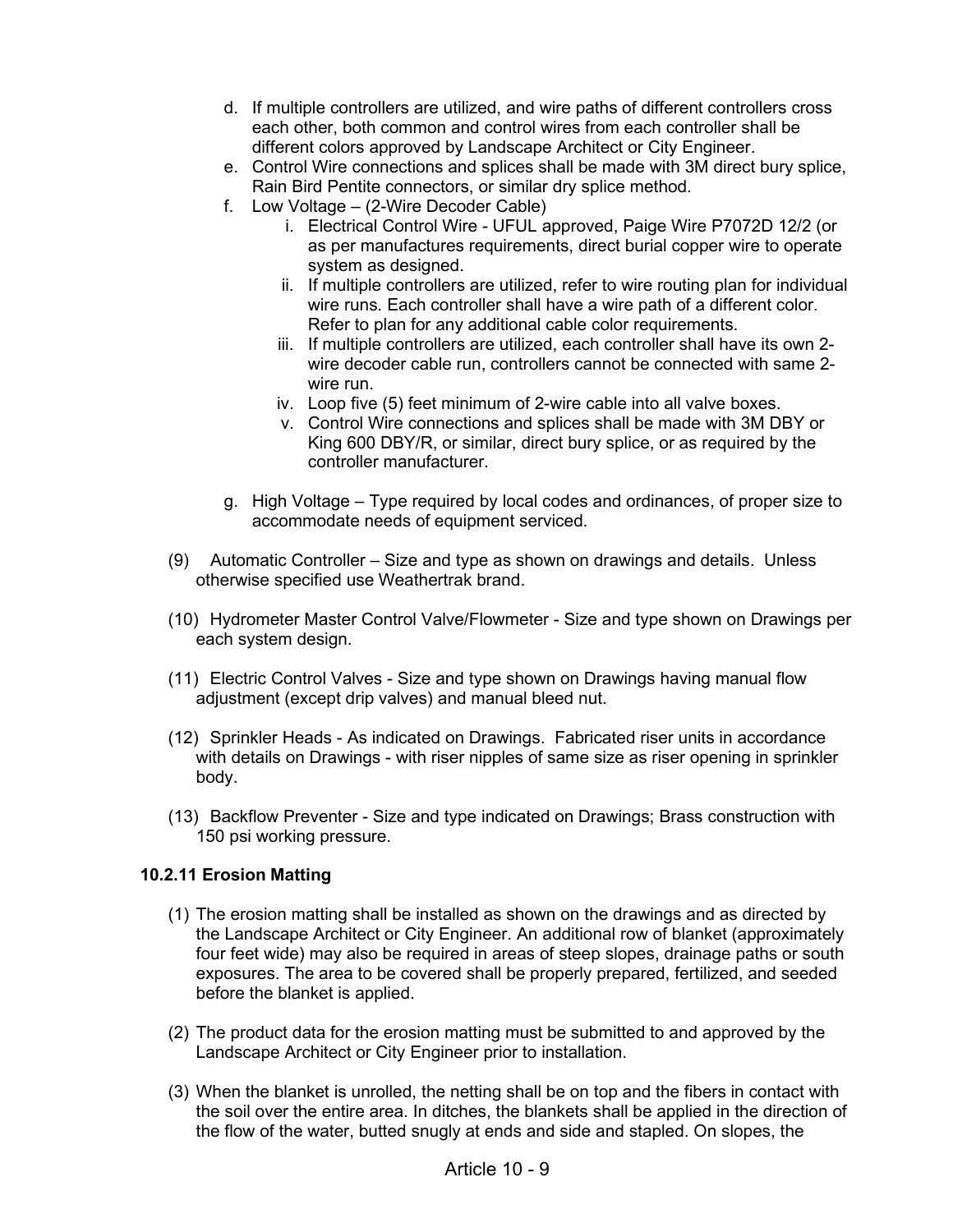blankets shall be applied either horizontally or vertically to the slope. Ends and sides shall be butted snugly and stapled.

(4) When two or more lengths of fabric area required to be installed side-by-side or endtoed to cover an area, a common row of staples will be used on adjoining blankets.

| <b>Minimum Blanket Dimensions</b> |                                             |
|-----------------------------------|---------------------------------------------|
| Width                             | 4 feet min.                                 |
| Length                            | 180 feet min.                               |
| <b>Roll Sizes</b>                 | 80 square yards                             |
| Approx. Weight                    | 78 pounds per roll                          |
| <b>Staples</b>                    | 11 gauge wire, "U" shaped with 2-inch crown |
|                                   | and legs 8-inches in length, min.           |

- (5) The erosion matting will be applied uniformly and completely over the designated area. Use four staples across at the start of each roll. When blankets are placed along side of each other, outer staples shall be placed so as to catch the edge of each roll. Staple in row, in two-foot intervals along the entire length of the roll, and place two staples centered on the blanket, halfway between each row.
- (6) As a waterway liner, staple at two-foot intervals throughout the length of the roll. When using two or more blankets side-by-side in a water course, do not put the seam (edges of adjoining blanket) at the center of the water flow. Offset approximately six (6) inches to one (1) foot.
- (7) The Contractor shall also be responsible for maintaining and caring for the blankets for a seven-week period. All blankets that are disturbed during this period will be replaced and/or restapled by the Contractor.

## **10.2.12 Geotextile Fabric**

Geotextile Fabric (Filter Fabric): Shall be Warren's Terrabond, Mirascape, DuPont Typar 3301 or approved substitution.

#### **10.2.13 Plant Installation Accessories and Materials**

- (1) Ground Anchors at Tree Pits: Duckbill-type galvanized steel ground anchor/rootball system and cable assembly 68 RBK kit (for trees up to 3'' caliper) or 88 RBK kit (for trees up to 6'' caliper), by Foresight Products, Inc., (800) 325-5360, or accepted equal. Install per manufacturer's recommendations. Do not install on dry, cracked, crumbling or broken rootballs.
- (2) Guying and Staking Material:
	- a. Guying Wire: 12-gauge galvanized steel wire. Cotton/Nylon Webbing Straps with Grommets as provided by Jeffco Enterprises, Inc., 6340 W. 56th Avenue, Arvada, CO 80002, (303)422-2722, or accepted substitute.
		- i. Size for Trees Up to 3-1/2" Caliper: 16" x 3".
		- ii. Straps: Tensile strength of 1,000 lbs. and heat sealed on ends.
		- iii. Strap Color: Brown or Tan.
		- iv. Grommets: Securely attached and minimum 1/4 inch from end of strap.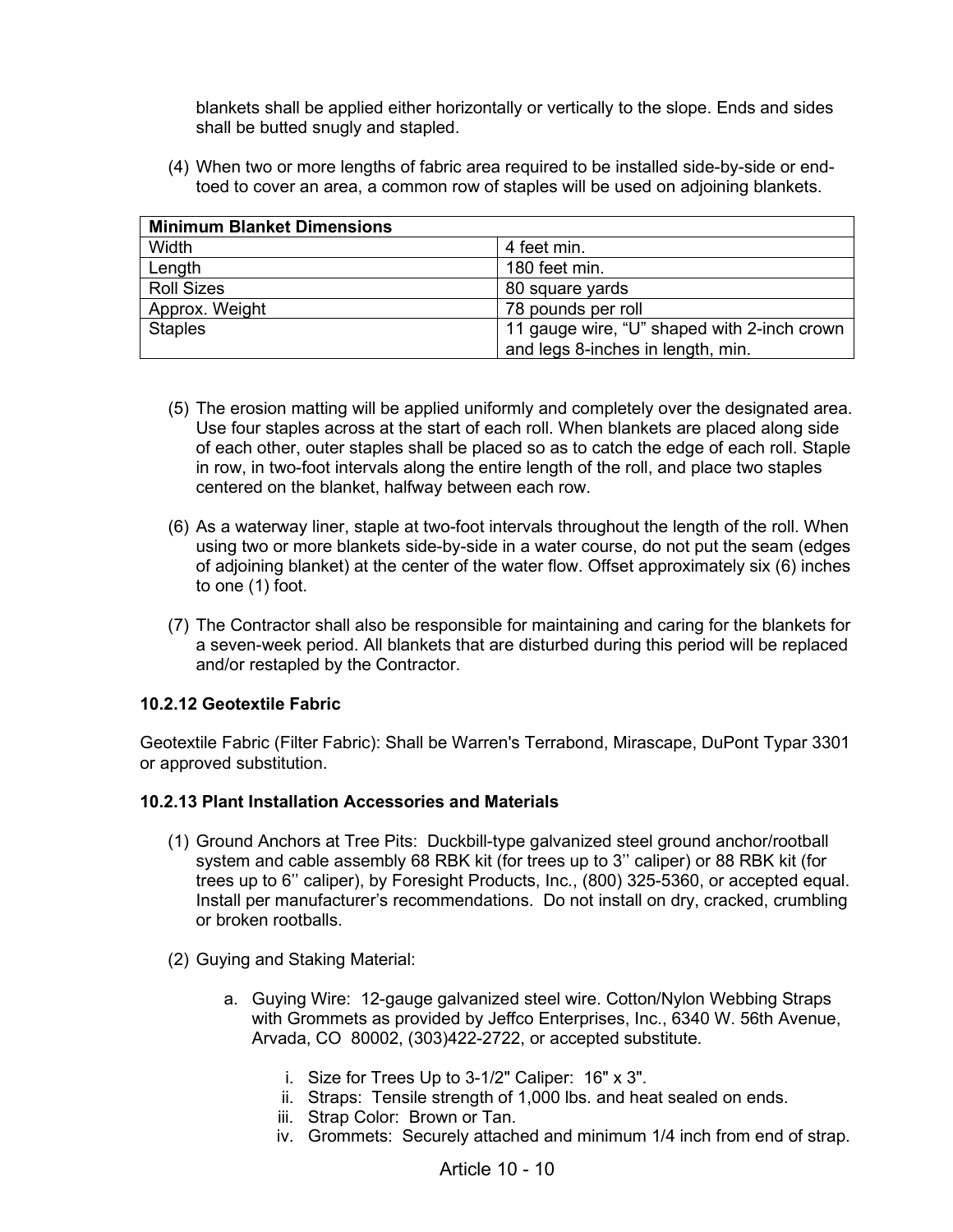b. Tree Wrapping: Tree wrapping material shall be of first quality, 4-inch wide, bituminous impregnated tape, corrugated or crepe paper, brown in color, specifically manufactured for tree wrapping. The Contractor shall submit a sample for Owner's approval a minimum of 3 weeks prior to delivery on site.

## **10.2.14 Pre-Emergent Herbicide**

At Contractor's option, pre-emergence herbicide: Shall be "Pendulam Aqua Cap" as manufactured by BASF or approved substitution. Apply as per manufacturer's recommendations for weed control.

## **10.2.15 Post-Emergent Herbicide**

For all turf planting beds, provide Roundup (Glyphosate) as manufactured by Monsanto Company or approved equal.

## **10.2.16 Insecticide and Fungicide**

- (1) For all tree plantings, provide systemic insecticide, Merit 75 WP or approved equal.
	- a. Systemic insecticide such as Merit 75 WP Brand or approved equal shall be applied per manufacturer's recommendation at time of planting of trees and approved by Owner.
	- b. Trees: Install 1.0 to 1.4 level teaspoons per one-inch of trunk diameter (D.B.H., At Breast Height) Minimum (1) teaspoon per 2" caliper tree.
	- c. Shrubs: Install .7 to 1.4 level teaspoons per one-foot of height of shrub.
	- d. Method of application shall be soil injection or soil drench as per manufacturer's recommendation. Apply treatment with water and keep moist for 7 to 10 days. Insecticide and fungicide shall be approved by Owner's Representative.

## **10.2.17 Landscape Edger**

Landscape edger shall be "Permaloc Cleanline" or equal,  $3/16$ " x 5  $\frac{1}{2}$ " aluminum edger with aluminum stakes or pins for supports, factory painted dark green

## **10.2.18 Integral Colored Concrete**

- (1) Refer to Article 4 Non-Structural Concrete for the concrete mix requirements
- (2) Integrally colored concrete used on the project shall be Davis Color, as noted on plans, and installed as per manufacturer's specifications.
- (3) Coloring pigment added must be determined by weight. Visual bag splitting will not be permitted.
- (4) All aggregate materials must be supplied from the same source and must be nonreactive.
- (5) Cement for the entire project must be supplied from the same source and must be the same type and brand.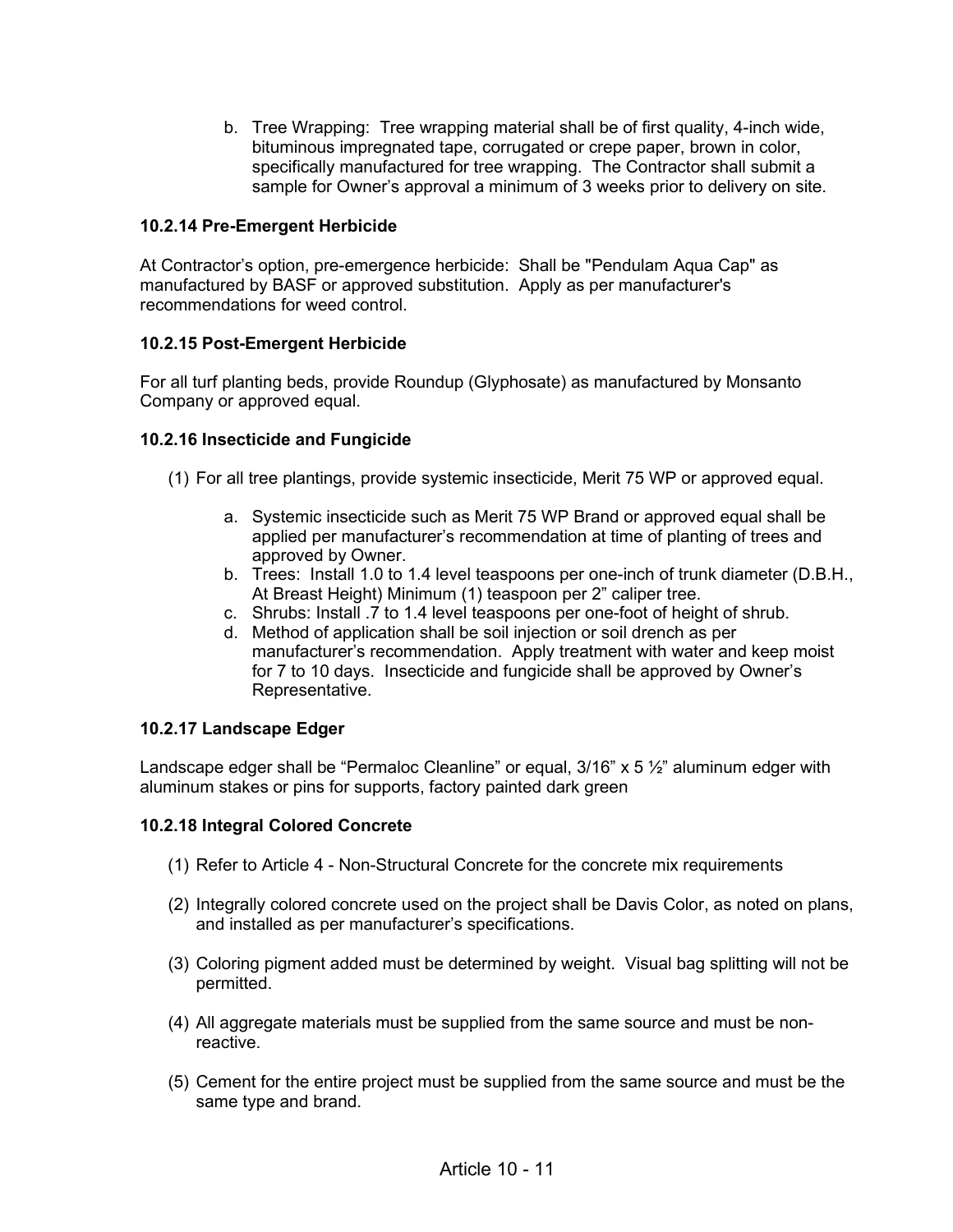- (6) For each specified color, maintain the same weight ratio pigment to cement for all colored concrete that is placed.
- (7) The curing and sealing compound for colored concrete shall be of same manufacturer as colored admixture, for use with integrally colored concrete, and shall conform to ASTMC309.

#### **10.2.19 Plant Materials**

- (1) Plant Quality:
	- a. Plants: First class representatives of specified species or variety or cultivar, in healthy condition with normal well developed branch and root systems, free of all objectionable features, and in conformance with the requirements of AJCH, American Standard for Nursery Stock and Colorado State Nursery Act. Where standards may conflict, use standard that requires the highest quality of performance.
		- i. Trees: Fully branched in proportion to width and height. Minimum acceptable sizes of plants measured before pruning with branches in normal position, shall conform to measurements as specified in plant list furnished.
		- ii. Larger plants than specified may be used, if accepted, at no additional cost to Owner.
		- iii. All plants must be a minimum of 2 years old.
	- b. Source: Plants grown in Hardiness Zones 2, 3, 4 and 5 only will be accepted. Plants shall be nursery grown. The term "nursery grown" includes native plants and imported plants that have been growing in a nursery for a minimum of one growing season. Trees and shrubs shall have been root-pruned during their growing period in the nursery in accordance with standard nursery practice.
		- i. Hardiness Zones: Defined in U.S. Department of Agriculture publications.
		- ii. Grower's Certificates: Required when doubt exists as to origin of plant material.
	- c. Insects, Pests and Plant Diseases:
		- i. Trees and Shrubs: Healthy, free of diseases, insects, eggs, larvae, or parasites of objectionable or damaging nature.
		- ii. Coniferous Trees: Spray at time of installation and periodically as required to exclude infestation until final acceptance.
	- d. Inspection: Subject to inspection and acceptance. Owner reserves right to reject at any time or place prior to final project acceptance, any and all materials and plants which in Owner's opinion fail to meet these specification requirements. Inspection is primarily for quality; however, other requirements are not waived even though visual inspection results in acceptance. Plants may be inspected where growing, but inspection at growth site shall not preclude right of rejection at site.
	- e. Promptly remove rejected plants and other materials from site.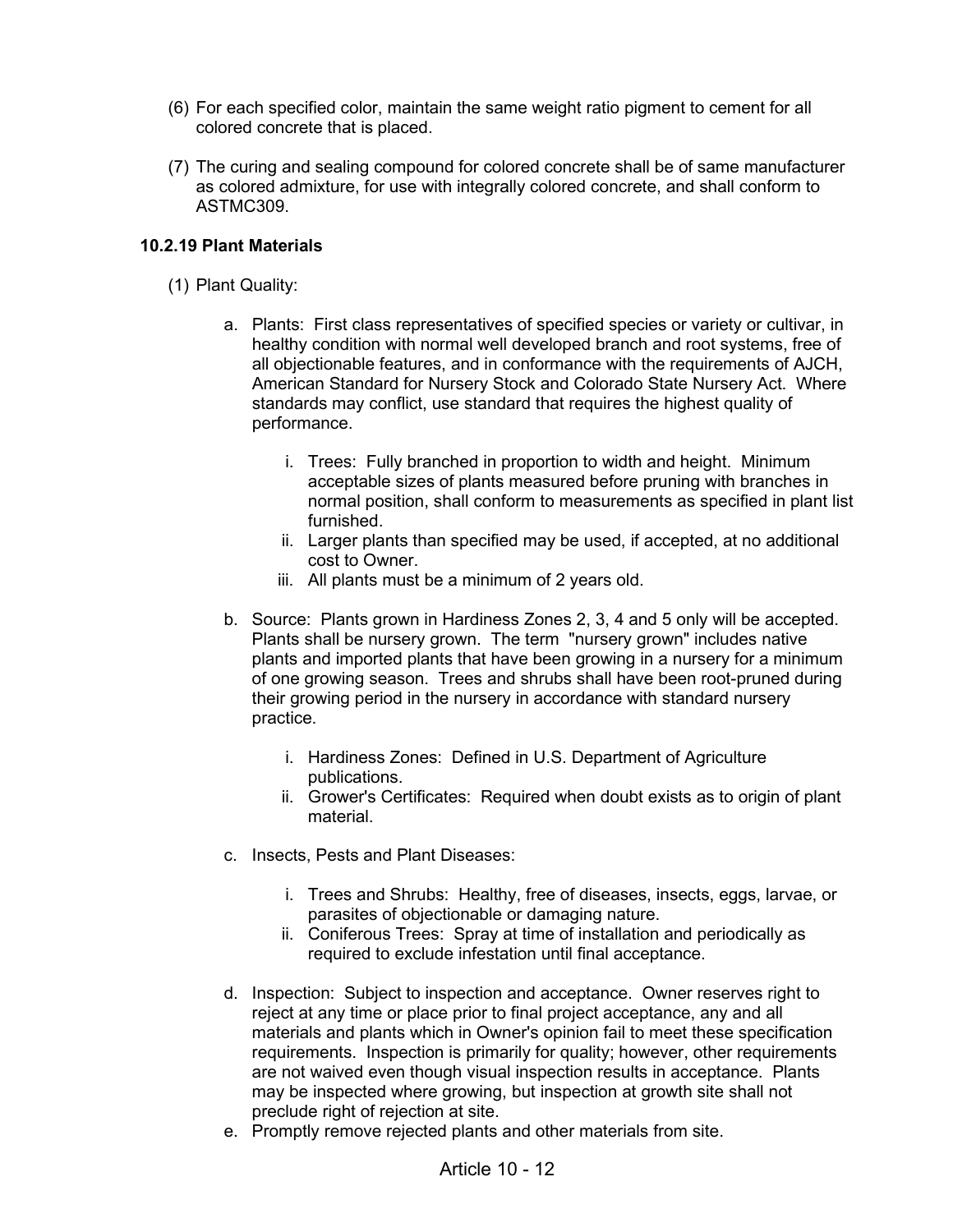- (2) Plants Required: Species (botanical name), size, manner in which to be furnished and quantity required to complete the planting, are listed and indicated by symbol on the Drawings.
	- a. In event discrepancies occur between the quantities of plants indicated in schedule and indicated by symbol on Drawings, plant quantities indicated by symbol on Drawing shall govern.
- (3) Procurement: The entering of a proposal and execution of a contract will be construed as evidence that the Contractor has made successful procurement arrangements for plant materials as specified.
- (4) Substitutions: Substitutions will not be accepted, except with written permission of Owner.

## **10.2.20 Root Barrier**

Root Barrier shall be Century Root Barrier, CR2420, as supplied by:

Century Products USA 1144 North Grove St. Anaheim, CA 92806 Ph. 714-632-7083 Fax: 714-632-5470 www.centuryrootbarrier.com

## **10.3 EXECUTION**

#### **10.3.1 Finish Grading and Site Preparation**

Preparation:

- (1) Protection
	- a. Trees, shrubs, and other plants
		- i. Protect trunks and roots of existing trees on site, which are intended to remain. Do not use heavy equipment within branch spread or within the dripline of the tree. Interfering branches may be removed only with the direction from the Landscape Architect or City Engineer. Protect other plants and features, which are to remain. Do not expose or damage existing shrub or tree roots.
- (2) During preliminary grading, dig out weeds from planting areas by their roots and remove from site.
- (3) Remove from site rocks larger than 2 inches in size and foreign matter such as building rubble, wire, cans, sticks, concrete, etc., before placing topsoil.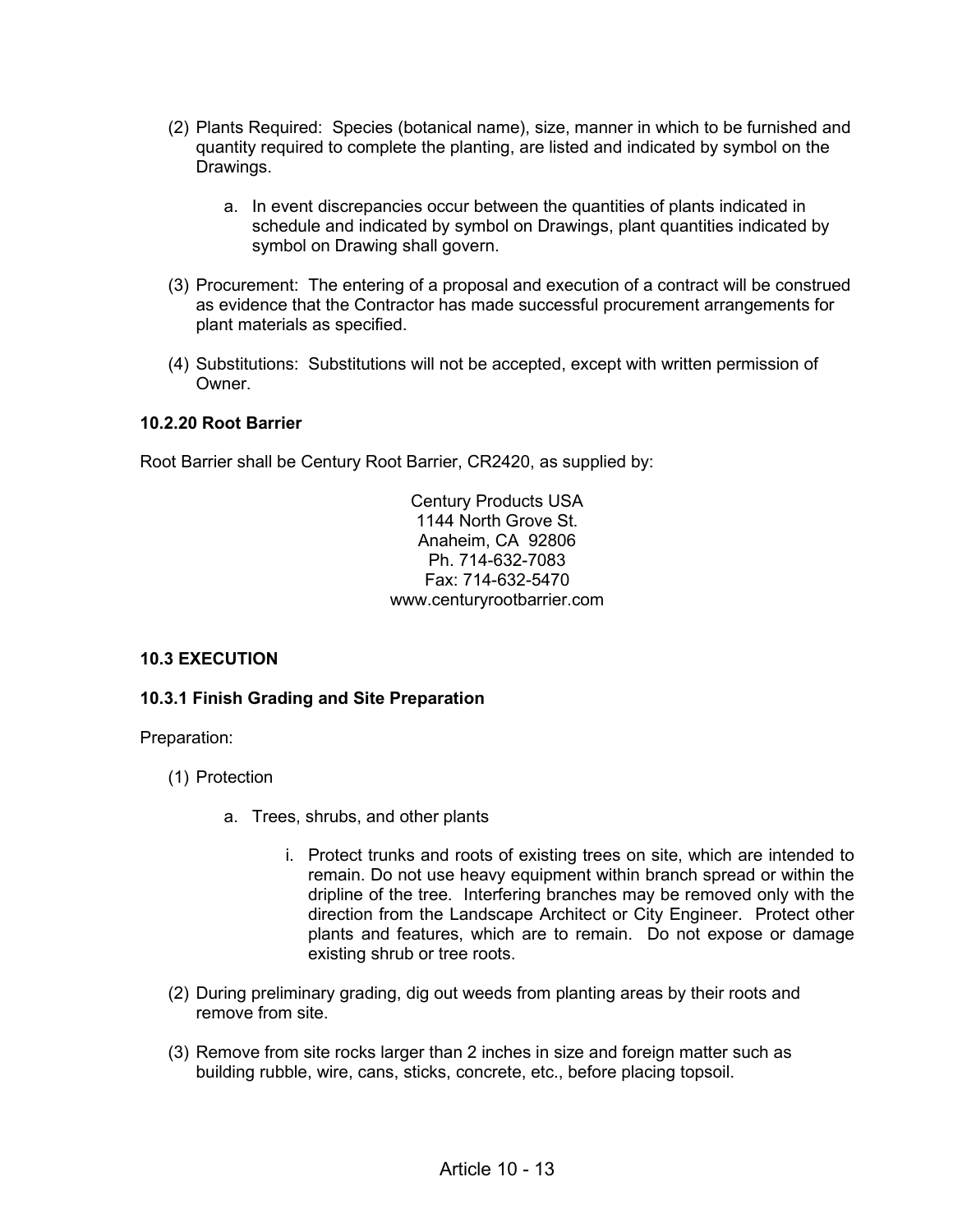Performance:

- (1) Add amendments necessary and redistribute existing topsoil stored on site and provide additional borrow backfill material required to bring surface to within 1" below of finish walk or curb grades.
- (2) Direct surface drainage in manner indicated on Drawings by molding surface to facilitate natural run-off of water. Fill low spots and pockets with topsoil and grade to drain properly.

## **10.3.2 Rockwork**

General:

- (1) Construct rockwork with natural rock, at locations shown on the drawings or as directed by the Landscape Architect or City Engineer.
- (2) During installation, rockwork that does not meet the quality of the submittals or samples as determined by the Landscape Architect or City Engineer shall be removed by the Contractor and replaced at no additional cost to the City. Field modifications recommended by the Contractor and approved by the Landscape Architect or City Engineer shall be made without additional cost to the City.

Preparation, Layout, and Installation:

- (1) Field verify location for boulder placement prior to installation of boulders.
- (2) Handle, hoist, anchor and otherwise place boulders in the location approved by the Owner.
- (3) Boulders shall be installed with no more than 2/3 of boulder height above grade.
- (4) Boulders shall be placed so that top of boulder is no higher than 24" above adjacent street elevation.
- (5) Contractor shall assume responsibility for proper alignment of completed work.

Defective Materials and Rockwork:

- (1) Rockwork shall be considered defective if not constructed or placed in accordance with the requirements of the drawings and specifications as determined by the Architect. Natural boulders must be held securely in permanent position.
- (2) Defective rockwork shall be removed and replaced with new rockwork acceptable to the Landscape Architect or City Engineer, unless suitable correction of defects may be otherwise accomplished as authorized by the Landscape Architect or City Engineer, and without additional cost to the City.

# **10.3.3 Brick Paving**

Examination:

(1) Verification of Conditions: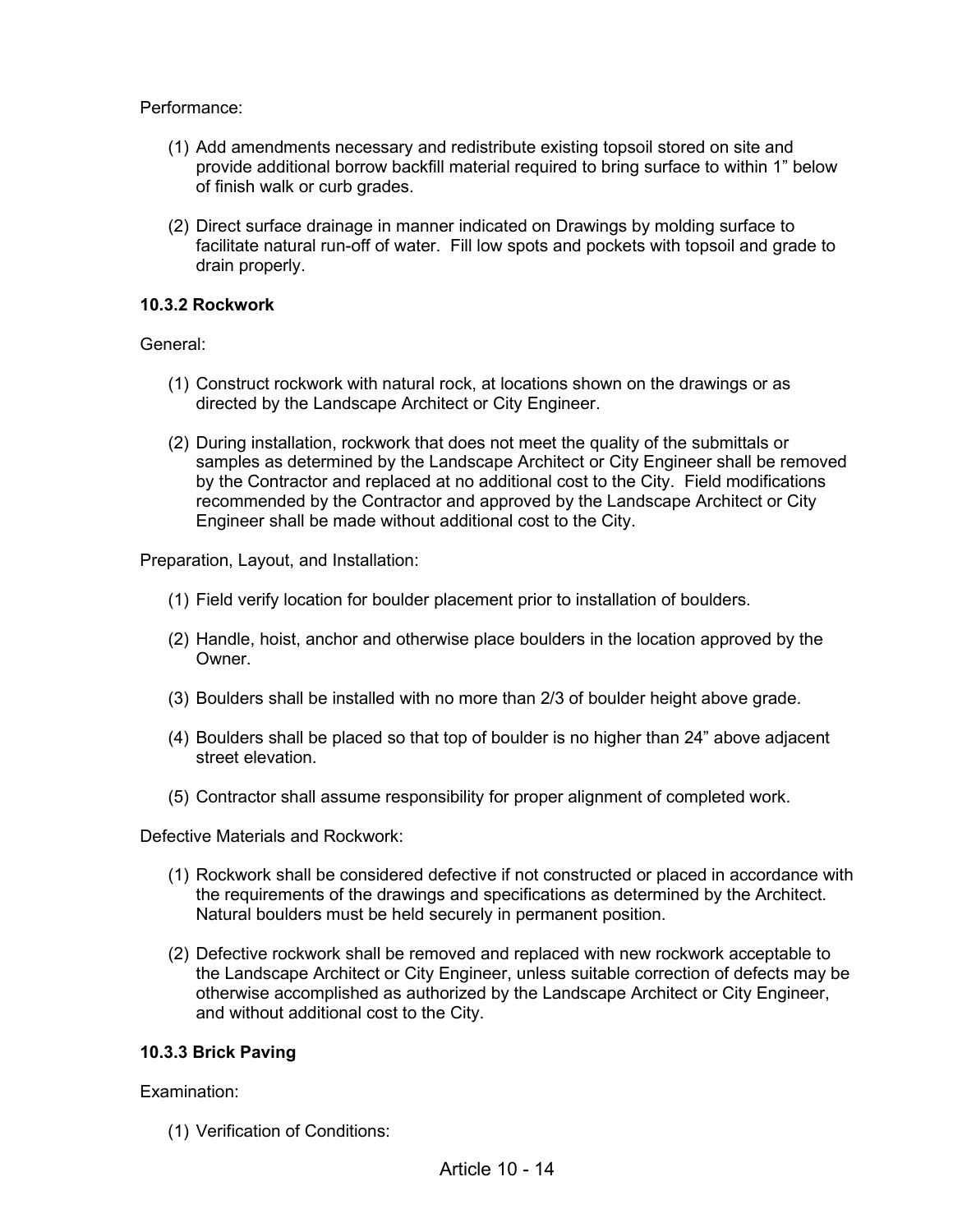- a. Notify Landscape Architect or City Engineer of discovered conflicts and discrepancies on Drawings with conditions on the site which would prevent proper installation of brick work.
- b. Review the site and verify that other trades have completed their work and that the site is acceptable to receive the brick work.

Preparation:

- (1) Controls: Lay brick work plumb and true to line and grade as indicated on the Drawings and in accordance with approved standards of brick paving construction. Be responsible for proper drainage on brick paving surfaces.
- (2) Brick on Sand Base: For subgrade preparation, see Section 02310 Finish Grading and Section 02315 - Excavating, Backfilling and Compacting.
- (3) Cleaning: Clean brick before setting by thoroughly scrubbing with fiber brushes and follow with a thorough drenching with clean water. Use only mild cleaning compounds containing no caustic or harsh fillers or abrasives.
- (4) Setting Bed/Surface: Thoroughly clean up, sweep, brush down and scrub as required to generate an optimum substrate for accepting the brick work.

Installation of Brick on Sand Base:

- (1) Soil Sterilant: Apply solution over the entire area to be paved in accordance with the manufacturer's latest printed instructions.
- (2) Sand Base: Place sand base to thickness indicated on the Drawings and thoroughly compact.
- (3) Setting: Set pavers in patterns indicated on the Drawings.
- (4) Joints: Set pavers snugly together with tight joints; tamp in place maintaining true line and grade.
- (5) Sand Topping: Sweep joints full of sand. Sweep excess sand from bricks and remove.

Tolerances:

- (1) Do not permit finished paving surfaces to vary more than 1/4 in. measured with a 10 ft. metal straightedge, except at grade changes.
- (2) No "birdbaths" or other surface irregularities will be permitted. Correct irregularities to the satisfaction of Landscape Architect.

#### **10.3.4 Irrigation**

(1) Coordination with City Parks Department - The contractor shall meet and coordinate with the appropriate City Parks Department supervisor for the new, replaced or repaired irrigation system as associated with this project and the plans and specifications.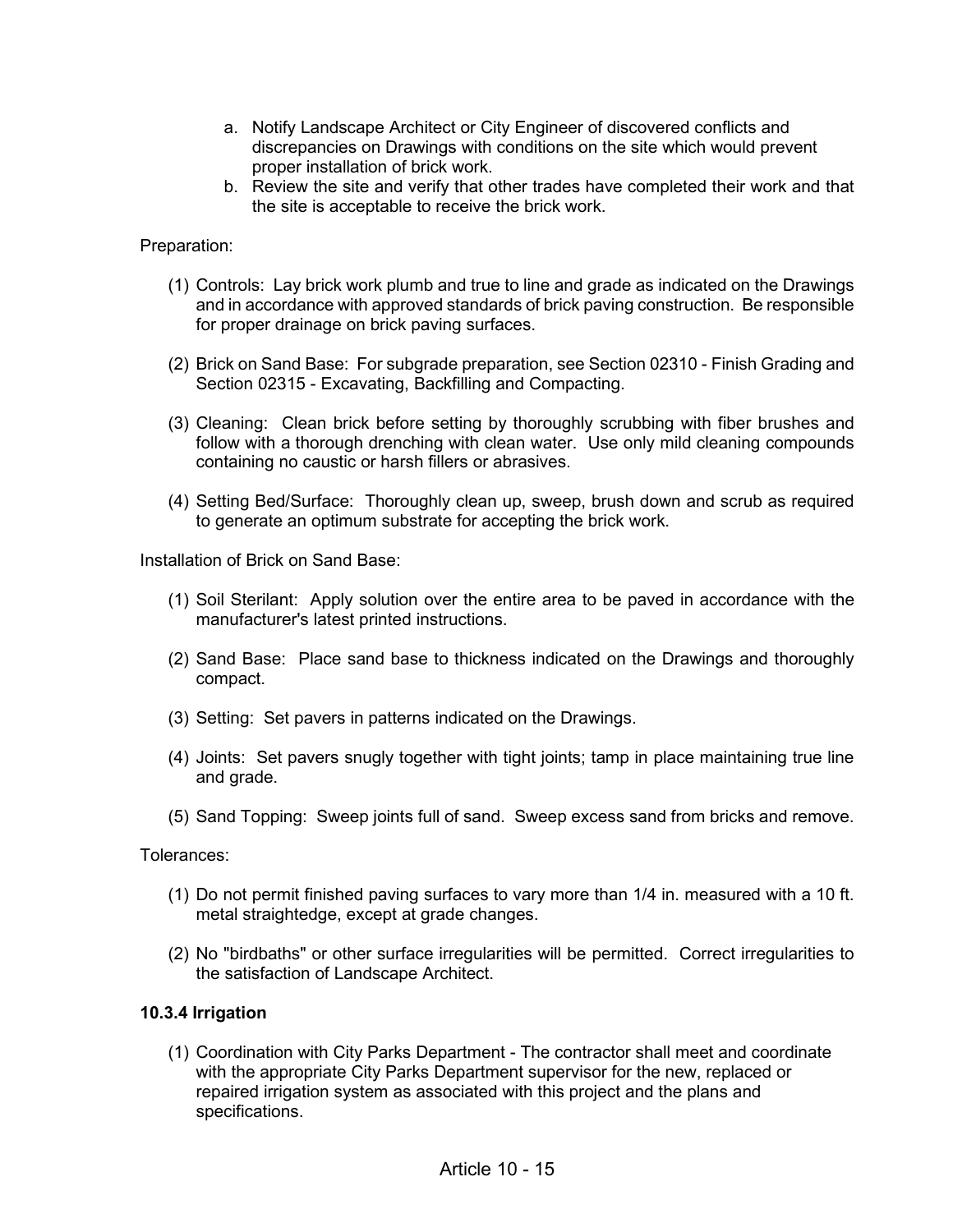- (2) Landscape Plan Review and Coordination Contractor will be held responsible for coordination between landscape and irrigation system installation. Landscape material locations shown on the Landscape Plan shall take precedence over the irrigation system equipment locations. If irrigation equipment is installed in conflict with the landscape material locations shown on the Landscape Plan, the Contractor will be required to relocate the irrigation equipment, as necessary, at Contractor's expense.
- (3) Static Pressure Verification Contractor shall field verify the static pressure at the project site, prior to commencing work or ordering irrigation materials, and submit findings, in writing, to Owner's Representative. If Contractor fails to verify static water pressure prior to commencing work or ordering irrigation materials, Contractor shall assume responsibility for all costs required to make system operational and the costs required to replace any damaged landscape material. Damage shall include all required material costs, design costs and plant replacement costs.
- (4) Inspection Examine areas and conditions under which Work of this Section is to be performed. Do not proceed with Work until unsatisfactory conditions have been corrected. Grading operations, with the exception of final grading, shall be completed and approved by the Landscape Architect or City Engineer before staking or installation of any irrigation system begins.
- (5) Preparation
	- a. Staking shall Occur as Follows:
		- i. Mark, with powdered lime, routing of pressure supply line and flag heads for first few zones. Contact Owner's Representative 48 hours in advance and request review of staking. Owner's Representative will advise installer as to the amount of staking to be prepared. Owner's Representative will review staking and direct changes if required. Review does not relieve installer from coverage problems due to improper placement of heads after staking.
		- ii. If Project has significant topography, freeform planting beds, or other amenities that could require alteration of irrigation equipment layout as deemed necessary by Owner's Representative, do not install irrigation equipment in these areas until Owner's Representative has approved equipment staking.
	- b. Install sleeving under asphalt paving and concrete walks, prior to concreting and paving operations, to accommodate piping and wiring. Compact backfill around sleeves to 95% Modified Proctor Density within 2% of optimum moisture content in accordance with ASTM D1557.
	- c. Trenching Trench excavation shall follow, as much as possible, layout shown on Drawing. Dig trenches straight and support pipe continuously on bottom of trench. Trench bottom shall be clean and smooth with all rock and organic debris removed.
	- d. Clearances
		- i. Piping 3 Inches and Larger Make trenches of sufficient width (14 inches minimum) to properly assemble and position pipe in trench. Minimum clearance of piping 3 inches or larger shall be 5 inches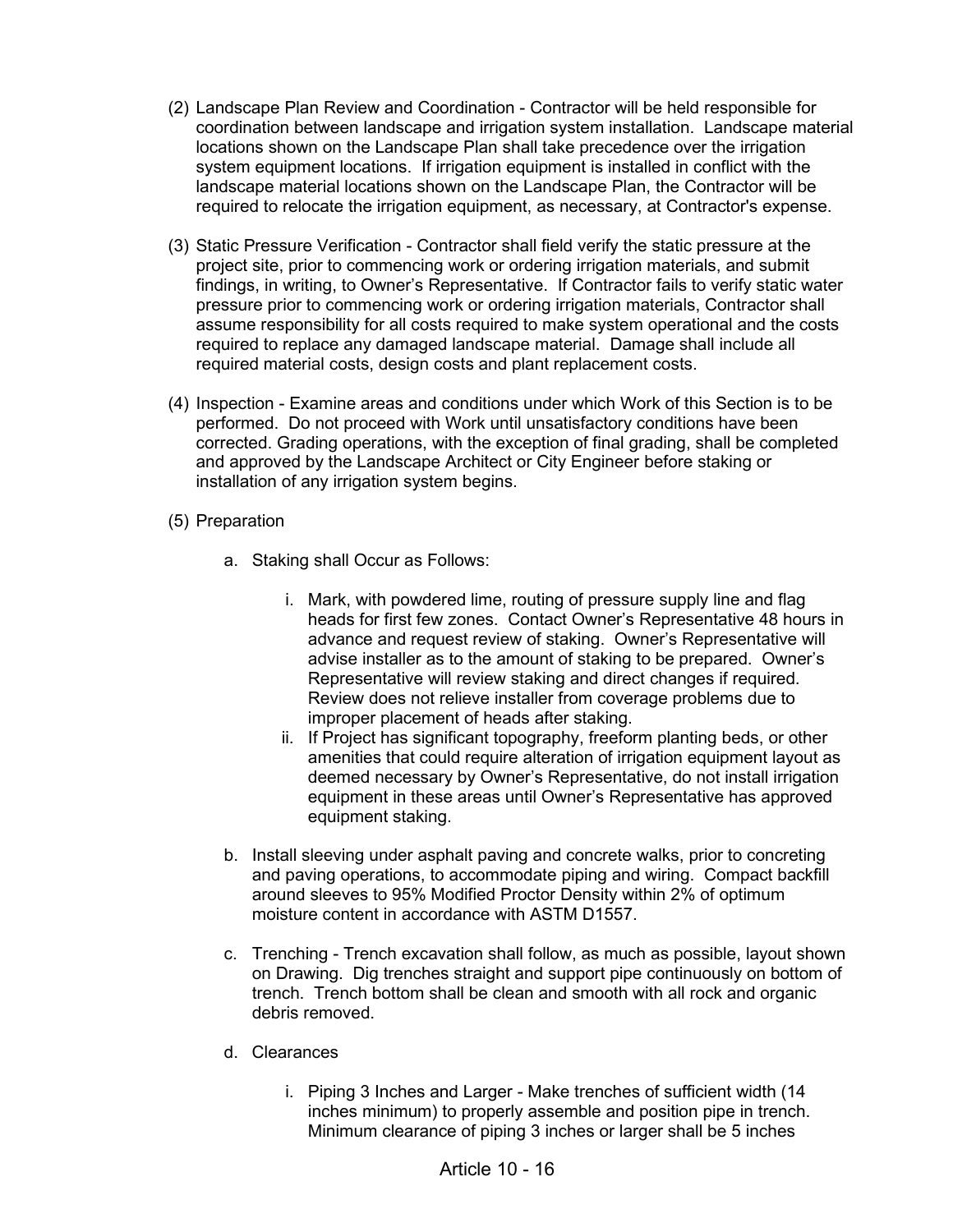horizontally on both sides of the trench.

- ii. Piping Smaller than 3 Inches Trenches shall have a minimum width of 7 inches.
- iii. Line Clearance Provide not less than 6 inches of clearance between each line, and not less than 12 inches of clearance between lines of other trades.
- e. Pipe and Wire Depth:
	- i. Pressure Supply Piping 24 inches from top of pipe.
	- ii. PVC Sleeving 18 inches from top of pipe.
	- iii. Non-pressure Piping (rotor) 18 inches from top of pipe.
	- iv. Non-pressure Piping (pop-up) 18 inches from top of pipe.
	- v. Control Wiring Located below pressure main.
	- vi. Drip Tubing 2 inches from top of pipe.
	- vii. Emitter Tubing (Micro-tubing) Surface installation under fabric.
- f. Boring will be permitted only where pipe must pass under obstruction(s) which cannot be removed. In backfilling bore, final density of backfill shall match that of surrounding soil. It is acceptable to use sleeves of suitable diameter installed first by jacking or boring, and pipe laid through sleeves. Observe same precautions as though pipe were installed in open trench.
- g. Vibratory Plow Non-pressure piping may be installed through use of vibratory plow method if Owner's Representative determines soil conditions are satisfactory for this method of installation. Vibratory plowing does not relieve installer of minimum pipe depths.
- (6) Installation Locate other equipment as near as possible to locations designated. Deviations shall be reviewed by Owner's Representative prior to installation.
	- a. PVC Piping
		- i. Snake pipe in trench as much as possible to allow for expansion and contraction.
		- ii. Do not install pipe when air temperature is below  $40^{\circ}$  F.
		- iii. Place manual drain valves at low points and dead ends of pressure supply piping to insure complete drainage of system.
		- iv. When pipe laying is not in progress, or at end of each day, close pipe ends with tight plug or cap.
		- v. Perform Work in accordance with good practices prevailing in piping trades.
			- 1. Solvent Weld PVC Pipe Lay pipe and make all plastic-to-plastic joints in accordance with manufacturer's recommendations.
	- b. Drip Tubing
		- i. Make all fitting connections as per manufacturers recommendations.
		- ii. Use only manufacturer provided or recommended hole punch when making penetrations in drip tubing for insert fittings. Use of any other hole punch shall be cause for immediate removal and replacement of all installed drip tubing.
		- iii. Install drip line blow-out stubs at all dead ends of drip tubing.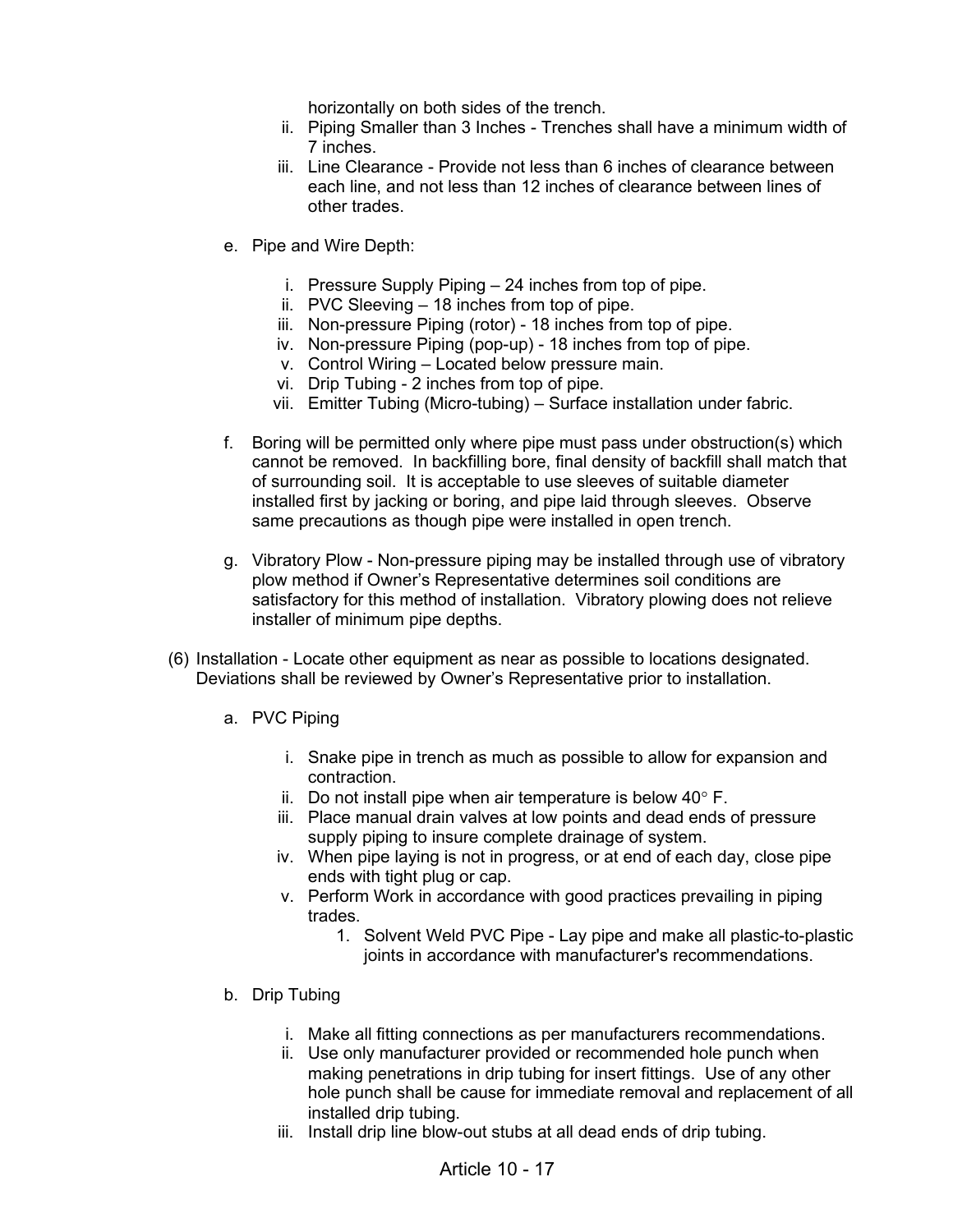- c. Control Wiring
	- i. Low Voltage Wiring– 2-Wire:
		- 1. Bury control wiring between controller and electric valves in pressure supply line trenches, strung as close as possible to main pipe lines with such wires to be consistently located below and to one side of pipe, or in separate trenches.
		- 2. Provide an expansion loop at every pressure pipe angle fitting, every electric control valve location (in valve box), and every 500 feet. Minimum 5 feet in every valve box, 2 feet at every angle fitting and 10 feet at every future phase line.
		- 3. Make all splices and E.C.V. connections using 3M DBY-6, King 600 DBR/Y connectors, or similar dry splice method.
		- 4. Install all control wire splices not occurring at control valve in a separate splice valve box.
		- 5. Install one decoder for each control valve or as indicated on plans.
		- 6. The wire paths shall be sized per distance requirements or as shown on plan. The two wire decoder cable shall be of the type indicated on the plans or per manufacturer recommendation.
		- 7. The two-wire paths may be spliced, or "teed", permitting extensions of the path in multiple directions. In general, the distance from the controller to the end of any one end of a "tee" or wire run shall not exceed the maximum for the gauge of wire, even if the total of all wire exceeds that number. All wire splices must be made in a valve box with DBR-6 or equal direct-burial waterproof connectors.
		- 8. Grounding of decoders and decoder wire shall occur every 500' of wire or every 8<sup>TH</sup> decoder and at all ends of 2-wire decoder cable run.
		- 9. Grounding shall occur at right angles to wire path and shall have an impedance of 10 Ohms or less, or shall meet the standards of the Earth Grounding Guidelines by ASIC.
		- 10. Where limits of work consist of narrow areas that make grounding rods installed at right angles a hardship, contractor shall utilize grounding plates installed at a minimum distance of 4' offset and parallel to wire path. Avoid installing grounding near other electrical equipment.
	- ii. High Voltage Wiring for Automatic Controller:
		- 1. Provide 120 volt power connection to automatic controller.
		- 2. All electric work shall conform to local codes, ordinances, and authorities having jurisdiction. All high voltage electrical work shall be performed by a licensed electrician.
- d. Automatic Controller
	- i. Install controller in accordance with manufacturer's instructions as detailed and where shown on drawings.
	- ii. Connect remote control valves to controller in numerical sequence as shown on Drawings.
	- iii. Final location of controller shall be approved by Owner's Representative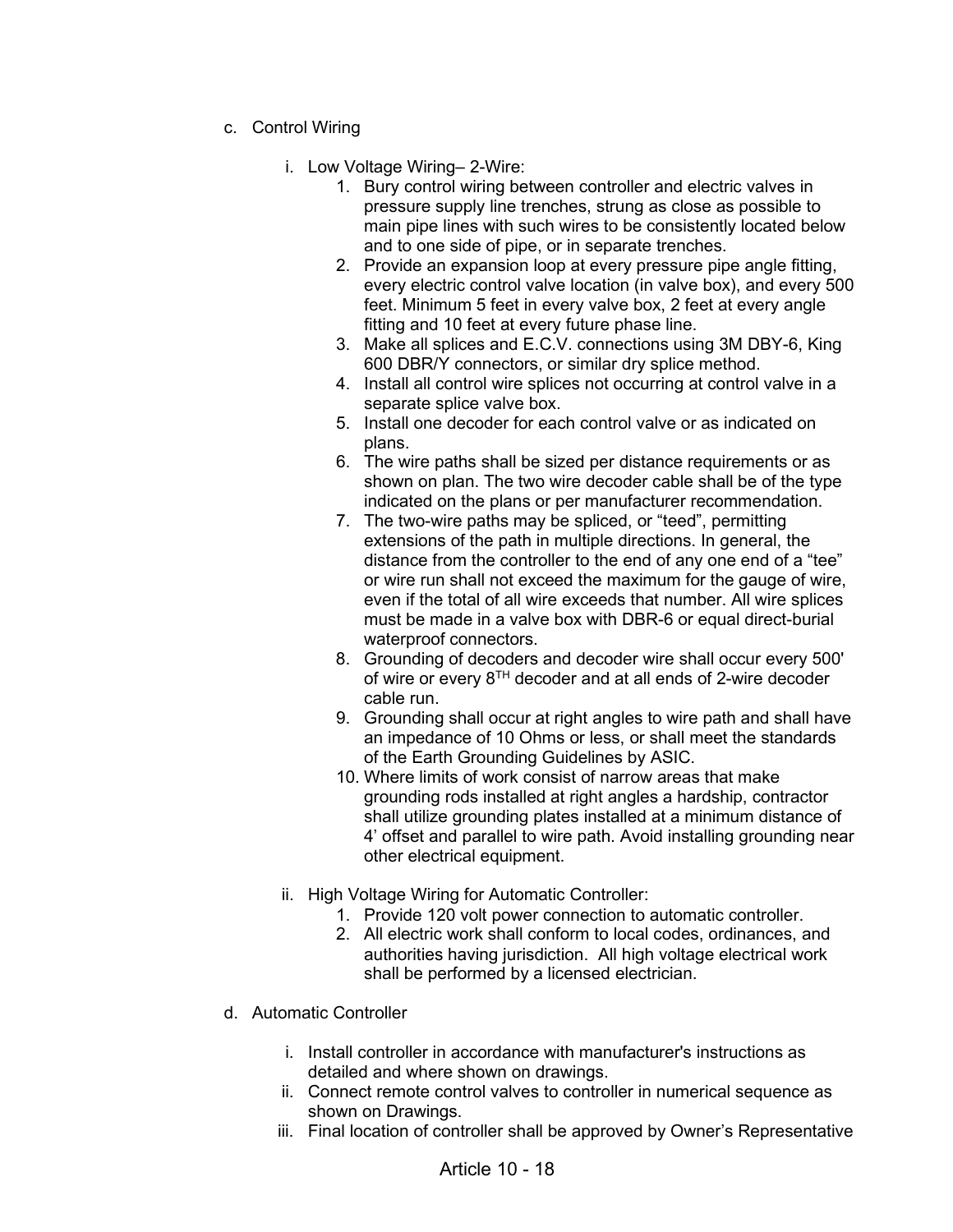prior to installation.

- iv. Each controller shall be a dedicated separate ground wire and grounding rod as detailed.
- v. All above ground conduit shall be rigid galvanized with appropriate fittings.
- vi. All below ground conduit shall be schedule 40 PVC.
- e. Hydrometer Master Control Valve/Flowmeter
	- i. Install cross-handle 3 inches below finished grade as shown on drawings as detailed.
	- ii. When grouped together, allow at least 12 inches between valve box sides.
	- iii. Install each remote-control valve in a separate valve box.
	- iv. Install individual valve box flush with grade.
- f. Isolation Control Valve
	- i. All control valves shall be a threaded union.
	- ii. A PVC ball valve shall be installed upstream of the control valve.
- g. Electric Control Valves
	- i. All control valves shall be a threaded union.
	- ii. Install cross-handle 3 inches below finished grade where shown on drawings as detailed.
	- iii. When grouped together, allow at least 12 inches between valve box sides.
	- iv. Install each remote-control valve in a separate valve box.
	- v. Install individual valve box flush with grade.
- h. Quick Coupling Valves
	- i. Install quick couplers on double swing-joint assemblies of Schedule 80 PVC pipe; plumb and flush to grade.
	- ii. Angled nipple relative to pressure supply line shall be no more than 45 degrees and no less than 10 degrees.
	- iii. Install quick coupling valves as detailed.
- i. Drip Valve Assemblies
	- i. Install drip valve assembly as detailed.
- j. Drip Emitters
	- i. Stake all surface emitters as detailed and staked with acceptable tubing stakes.
- k. Drain Valves
	- i. Install manual drain valves at all low points in pressure supply line as detailed.
	- ii. Provide a three cubic foot drainage sump for each drain valve installed.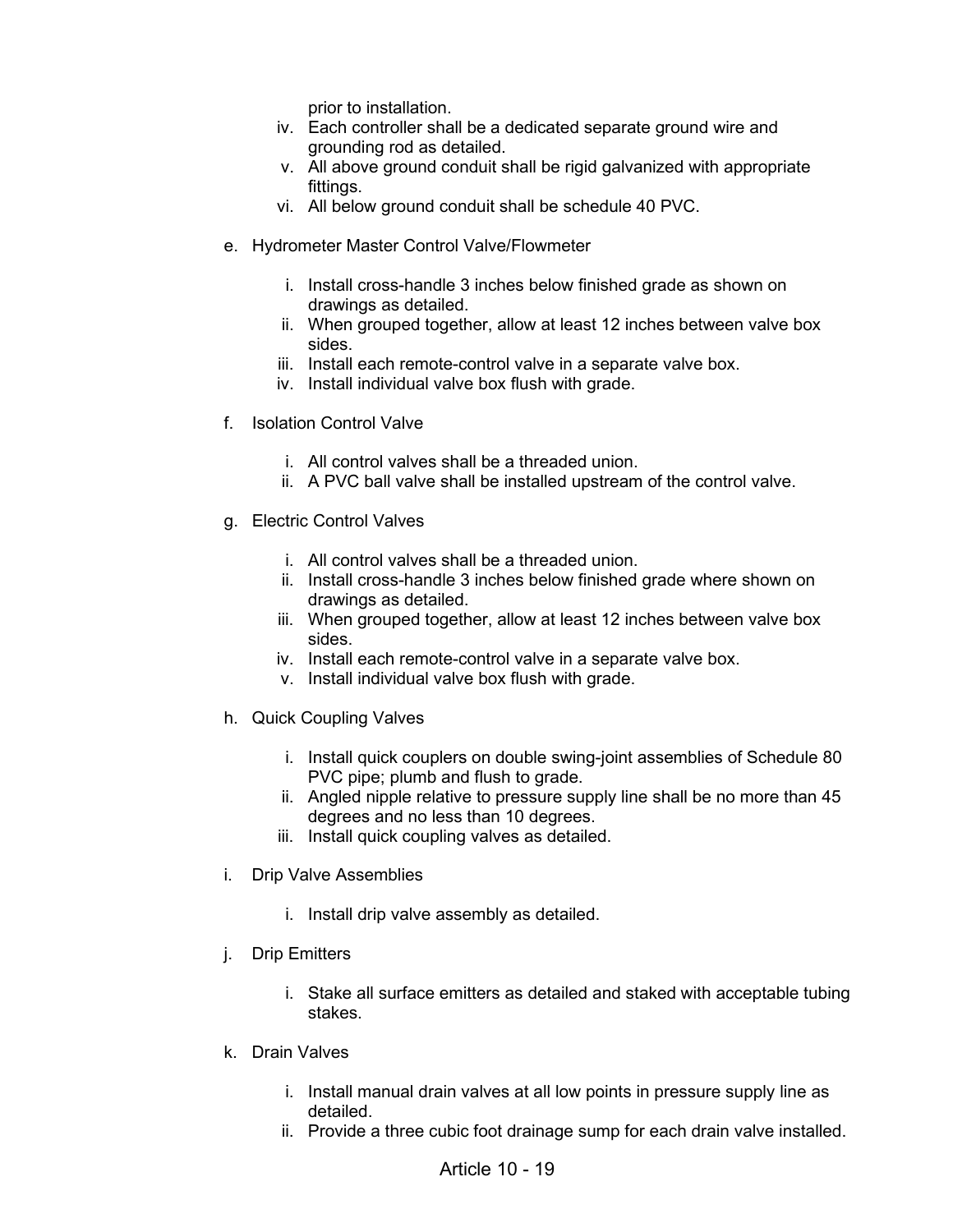- l. Valve Boxes
	- i. Install one valve box for each type of valve installed as detailed.
	- ii. Valve box extensions are not acceptable except for master valves. Install gravel sump after compaction of all trenches.
	- iii. Place final portion of gravel inside valve box after valve box is backfilled and compacted.
	- iv. Brand controller letter and station number on lid of each valve box. Letter and number size shall be no smaller than 1 inch and no greater in size than 1 1/2 inches. Depth of branding shall be no more than 1/8 inch into valve box lid.
- m. Gate Valves
	- i. Install where shown on Drawings as detailed.
- n. Sprinkler Heads
	- i. Install sprinkler heads where designated on Drawings or where staked. Set to finish grade as detailed.
	- ii. Spacing of heads shall not exceed the maximum length indicated on Drawing unless re-staked as directed by Owner's Representative. In no case shall the spacing exceed the maximum recommended length by manufacturer.
	- iii. Install heads on double swing-joint risers of schedule 40 PVC pipe. Angled nipple relative to non-pressure line shall be no more than 45 degrees or less than 10 degrees.
	- iv. Adjust partial circle heads for proper coverage.
	- v. Adjust heads to correct height after sod is installed.
	- vi. Plant placement shall not interfere with intended sprinkler head coverage, piping, or other equipment.
	- vii. Owner's Representative may request nozzle changes or adjustments without additional cost to the Owner.
- o. Backflow Preventer
	- i. Install where shown on Drawings as detailed.
- p. Backfilling
	- i. Do not begin backfilling operations until required system tests have been completed. Backfilling shall not be done in freezing weather except with approval by Owner's Representative.
	- ii. Leave trenches slightly mounded to allow for settlement after backfilling is completed. Trenches shall be finish graded prior to walk-through of system by Owner's Representative.
	- iii. Materials
		- 1. Excavated material is generally considered satisfactory for backfill purposes.
		- 2. Backfill material shall be free of rubbish, vegetable matter, frozen materials, and stones larger than 1 inch in maximum dimension.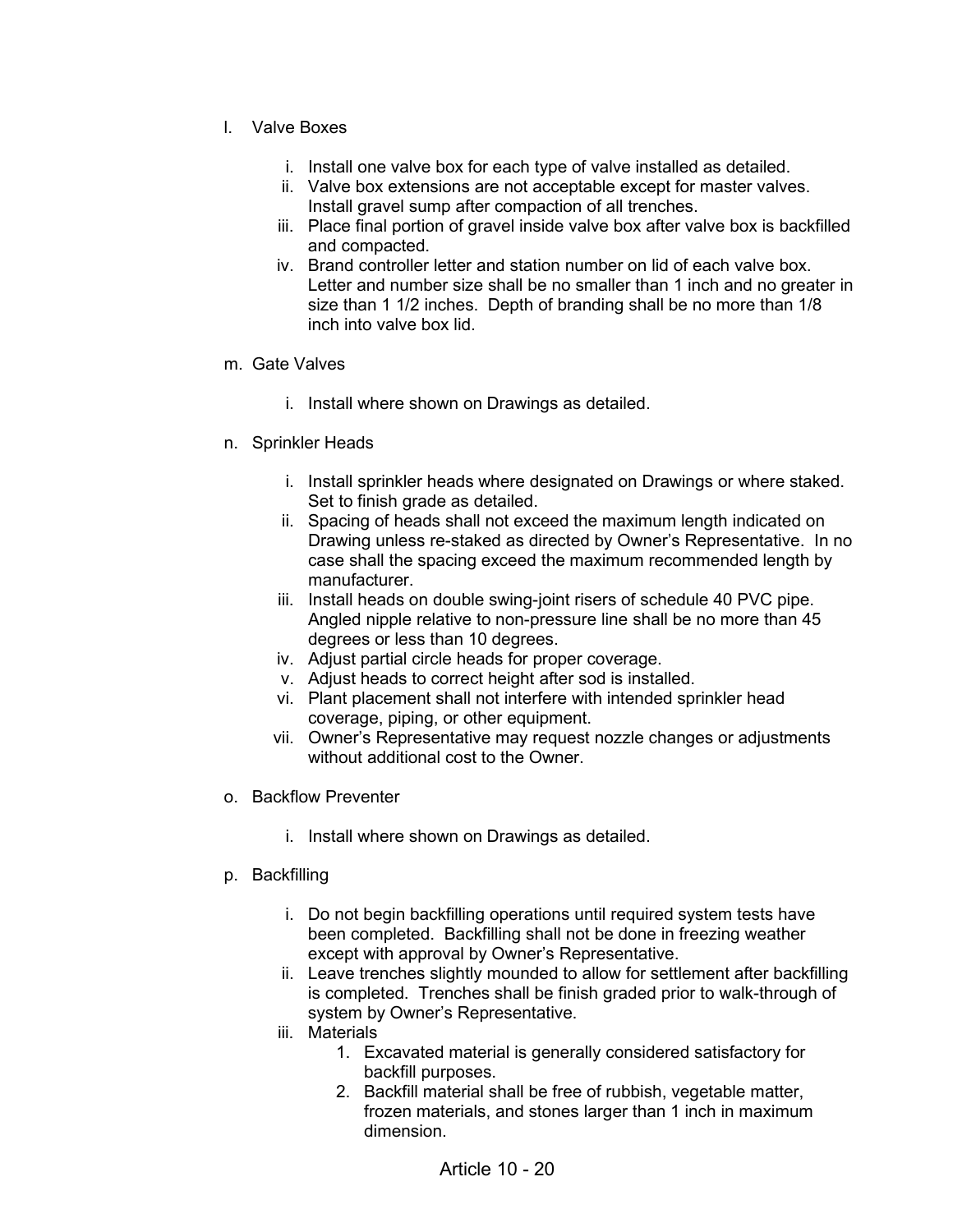- 3. Do not mix subsoil with topsoil.
- 4. Material not suitable for backfill shall be hauled away. Contractor shall be responsible for providing suitable backfill if excavated material is unacceptable or not sufficient to meet backfill, compaction, and final grade requirements.
- iv. Do not leave trenches open for a period of more than 48 hours. Open excavations shall be protected in accordance with OSHA regulations.
- v. Compact backfill to 90% maximum density, determined in accordance with ASTM D1557 utilizing the following methods:
	- 1. Mechanical tamping.
	- 2. Puddling or ponding. Puddling or ponding and/or jetting is prohibited within 20'-0" of building or foundation walls.
- q. Piping Under Paving
	- i. Provide for a minimum cover of 18 inches between the top of the pipe and the bottom of the aggregate base for all pressure and non-pressure piping installed under asphaltic concrete or concrete paving.
	- ii. Piping located under areas where asphalt or concrete paving will be installed shall be bedded with sand (a layer 6" below pipe and 6" above pipe).
	- iii. Compact backfill material in 6" lifts at 90% maximum density determined in accordance with ASTM D1557 using manual or mechanical tamping devices.
	- iv. Set in place, cap, and pressure test all piping under paving, in presence of Owner prior to backfilling and paving operations.
	- v. Piping under existing walks or concrete pavement shall be done by jacking, boring, or hydraulic driving, but where cutting or breaking of walks and/or concrete is necessary, it shall be done and replaced at not cost to Owner. Obtain permission to cut or break walks and/or concrete from Owner.
- r. Water Supply and Point of Connection
	- i. Water supply shall be extended as shown from water main.
- (7) Field Quality Control
	- a. Flushing After piping, risers, and valves are in place and connected, but prior to installation of sprinkler heads, quick coupler assemblies, and hose valves, thoroughly flush piping system under full head of water pressure from dead end fittings. Maintain flushing for 5 minutes through furthermost valves. Cap risers after flushing.
	- b. Testing Conduct tests in presence of Owner's Representative. Arrange for presence of Owner's Representative 48 hours in advance of testing. Supply a hydrostatic pump and all other test equipment.
		- i. Prior to backfilling, and after the installation of all control valves, fill pressure supply line with water, and pressurize to 40 PSI over the designated static pressure or 120 PSI, whichever is greater, for a period of 24 hours (24 hour test).
		- ii. Leakage, Pressure Loss Test is acceptable if no loss of pressure is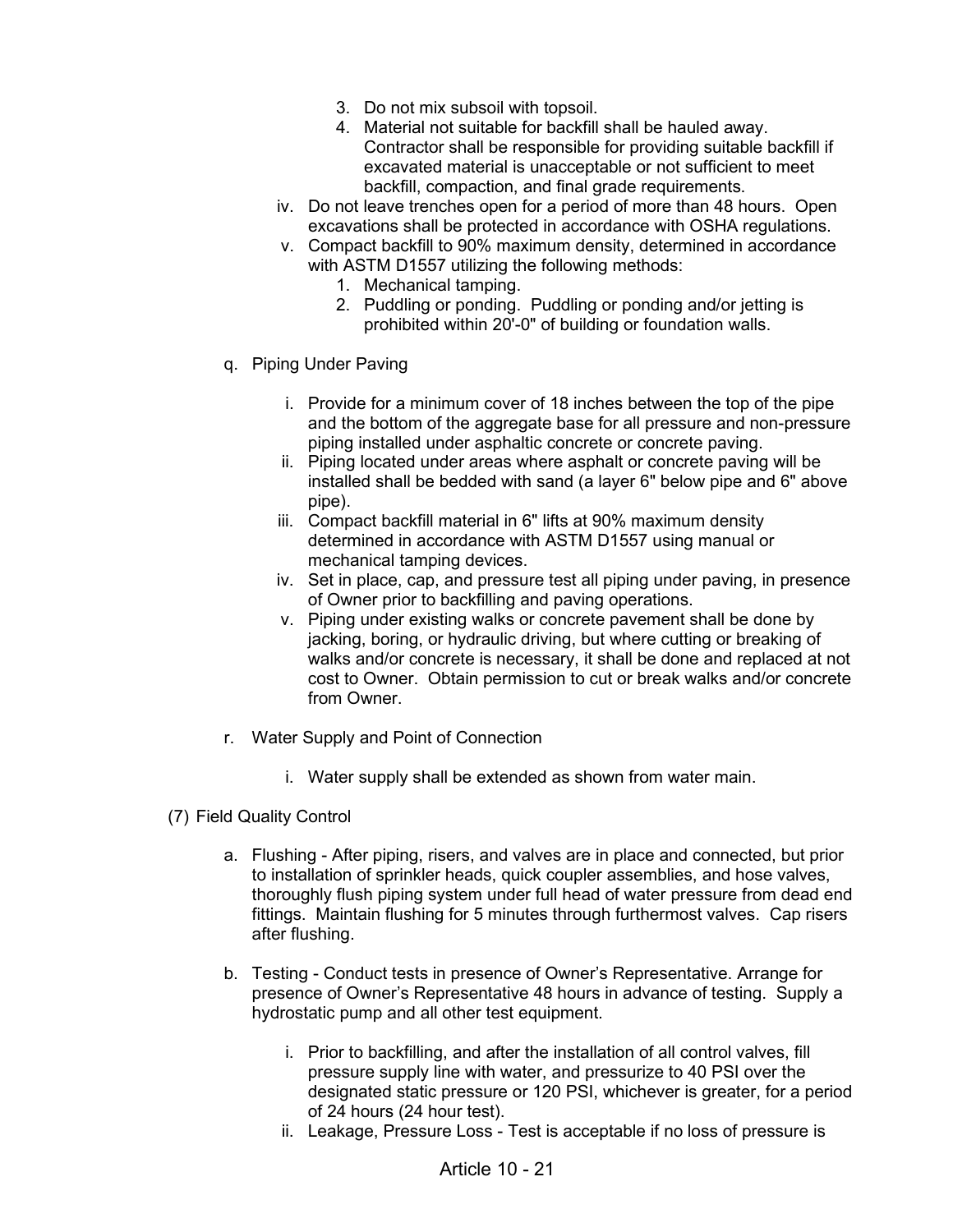evident during the test period.

- iii. Leaks Detect and repair leaks.
- iv. Retest system until test pressure can be maintained for duration of test.
- v. Before final acceptance, pressure supply line shall remain under pressure for a period of 48 hours.
- (8) Adjusting Upon completion of installation, "fine-tune" entire system by regulating valves, adjusting patterns and break-up arms, and setting pressure reducing valves at pro-per and similar pressure to provide optimum and efficient coverage. Flush and adjust all sprinkler heads for optimum performance and to prevent overspray onto walks, roadways, and buildings as much as possible. Heads of same type shall be operating at same pressure +/- 7%.
	- a. If it is determined that irrigation adjustments will provide proper coverage, and improved water distribution as determined by Owner's Representative, contractor shall make such adjustments prior to Final Acceptance, as directed, at no additional cost to Owner. Adjustments may also include changes in nozzle sizes, degrees of arc, and control valve throttling.
	- b. All sprinkler heads shall be set perpendicular to finish grade unless otherwise designated.
	- c. Areas which do not conform to designated operation requirements due to unauthorized changes or poor installation practices shall be immediately corrected at no additional cost to the Owner.
- (9) Cleaning Maintain continuous cleaning operation throughout duration of work. Dispose of, off-site at no additional cost to Owner, all trash or debris generated by installation of irrigation system.
- (10) Maintenance
	- a. Furnish the following maintenance items to Owner prior to final Acceptance:
		- i. 2 Sets of special tools required for removing, disassembling, and adjusting each type of sprinkler head and valve supplied on this Project.
		- ii. 2 six foot valve keys for operation of gate valves or stop and waste valves (if applicable).
		- iii. 2 keys for each automatic controller, if applicable.
		- iv. 2 quick coupler keys and 2 matching hose swivels for each type of quick coupling valve installed, if applicable.
		- v. Aluminum drain valve keys of sufficient length for operation of drain valves, if applicable.

#### **10.3.5 Planting and Landscaping**

- (1) Layout and Identification
	- a. The Contractor shall locate and stake all tree and shrub locations and sod limits according to locations shown on plans. All planting locations shall be observed and approved by the Owner's Representative, prior to planting operations. The Contractor shall make minor modifications in planting locations as directed by the Owner's Representative.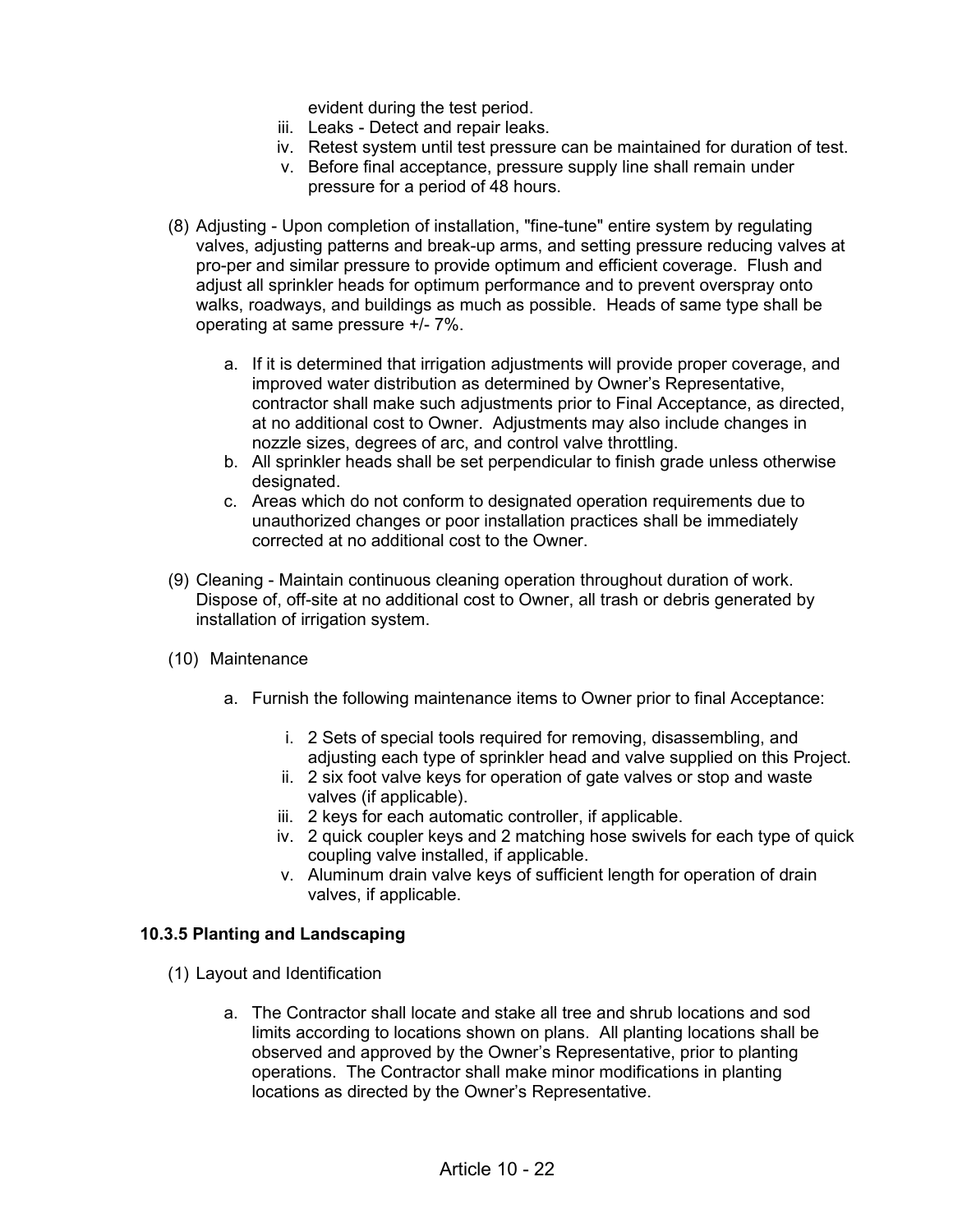## (2) Plant Protection and Delivery

- a. All plant material shall be protected from the time of digging, to the time of final acceptance from injury, excessive drying winds, improper ventilation, overwatering, freezing, high temperatures, or any other condition damaging to the plant. Any plants showing evidence of poor care, or which are molded, mildewed, wilted or dried out shall be rejected.
- b. Plant material shall be planted on the day of delivery or shall be placed in a temporary nursery, kept moist, shaded and protected from sun and wind. If balled and burlapped plants are not planted on the day of delivery, they shall be heeled in immediately in the temporary nursery, kept moist and protected with damp soil, moss, or other acceptable material to the full height of the root ball.
- c. Plants shall not be bound with wire or rope that may damage the bark or break branches. Plants shall be lifted and handled from bottom of ball or container. Plants with balls loose, cracked or broken, man-made, or completely dry or plants with trunks loose in the ball before or during planting operations shall not be accepted and shall be removed from the site at the Contractor's expense within 24 hours.
- (3) Excavation of Planting Pit
	- a. All plant pits shall be centered on the location stake, shall be excavated in a saucer shape with sloped/tapered sides and flat bottom. The depth of the plant pit shall be measured from the finish grade of soil, not mulch, and as detailed in the contract drawings. The base of all soil balls shall be placed on compacted backfill fill.
	- b. Trees: The diameter of all tree pits shall be a minimum of 3X larger than the diameter of the ball or spread of the roots or as specified in the details drawings. Remove wire baskets, bundling cords, and the top 2/3 of burlap from the trees. Except for trees planted on slopes, the top surface of all root balls shall be slightly above the adjacent finished grade. It is important not to place tree balls too low.
	- c. Shrubs: The diameter of all shrub pits shall be a minimum of twice the diameter of the ball or spread of roots. The base of all soil balls shall be placed on compacted backfill fill.
	- d. Vines and Ground Covers and Perennials: The diameter of all vine and ground cover pits shall be 6 inches greater than the spread of roots.
- (4) Plant Installation Procedures
	- a. Planting and Staking
		- i. Plants shall be set in the center of the pit on compacted backfill mix. Immediately after setting the plant in the pit, all non-biodegradable materials shall be completely removed from the ball and trunk, including but not limited to plastic, metal, wire, wood, cardboard, paper, fiber, treated burlap and twine. The only exception shall be the bottoms (not sides) of fiber pots. Plant handling shall be done in such a manner as not to injure the plant root system, disturb the soil ball or in any way cause harm or stress to the plant. If the root system of a container-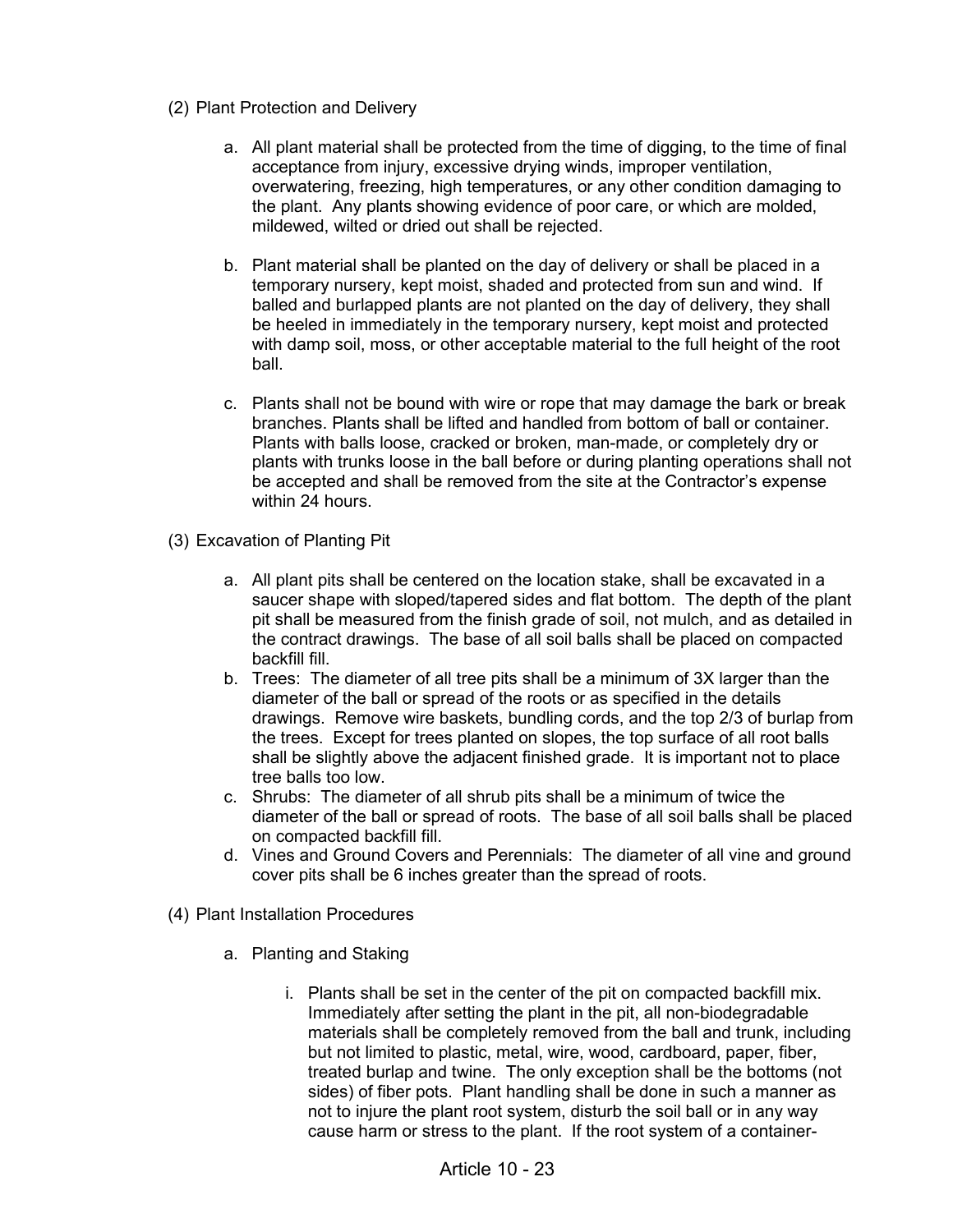grown plant has become container-bound, the roots shall be gently vertically cut on four sides of the root ball prior to planting.

- ii. All plants shall be placed and kept plumb and straight as the pit is filled with backfill mix. Contractor shall adjust any plant, which is not perfectly upright and prior to acceptance, to a plumb position. Trees and shrubs in non-irrigated areas to have saucers built around them at the drip lines.
- iii. Plant trees and shrubs with the root flare of the plant at grade level. After placing tree in the pit, the hole around the plant root system shall be halfway backfilled with specified mix and any large air pockets removed by hand with the blunt, handle end of a shovel or other such hand tool. If the Owner determines that the ball is excessively dry, the Contractor shall then inset a deep watering device into the ball at a 45 degree angle every 8 inches for one minute. The pit shall then be completely filled with backfill mix and tamped again with the shovel. No mechanical compaction shall be allowed. The pit shall then be watered by thoroughly saturating the backfill with water to a minimum of 3 feet surface dimension. No watering shall be done prior to this time. Watering shall be repeated once when all free water has disappeared. The second watering shall not be completed if the sub grade around the pit is already moist. After the second watering, the Contractor shall add the specified mulch. All surplus soil and debris shall be removed by the Contractor. The Contractor shall stake and guy trees immediately after planting according to standard detail.
- iv. For trees in grass and planting beds, the Contractor shall drive stakes 3 feet vertically into firm soil outside the plant pit. The Contractor shall run wire up to the tree trunk and through the nylon webbing wrapped around the tree at approximately  $\frac{1}{2}$  the height of the tree. Webbing and wire attachment between stake and tree shall be adjusted so the straps are under just enough tension to avoid visible sag in the lines. Rigid guying shall be accepted.
- v. Contractor shall place stakes according to the construction detail. The Contractor shall return to the site and remove stakes one year from planting.
- b. Wrapping, Pruning, and Mulching
	- i. Wrapping Trees shall be wrapped with two layers of crinkled paper cemented together with bituminous material, four-inches (4") wide minimum, with stretch factor of thirty-three percent (33%).
	- ii. Pruning Prune only damaged or dead branches as directed by the Project Manager.
	- iii. Mulch
		- 1. Trees: Create a forty-eight-inch (48") diameter by three inch (4") high formed soil berm around tree and fill with three-inch (4") deep specified wood mulch. Mulch shall be kept four to sixinches (4"-6") away from tree trunk.
		- 2. Shrubs: Mulch backfilled surfaces of pits, planting beds areas, and other areas indicated or as directed by the Project Manager. Apply three-inch (4") thick layer of mulch and finish level with adjacent finish grades. Do not place mulch against stems of plants.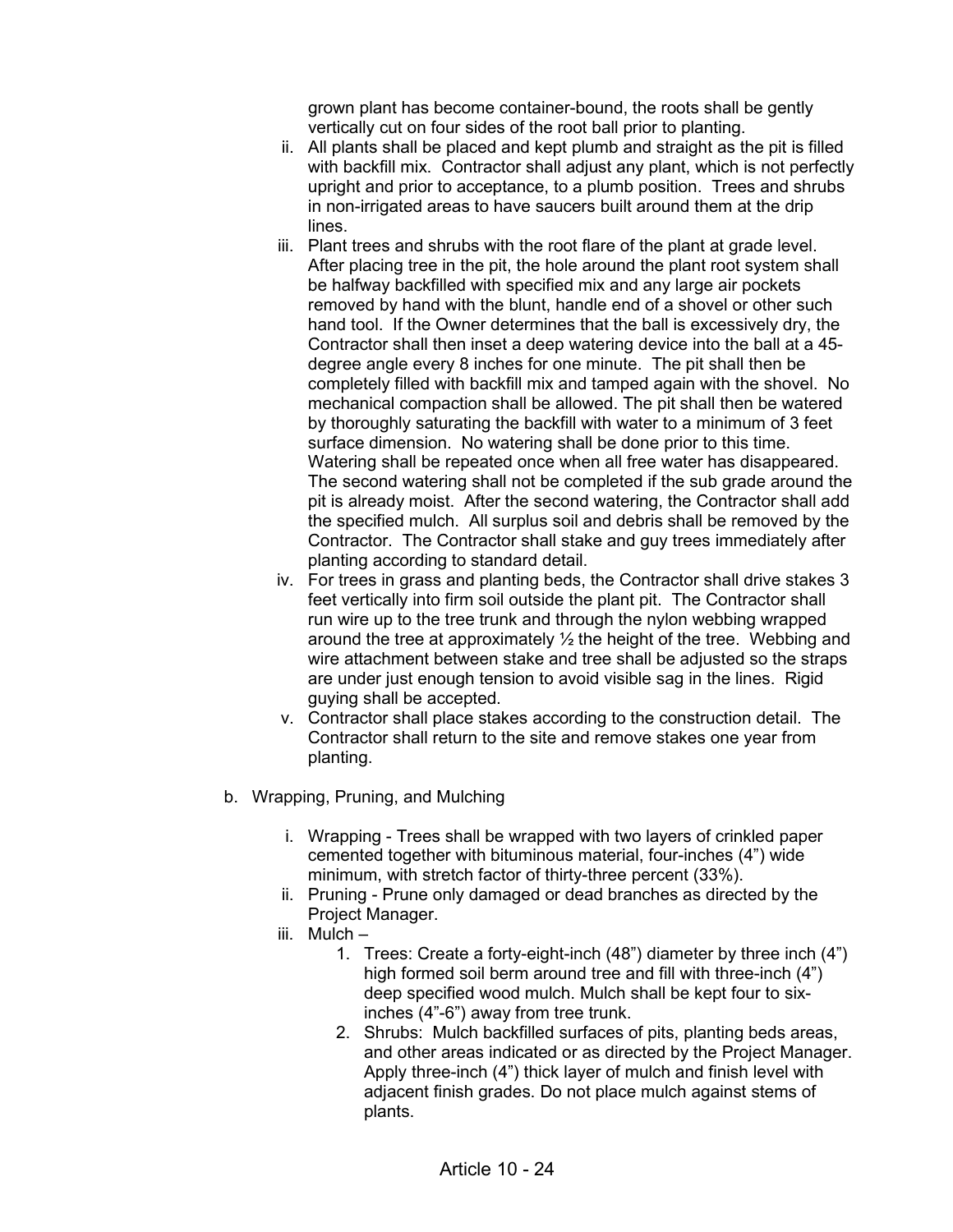- c. Backfill for Trees and Shrubs
	- i. Organic Soil Amendment: 33% volume of backfill.
	- ii. Planting Pit excavated material: 67% volume of backfill.
	- iii. Fertilizer Tablets: One 21 gram fertilizer tablet for each  $\frac{1}{2}$ " of tree trunk caliper and one tablet per 12 inches height, or spread (whichever is greater) for each shrub.
	- iv. Insecticide: Trees: Install 1.0 to 1.4 level teaspoons per one-inch of trunk diameter (D.B.H., At Breast Height) Minimum (1) teaspoon per 2" caliper tree. Shrubs: Install .7 to 1.4 level teaspoons per one-foot of height of shrub.
- (5) Soil Preparation
	- a. Soil preparation and mulching for all landscape areas, including seed and sod areas:
		- i. Finish grading shall be performed to fill in erosion gullies on slopes identified on drawings. Where the use of large machinery is difficult finished grade shall be worked with smaller equipment or by hand.
		- ii. Remove all rubble, stone and extraneous material over two (2) inches in diameter from the site.
		- iii. For planting areas, apply "Roundup" or equal short term herbicide to inhibit unwanted plant growth prior to seeding. Apply in accordance with manufacturer's recommendation for this purpose and sufficiently in advance of planting to avoid damage to new plants and grass.
		- iv. Spread approved topsoil and the following amendments to the areas specified on the drawings. No rototilling or disking of topsoil dressing. Seeding to follow within 7 days of topsoil application.
			- 1. Organic Soil Amendment: Apply 3 cubic yards per 1,000 square feet.
			- 2. Commercial Fertilizer (18-46-0): Apply 15 lbs of available Nitrogen per 1,000 square feet.
			- 3. Substantiate quantities with delivery tickets and empty manufacturer bags on a daily basis to Owner.
		- v. Fine grade to restore smooth even finish grades and to insure positive surface drainage. No planting shall take place until Owner accepts final grade.
		- vi. Moisten prepared sod/seed areas before planting if soil is dry. Water thoroughly and allow surface moisture to dry before planting lawns. Do not create a muddy soil condition.
		- vii. Apply mulch a minimum of 4-inches thick to completely cover the root ball.
- (6) Installation of Landscape Edger
	- a. Contractor shall install edging as per manufacturer's recommendation. Edging shall be installed between all plant beds and sod/seeded area, or as shown on the plans.
- (7) Schedule
	- a. No planting work shall take place during freezing or excessively windy or wet weather or when the ground conditions are, in the opinion of the Owner, not in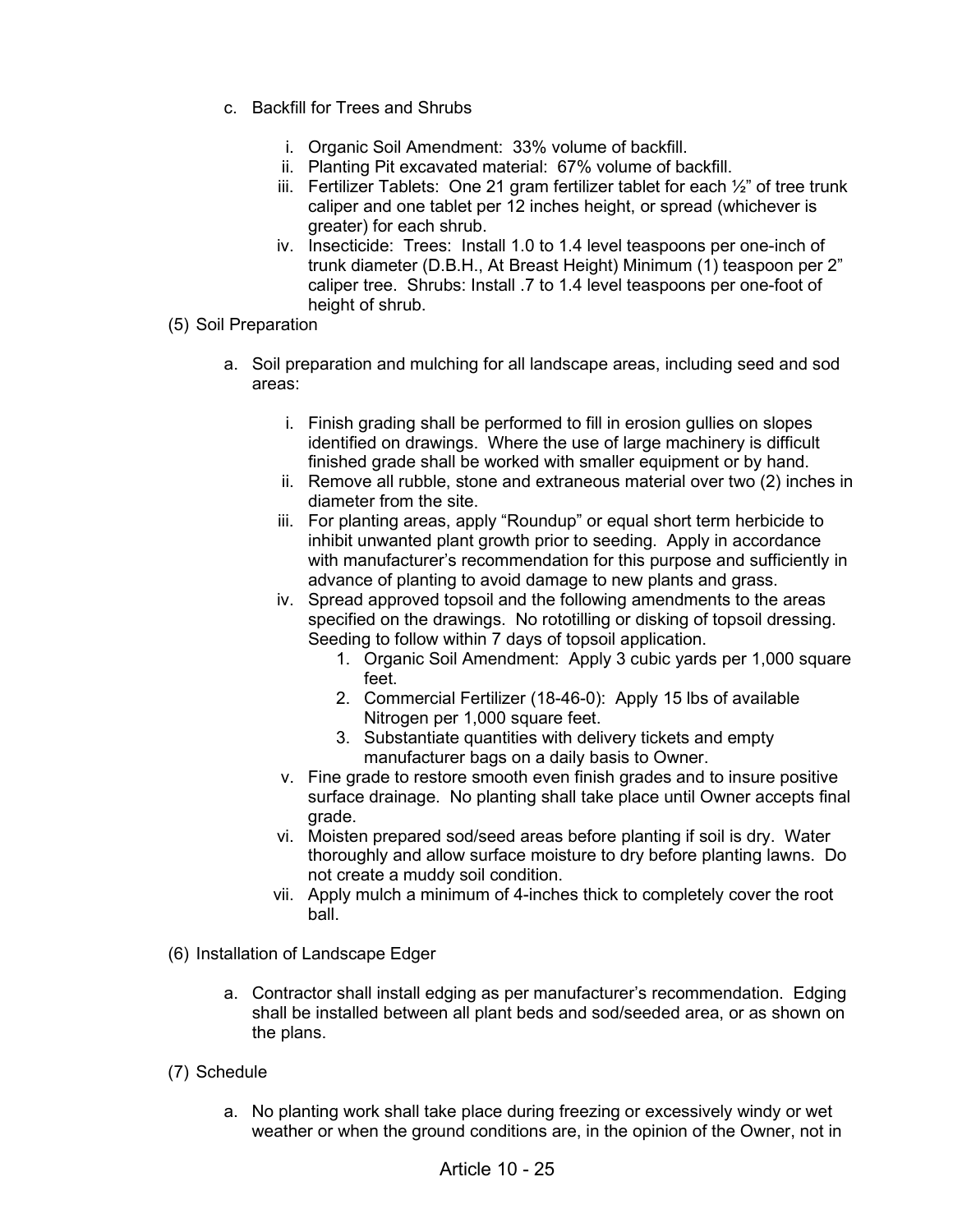a condition to be properly worked. Contractor shall include time in his schedule for work stoppage due to inclement weather or ground conditions. Inclement weather or ground conditions shall not be cause for an extension of project completion date unless written approval has been obtained from Owner for extension of the project completion date.

- b. No planting work shall commence until the adjacent site improvements, pavements, utility installation and finish grading is completed. The Contractor shall limit his use of heavy equipment on pavements and planted areas. In all cases, Contractor shall be responsible for all damage to existing conditions.
- (8) Maintenance, Acceptance, and Guarantee
	- a. Maintenance period shall begin immediately after each area is planted based on the following requirements:
		- i. All planting shall be protected and maintained until final acceptance of all work. Maintenance shall include mowing, watering, weeding, cultivating, mulching, tightening and repairing of guys, adjusting metal edger, removal of dead branches, resetting plants to proper grade or upright position, barricading the site and other necessary operations. The Contractor shall provide all water and equipment necessary for maintenance during the duration of the contract. Water is available at the planting site. After final acceptance, maintenance becomes the responsibility of the Owner.
		- ii. If during the duration of the contract period, but prior to final acceptance, any of the plants die, or if they are, in the opinion of the Owner, in an unhealthy or unsightly condition or if they have lost their natural shape due to dead branches or excessive pruning of branches, then the Contractor shall replace the material at the Contractor's expense. This replacement shall be completed prior to final acceptance of the project and shall not void the two-year guarantee.
	- b. Prior to final acceptance, the Contractor shall furnish four (4) copies of written maintenance instructions to Owner for maintenance and care of all new planted areas for the initial three (3) years after installation. These instructions shall include but not be limited to staking, pruning, insect and disease control and fertilizing.
	- c. Guarantee:
		- i. For a period of two (2) years after final acceptance of all work and at no additional cost to the Owner, the Contractor shall replace any plants that have died, are partially dead, if they are in the opinion of the Owner, in an unhealthy or unsightly condition, or they have lost their natural shape due to dead branches or excessive pruning of dead branches. Inadequate or improper maintenance by the Owner shall not be cause for replacement by the Contractor provided the Contractor shall have submitted throughout the guarantee period a bi-weekly letter of report to the Owner on improper or inadequate maintenance practices and recommended remedial actions. The Contractor shall apply a "new" two-year guarantee period to each replacement plant that is installed.
		- ii. The Contractor shall guarantee all plants to be true to name and to meet all conditions of these specifications. Any plant which is not true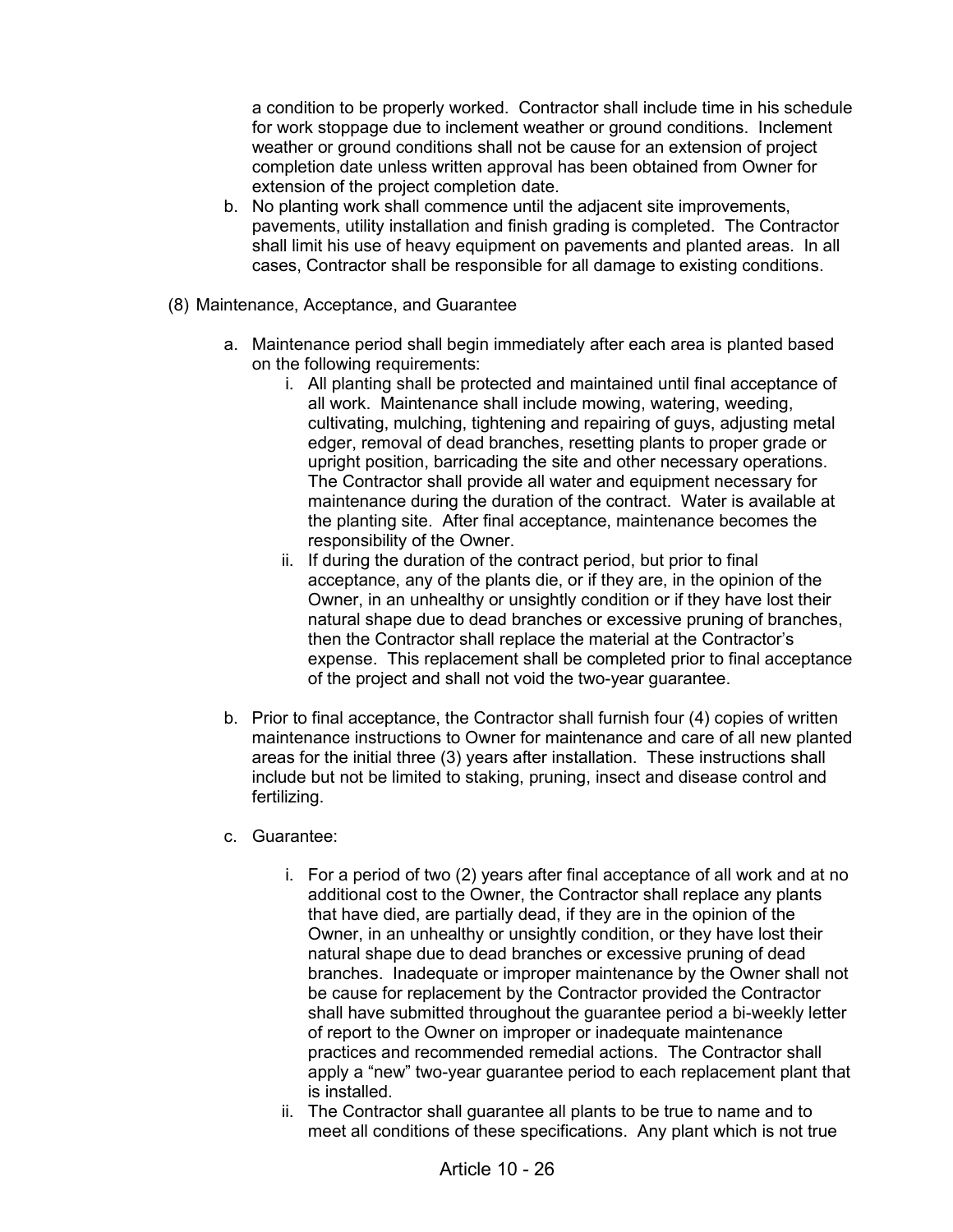to name as indicated by leaf, flower form, or fruiting characteristics revealed within guaranteed period shall be replaced by the Contractor at the Contractor's expense.

- iii. All replacement planting under the guarantee provision shall be executed within one month of notice to replace such plants. Upon Owner's written approval, the Contractor shall replace rejected plants at a later date, mutually agreed upon, provided that the Contractor removes all rejected plants within seven (7) days of the notice to replace such plants. If the rejected plants are not removed in seven (7) days, the Owner may at his option remove these plants and the cost of the removal shall be charged to the Contractor.
- iv. Replacement planting is to be in accordance with original specifications and its cost considered to be included in the bid price. All areas damaged by tree or shrub planting or replacement operations are to be fully restored to their original conditions as specified.

## **10.3.6 Topsoil**

- (1) Preparation of Subgrade
	- a. Grade soil, eliminating uneven areas and low spots, ensuring positive drainage towards storm drains. Remove soil contaminated with toxic materials or materials detrimental to growth such as asphalt, concrete and debris which has contaminated subgrade soil. Dispose of removed materials legally off of site. If hazardous materials are discovered notify Owner immediately.
	- b. Cultivate area subsoil that is to receive topsoil to depth of 12" in all areas, especially those areas where equipment used for hauling and spreading has compacted soil. No-till drill will execute the seeding of the site. Minimum disturbance is required. Additional cultivation of disturbed or compacted areas shall be the cost of the contractor.
	- c. Remove surface debris, roots, vegetation branches and stones in excess of 3" diameter.
- (2) Spreading of Soil Mixture
	- a. Coordinate efforts with other trades. Under no circumstances is the soil mixture to be spread if other trades are not completed with their work, which could contaminate or compact the installed soil mixture.
	- b. Spread soil after Landscape Architect has inspected and provided written approval of subgrade preparation in terms of slope, scarification and depths. Do not spread soil in a frozen or saturated condition.
	- c. Spread soil mixture with adequate moisture in uniform layers over approved subgrade, where planting is indicated.
	- d. For soil application around trees see appropriate section of this Article.
	- e. Manually spread soil mixture around trees, shrubs and obstacles.
- (3) Finish Grading of Soil Mixture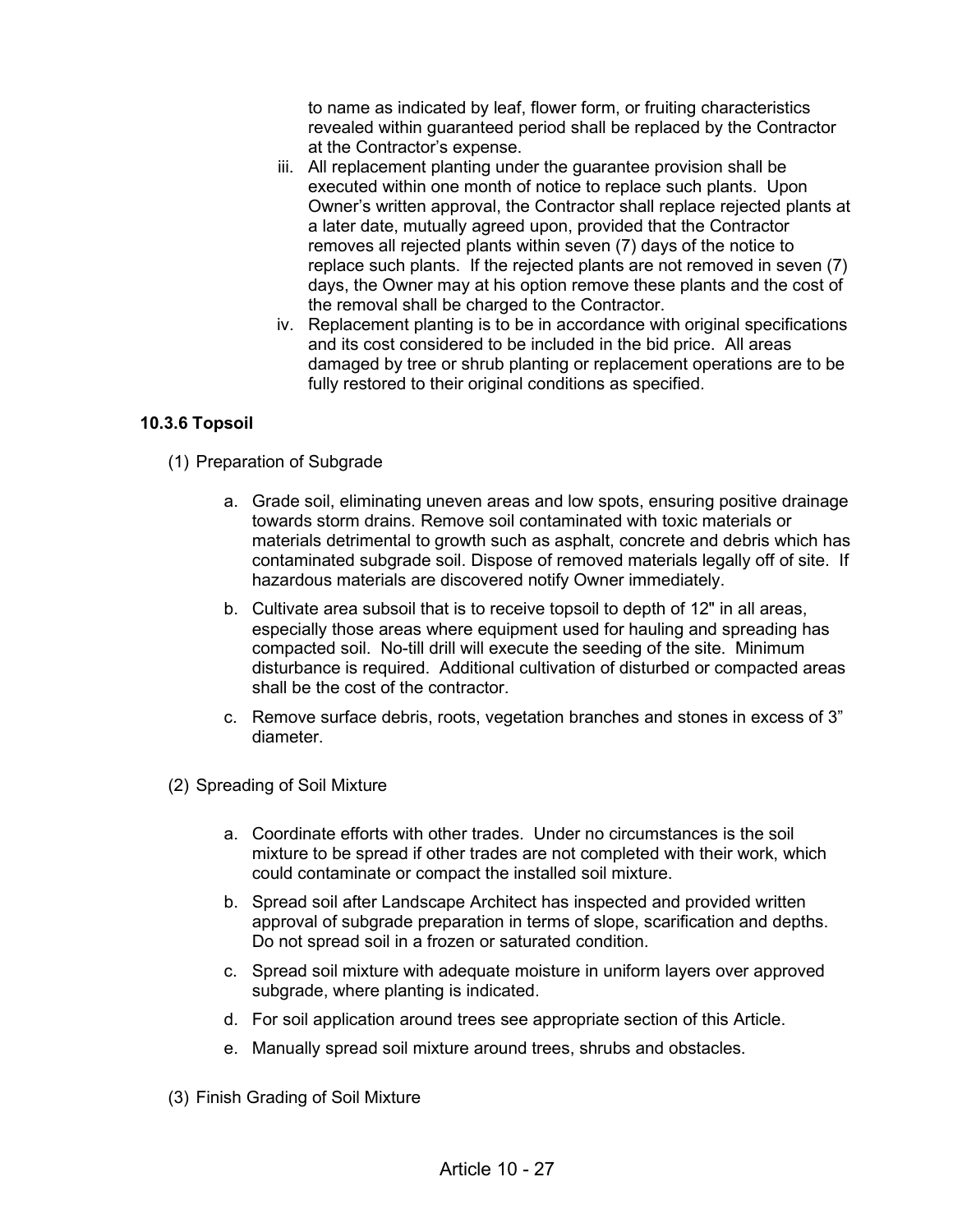a. Grade soil, eliminating uneven areas and low spots, ensuring positive drainage away from buildings and towards storm drainage systems. Remove soil contaminated with toxic materials. Remove surface debris, roots, vegetation, branches, stones in excess of 3" diameter, and all extraneous material. Dispose of removed materials. Eliminate rough spots and low areas to ensure positive drainage. Prepare loose friable bed by means of hand cultivation and subsequent raking. Following planting, mulch planted shrub beds with a depth of 5" gravel mulch and rake smooth.

# **10.3.7 Sodding**

(1) Delivery, Storage, & Handling:

- a. Cut and lift sod by approved methods. Cut sod in pieces approximately  $\frac{3}{4}$  to one inch thick and a **minimum 30" width**. Roll or fold sod so it may be lifted and handled without breaking or tearing and without loss of soil.
- b. Schedule deliveries to coincide with soil preparation and finish grading. Keep storage at job site to minimum without causing delays.
	- i. Deliver, unload and store sod on pallets within 24 hours of being lifted.
	- ii. Do not deliver small, irregular or broken pieces of sod.
- c. Storage
	- i. During Wet Weather Allow sod to dry sufficiently to prevent tearing during lifting and handling.
	- ii. During Dry Weather Protect sod from drying, water as necessary to insure its vitality and prevent excess loss of soil in handling. Sod, which dries out, will be rejected.
- (2) Timing of Installation:
	- a. Placement of Sod:
		- i. Irrigated & Non-Irrigated Areas: Within fourteen (7) calendar days after the completion and acceptance of finish grading in any area.
		- ii. There shall be no installation of sod between October 1 and April 1.

(3) Installation:

- a. Lay sod during growing season. Sodding during dry summer period, at freezing temperatures, or over frozen soil is not acceptable.
- b. Lay sod within 36 hours of being lifted.
- c. Lay sod in rows with joints staggered. Butt sections closely without overlapping or leaving gaps between sections. Cut out irregular or thin sections with a sharp knife.
- d. Lay sod flush with adjoining existing sodded surfaces. Top of sod dirt shall be 2 inches below top of concrete walks or curbs.
- e. After sodding has been completed, roll horizontal surface areas in two directions perpendicular to each other.
- f. Repair and re-roll areas with depressions, lumps, or other irregularities.
- g. Heavy rolling to correct irregularities in grade will not be permitted.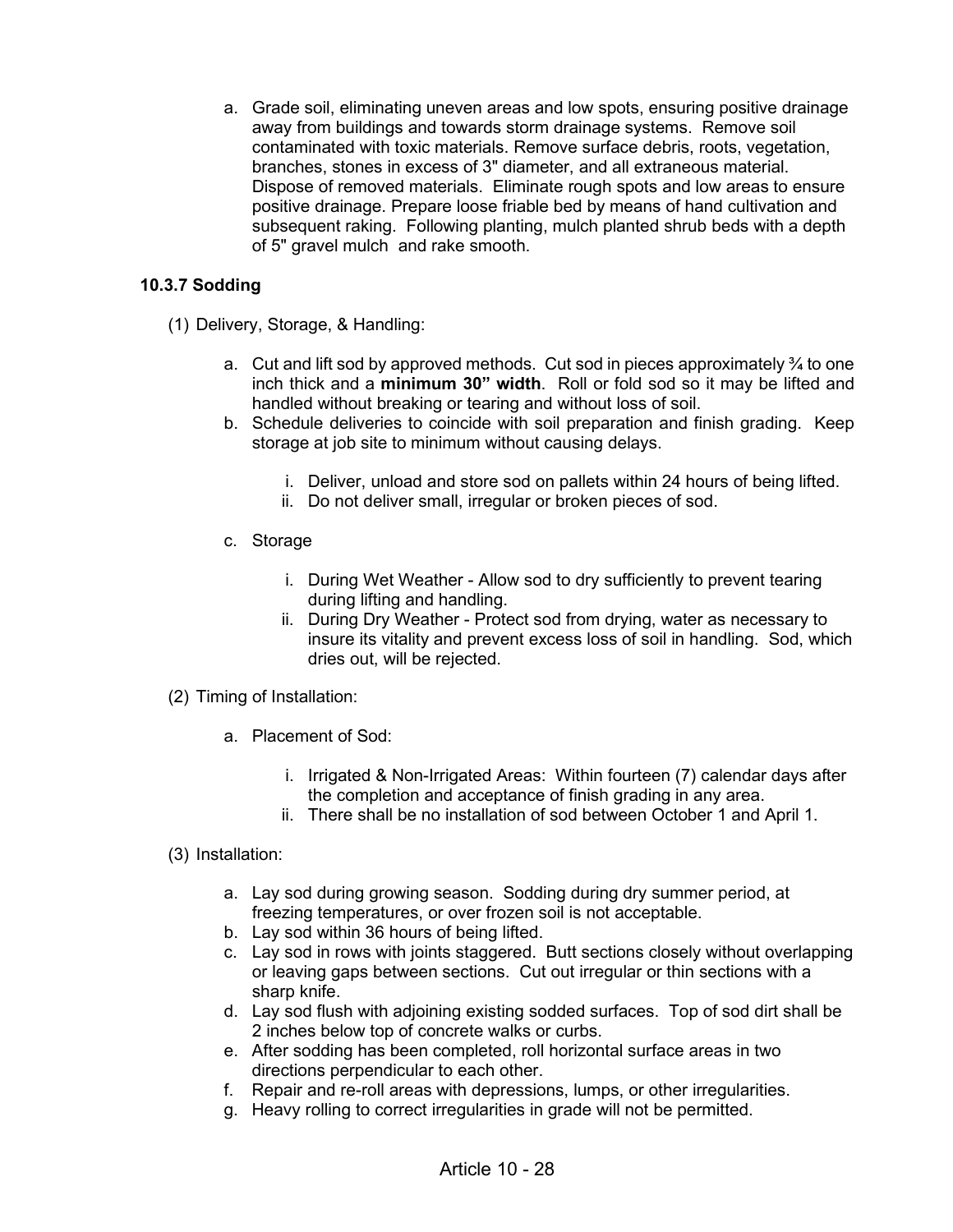- h. Water sodded areas immediately after laying sod to obtain moisture penetration through sod into top 4 inches of topsoil.
- i. Replace damaged areas at no additional cost to Owner.
- (4) Field Quality Control:
	- a. Final Acceptance
		- i. Sodded areas will be accepted at final inspection if
			- 1. Sodded areas are properly rolled and turf is established (including that the roots have begun to develop).
			- 2. Sod is free of bare and dead spots and without weeds.
			- 3. No surface soil is visible when grass has been cut to height of 2 inches.
			- 4. Sodded areas have been mowed a minimum of two times.

#### (5) Protection:

- a. Protect sodded areas against traffic or other use immediately after sodding is completed by placing adequate warning signs and barricades.
- b. Provide adequate protection of sodded areas against trespassing, erosion, and damage of any kind. Remove this protection after Owner has accepted sodded areas.
- (6) Maintenance:
	- a. Contractor shall maintain sod area (including mowing, watering, removing weeds and resodding) until the Owner has accepted sod areas.
	- b. The Contractor shall maintain the sod area until the Owner has accepted the project.
	- c. The maintenance includes:
		- i. Managing the irrigation schedule and repairs to the irrigation system as necessary. Maintaining acceptable coverage on all newly sod areas to guarantee growth of the plant materials.
		- ii. Mowing, if applicable to control weed growth and recommended growing height per supplier. If weed population is high, then clippings shall be collected. Frequency of mowing shall be done per supplier's recommendations to guarantee a healthy and flourishing turf condition. If mowing is not possible, than Contractor may use herbicides as necessary once the vegetation is at a mature stand and can handle the chemicals. If herbicide does damage the vegetation stand, then the Contractor will be responsible to reestablish the vegetation stand at Contractor's expense.
		- iii. Trimming shall be done around where mowers are unable to reach.
		- iv. Clippings shall be removed from all hard surfaces.
		- v. Provide suitable signage notifying the public to keep off the seeded areas, provide barricades as needed.
		- vi. Apply fertilizer as necessary, typically applied four (4) times per year.

## **10.3.8 Root Barrier**

(1) Installation: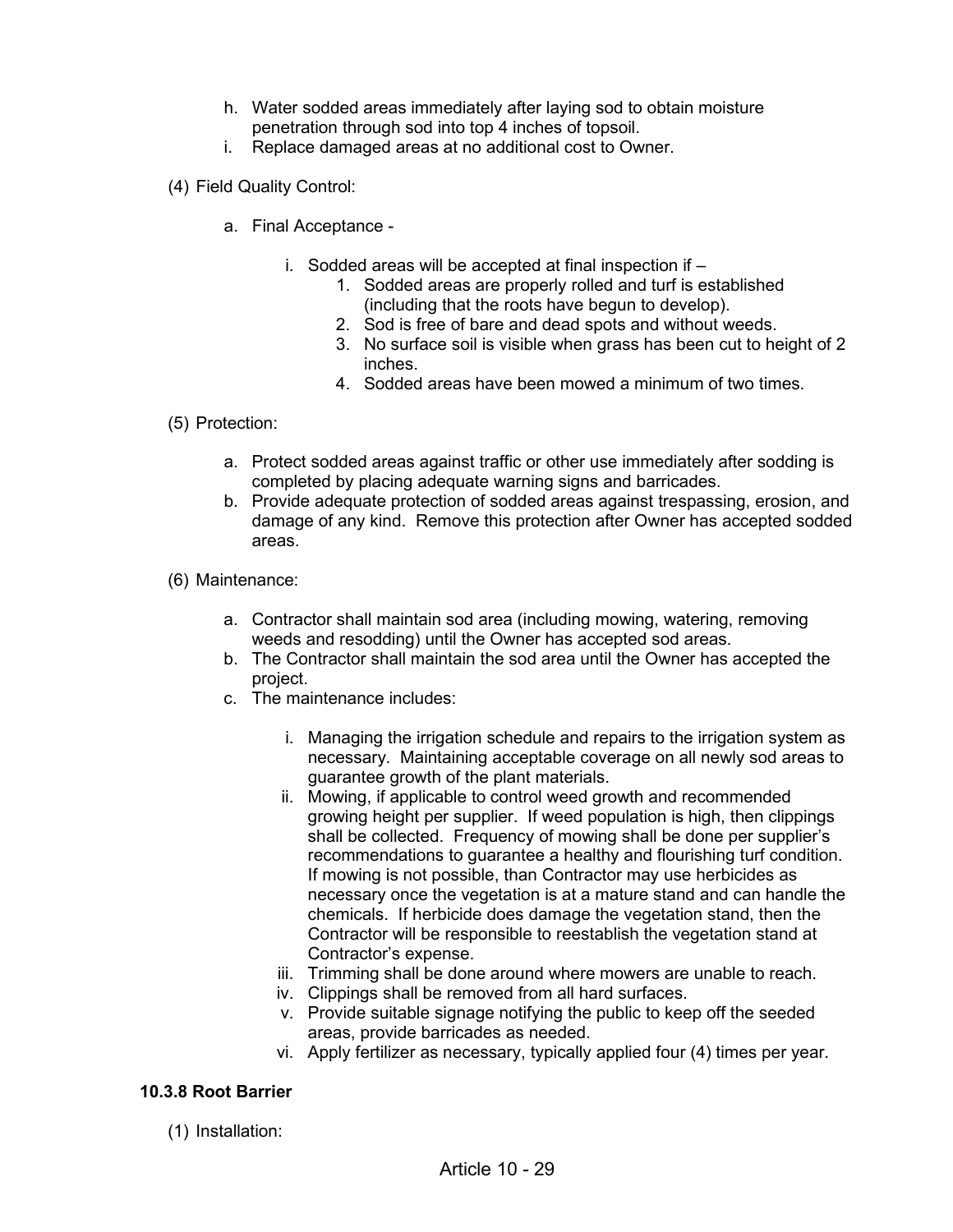- a. Cut desired length of molded roll material and install directly alongside hardscapes where shown on plan.
- b. Connecting: Connect the ends by overlapping two 6" sections with the leading rib cut directly down the middle. Glue the surface using Century sealant or equal.
- c. When necessary use an umbrella Cement nail to tack up barrier. This must be used above grade or water line.
- d. Vertical integrated and flared molded 90 degree root deflecting ribs are always facing the root ball.
- e. Always install the root barriers 2" above the grade to prevent root penetration above the barrier.
- f. Backfill with existing native soil. If necessary for drainage, use gravel or crushed rock. Avoid backfill less than ¾" or greater than 1-1/2". Finish to grade. Do not distort barrier during installation.

## **10.3.9 Seeding**

(1) Timing of Installation:

- a. No-Till Drill Seeding:
	- i. Irrigated Areas: Within fourteen (14) calendar days after the completion and acceptance of finish grading in any area.
	- ii. There shall be no seeding between September 20 and April 15.
- (2) Preparation:
	- a. Excessive Soil Moisture: Do not commence work of this section when soil moisture content is so great that excessive compaction will occur.
	- b. Inadequate Soil Moisture: Apply water, as necessary, to bring soil to optimum moisture content for planting. Do not work soil when it is so dry that dust will form in the air or that clods will not break readily.
	- c. After Site Preparation is completed, Contractor shall receive approval from Owner prior to seeding.
- (3) Mulching:
	- a. Application:
		- i. All areas to be seeded shall be mulched.
		- ii. Mulch should be applied immediately prior to seeding. The period between mulching and seeding shall not exceed 2 weeks.
		- iii. Rate of mulching shall be 1.5 tons per acre.
		- iv. Mulch shall be uniformly applied over the designated area.
		- v. Mulch shall be anchored in place immediately following application (same day as applied).
		- vi. A mulch crimper, with flat serrated disk shall be used to anchor the mulch into the soil. The disk shall be not less than  $\frac{1}{4}$  inch in thickness, shall have dull edges, and shall be spaced not more than nine inches apart. The disk shall be of sufficient diameter to prevent the frame of the equipment from dragging the mulch over the mulch area with anchoring equipment. The depth of cut shall be 3 to 4 inches. Care must be exercised so that a minimum amount of soil will be disturbed.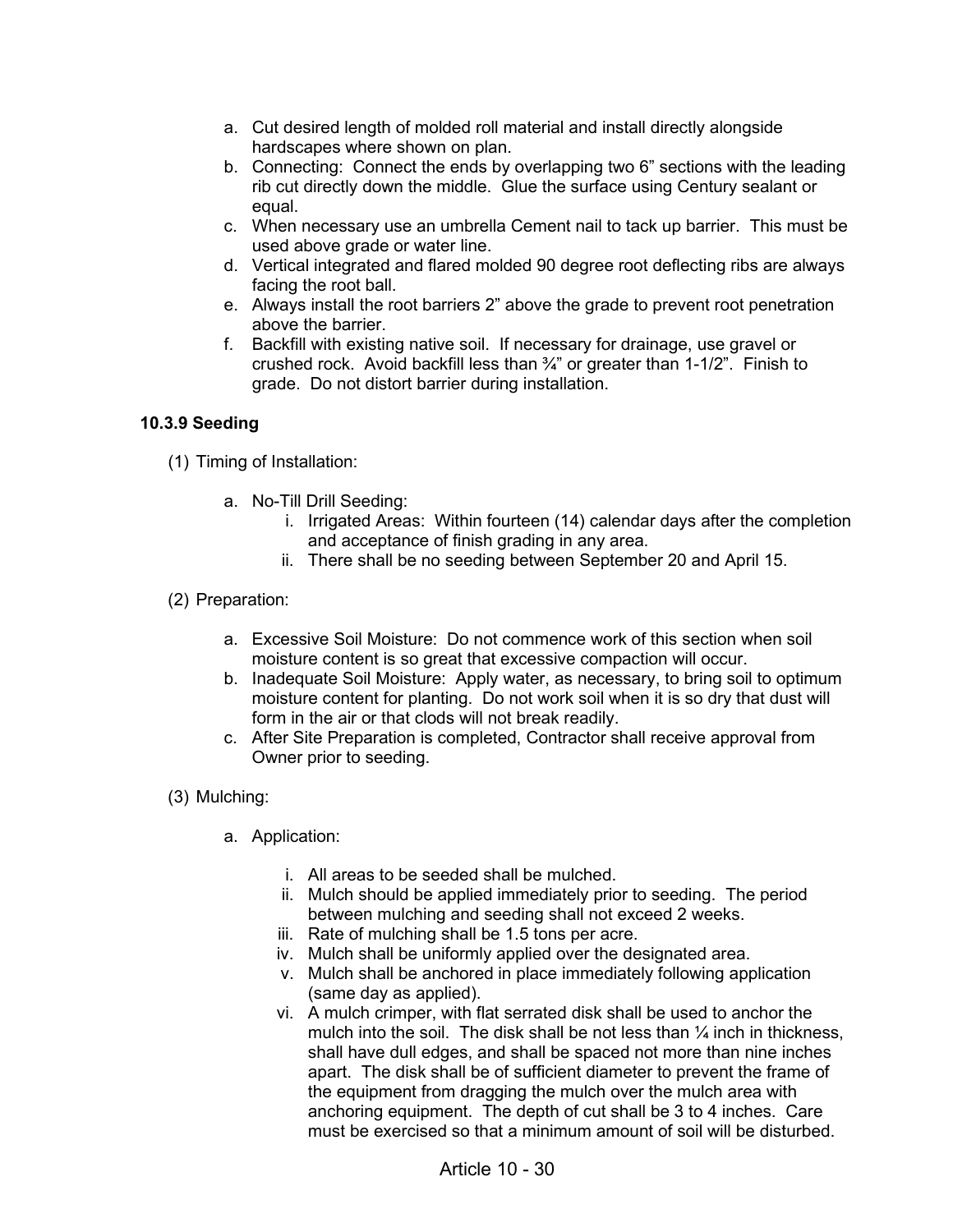- (4) Field Quality Control:
	- a. Tests: Samples of materials may be taken and tested for conformity to Specifications at any time.
	- b. Rejected Materials: Remove rejected materials immediately from the site at Contractor's expense. Contractor shall pay cost of testing of materials not meeting specifications.
- (5) Acceptance:
	- a. Contractor shall reseed areas that are thin or weak after 14 day of the initial seeding. Contractor shall reseed (and keep reseeding) until there are no bare, thin or weak spot greater than a 12 square foot area.
	- b. Maintenance Contractor shall maintain the turf area (i.e. mowing, watering and reseeding) until the Owner has accepted the lawn. The maintenance period includes the time period from initial seeding to final acceptance of the turf area, which maybe a different date than the acceptance of the other facilities in the project. It will be the responsibility of the Contractor to establish a stand of grass that has no bare, weak or thin spots greater than 12 square inch area and maintain the lawn until the stand of grass has been achieved. From that date a one – year warranty will begin on the lawn area.

# **10.3.10 Trees and Plants**

- (1) Quality Assurance
	- a. Regulatory Requirements:
		- i. Plants: In conformance with the requirements of AJCH (plant names shall meet standards of AJCH), American Standard for Nursery Stock and Colorado State Nursery Act.
		- ii. Comply with federal, state and local laws requiring inspection for plant disease and infestations. Inspection certificates required by state law shall accompany each shipment of plants and deliver certificates to the Owner. Inspections are to be performed in the state of origin.
	- b. Transport plant materials in enclosed or tarped vehicles to minimize damage from wind and sun. Contractor is to carefully schedule and monitor shipments to minimize shipping time and ensure careful handling of plants.
	- c. Shipments of plants will be carefully inspected by the Owner and/or Landscape Architect at the site at the time of off-loading trucks to verify compliance with the above shipping requirements.
	- d. Substitutions of plant materials will not be permitted unless authorized in writing by Landscape Architect. If proof is submitted that plant specified is not obtainable, a proposal will be considered for use of the nearest equivalent size or variety with corresponding adjustment of Contract Price.
	- e. Landscape Contractors shall provide two previous project examples of similar size and scope with bids.
	- f. Personnel: Employ only qualified personnel familiar with required work.
- (2) Delivery, Storage, and Handling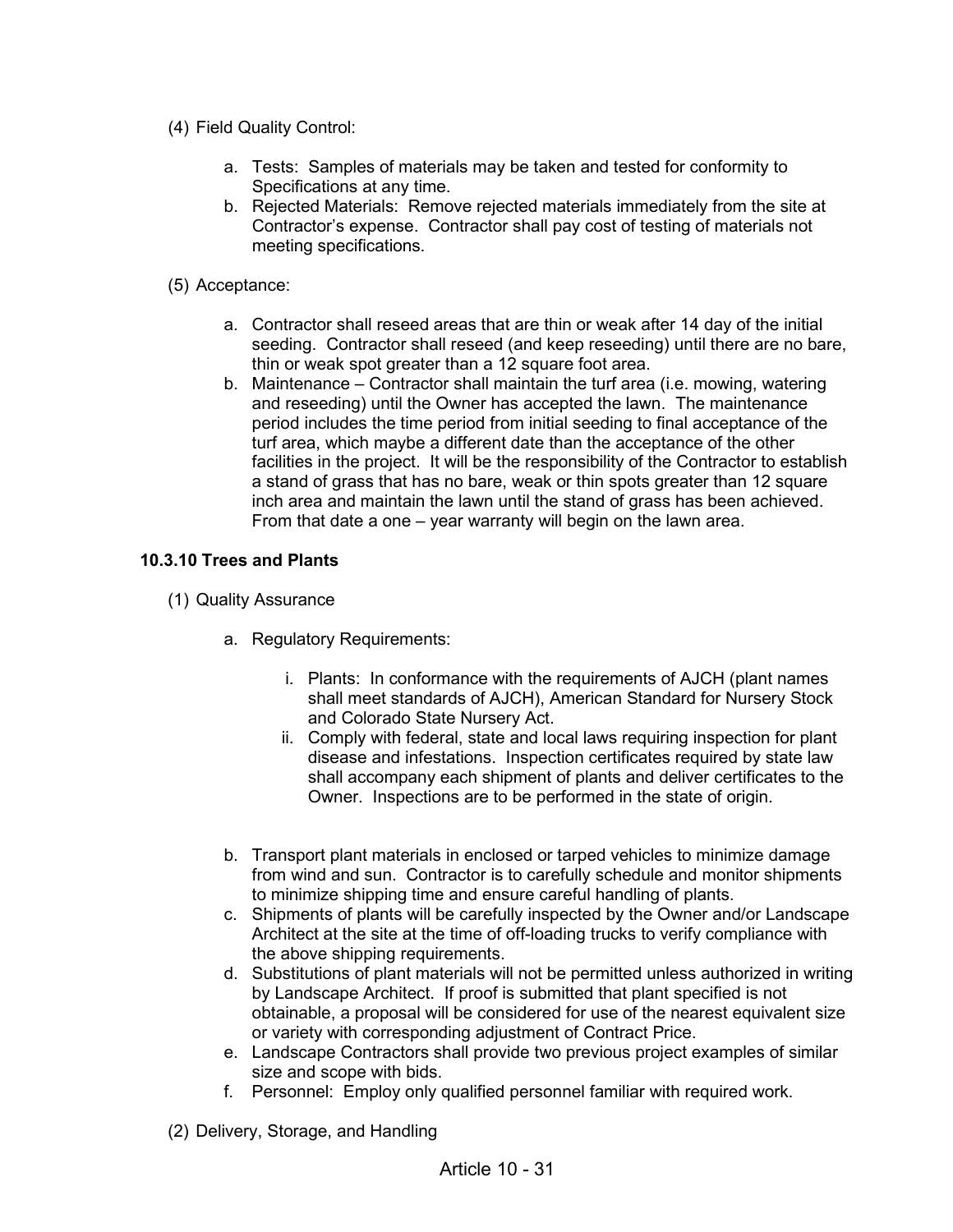- a. Preparation:
	- i. Plants: Containerized or balled and burlapped (B & B) with limbs bound, properly pruned and prepared for shipping in accordance with accepted industry standards and in a manner that will not damage roots, branches, shape, short and long term health, and future development. Size of root ball shall be as defined in the American Standard for Nursery Stock (American Association of Nurserymen; latest edition). Keep root systems moist and protect plants from adverse conditions due to climate and transportation between time they are dug and actual planting. Spray broad-leafed trees planted in full leaf with Protec 400W Anti-transpirant or accepted substitute prior to delivery to site. Apply according to manufacturer's directions.
	- ii. Identification: Grower's label affixed to plant which contains data necessary to indicate conformance to Specifications. Use durable waterproof labels with water resistant ink that will remain legible for at least 60 days.
	- iii. Notify Owner a minimum of two weeks prior to delivery of plant materials to site so that pre-delivery inspection may be made or indicate delivery schedule in advance so plant material may be inspected upon arrival at job site whichever is more appropriate.
- b. Delivery:
	- i. Deliver packaged material in sealed containers showing weight, analysis and name of manufacturer. Protect materials from deterioration during delivery and while stored at site.
	- ii. Deliver only plant materials that can be planted in one day unless adequate storage and watering facilities are available on project site.
	- iii. Protect B & B root balls during shipping by proper handling techniques; cracked or crumbling root balls will be rejected. Protect at the site by maintaining a thoroughly moist root ball; heel in with sawdust (or comparable material) if not planted within 24 hours of delivery. Maintain root ball in a moist condition and do not allow to dry out.
	- iv. Tree trunks are to be wrapped in burlap during transportation and installation to avoid trunk damage. Trees with trunk damage will be rejected.
	- v. Notify Owner or City Engineer of delivery schedule a minimum of 48 hours in advance so plant material can be inspected prior to unloading from trucks.
	- vi. Remove rejected material immediately from site.
	- vii. Do not lift, move, adjust to plumb, or otherwise manipulate plants by trunk or stems.
- c. Handling:
	- i. Do not drop plants. Do not lift plants by trunk, stems or foliage.
		- 1. Ball of Plant: Natural, not made. Handle plant by ball at all times. Plants will not be accepted if ball is broken or trunk is loose in ball.
	- ii. Protect plants from drying out or other injury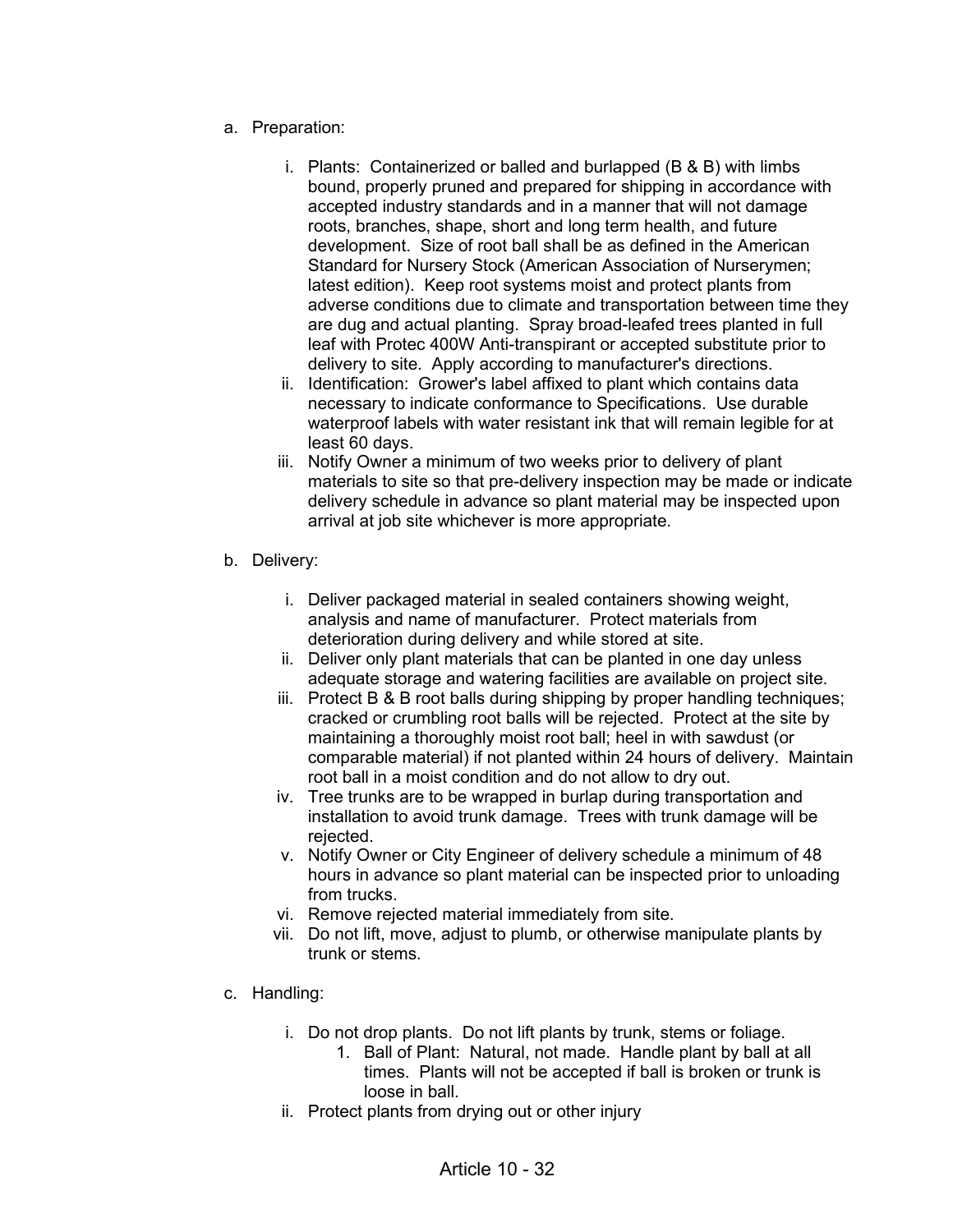- 1. Prune minor broken and damaged roots before planting. Treat minor wounds immediately to prevent disease and insect infestation.
- 2. Major damage will be cause for rejection as determined by **Owner**

## (3) Maintenance

- a. General: Maintain trees, shrubs and ground cover in a healthy vigorous state until final acceptance of entire project. Provide all supervision, labor, material, equipment and transportation required to maintain plants under this section.
- b. Materials: Conform to specifications or otherwise be acceptable to Owner.
- c. Replacement: Replace and replant plants damaged by Contractor's operations and negligence, and according to WARRANTY of this section.
- d. Watering: Water deeply (8-10") when soil moisture is below optimum level for best plant growth. Water woody plants in any winter month that snow or rain does not provide at least 1" of precipitation.
- e. Wrapping: After all trees have been inspected and accepted by Owner, wrap deciduous tree trunks with standard nursery crepe wrap material from ground level to first limb after pruning. Tape securely at top and bottom. Remove wrapping for spring and summer and replace it in the fall.
- f. Staking and Guying: Inspect at least two (2) times per year (spring and fall) and assure conformance with the following:
	- i. Webbing strap in good condition.
	- ii. Trunks and branches not girdled by webbing strap.
	- iii. Guy wires secure but not taut.
	- iv. Stakes secure.
	- v. Trees plumb.
- g. Pruning: Prune only damaged or dead branches in accordance with specifications in this section.
- h. Mulching: Supplement mulch around trees in accordance with specifications in this section.
- i. Weed Control: As required, using selective herbicides approved by Owner.
- j. Insect and Disease Control: As required, using insecticides and fungicides approved by Owner.
- (4) Plant Protection and Delivery
	- a. All plant material shall be protected from the time of digging, to the time of final acceptance from injury, excessive drying or winds, improper ventilation, overwatering, freezing, high temperatures, or any other condition damaging to the plant. Any plants showing evidence of poor care, or which are molded, mildewed, wilted or dried out shall be rejected.
	- b. Plant materials shall be planted on the day of delivery or shall be placed in a temporary nursery, kept moist, shaded and protected from sun and wind. If balled and burlapped plants are not planted on the day of delivery, they shall be heeled in immediately in the temporary nursery, kept moist and protected with damp soil, moss, or other acceptable material.
	- c. Plants shall not be bound with wire or rope that may damage the bark or break branches. Plants shall be lifted and handled from bottom of ball or container. Plants with balls that are loose, cracked, broken, man-made, or completely dry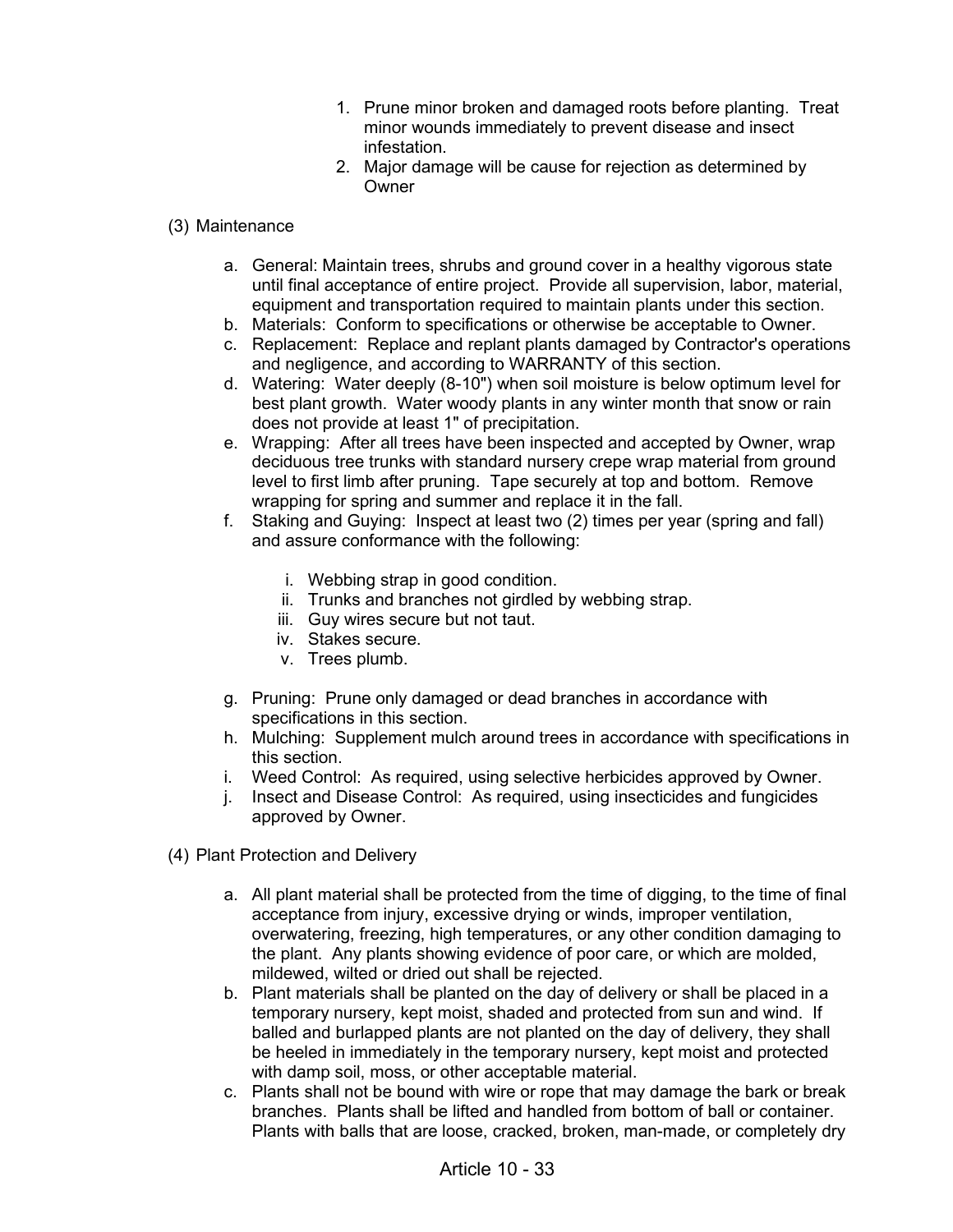or plants with trunks loose in the ball before or during planting operations shall not be accepted and shall be removed from the site at Contractor's expense within 24 hours.

- (5) Preparation
	- a. Plants: Do not begin planting until deficiencies are corrected or plants replaced.
	- b. Protection:
		- i. Be responsible for proper repair of underground pipe, electric wiring, or other subsurface improvements damaged by operations under this Section.
		- ii. Be responsible for proper repair to walls, pavements and any other structural surfaces damaged by operations under this Section.
		- iii. Pay for repairs made by contractors designated by Owner.
		- iv. Be responsible for replacement of vandalized materials not yet installed. Report all cases of vandalism promptly to the Owner.
- (6) Excavation of Planting Pit
	- a. All plant pits shall be centered on the location stake and shall be excavated in a saucer shape with vertical sides and flat bottom. The depth of the plant pit shall be measured from the finished grade of soil not mulch. The base of all soil balls shall be placed on compacted backfill fill.
	- b. Trees: The diameter of all tree pits shall be a minimum of 3X larger than the diameter of the ball or spread of the roots. There shall be a minimum 3" clearance between the bottom of the root ball and the plant pit for balled and burlapped stock. Trees are to have wire baskets, bundling cords, and top 2/3 of burlap removed. Except for trees planted on slopes, the top surface of all root balls shall be flush with adjacent planting beds or with the subgrade below sod. It is important not to place tree balls too low.
	- c. Shrubs: The diameter of all shrub pits shall be twice the diameter of the ball or spread of roots. There shall be a minimum 6" clearance between the bottom of the root ball and the plant pit. The base of all root balls shall be placed on compacted backfill fill.
	- d. Vines and Ground Covers and Perennials: The diameter of all vine and ground cover pits shall be 6 inches greater than the spread of roots.
- (7) Planting
	- a. General:
		- i. Center trees in trench as dimensioned on drawings.
		- ii. Face for best effect.
		- iii. Set plant plumb and hold rigidly in position until soil has been lightly tamped around ball or container roots.
	- b. Balled and Burlapped Plants (B & B):
		- i. Plants shall be set in the center of the pit on compacted backfill mix. Immediately after setting in the pit, all non-biodegradable materials shall be completely removed from the ball and trunk, including but not limited to plastic, metal, wire, wood, cardboard, paper, fiber, treated burlap and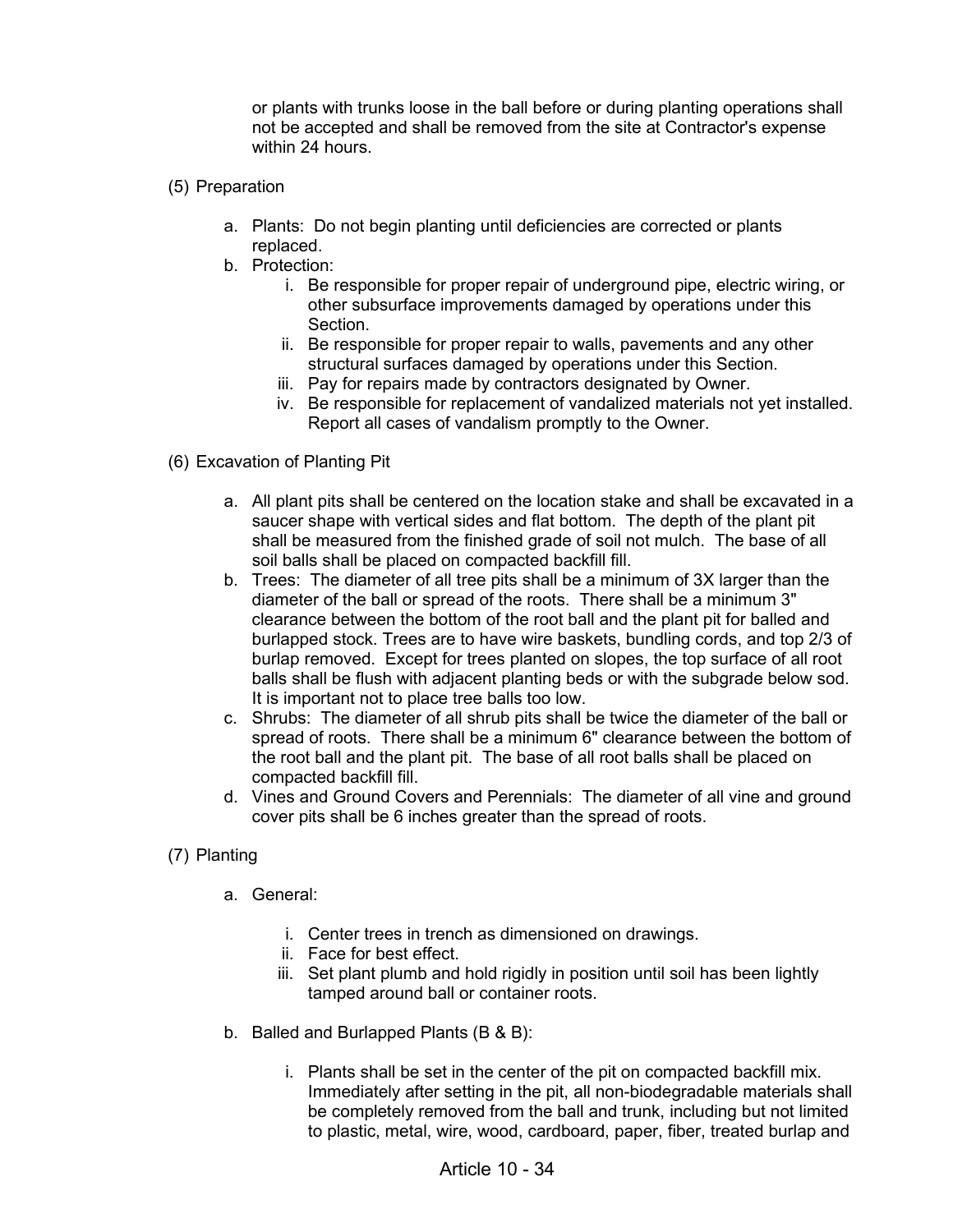twine. The only exception shall be that the bottom (not sides) of fiber pots and plant handling shall be done in such a manner so as not to injure the plant root system, disturb the soil ball or in any way cause harm or stress to the plant. If the root system of a container-grown plant has become container-bound, the roots shall be gently vertically cut on four sides of the root ball prior to planting.

- ii. Plant trees and shrubs with the root flare of the plant at grade level. All plants shall be placed and kept plumb and straight as the pit is filled with backfill mix. Any plant which is not perfectly upright and plumb prior to final acceptance shall be adjusted by Contractor to plumb position. Trees and shrubs in non-irrigated areas to have saucers built around them at the drip line.
- iii. After placing plant in the pit, the hole around the plant root system shall be halfway backfilled with specified mix and any large air pockets removed by hand with the blunt, handle end of a shovel or other such hand tool. If the Owner's Representative determines that the ball is excessively dry, the Contractor shall then inset a deep watering device into the ball at a 45 degree angle every 8 inches for one minute. The pit shall then be completely filled with backfill mix and tamped again with the shovel. No mechanical compaction shall be allowed. The pit shall then be watered by thoroughly saturating the backfill with water to a minimum of 3 feet. No watering shall be done prior to this time. Watering shall be repeated once when all free water has disappeared. This second watering shall not be completed if the subgrade around the pit is already moist. After watering, the Contractor shall add the necessary soil to establish the finish grade level before adding specified mulch. All surplus soil and debris shall be removed by the Contractor. The Contractor shall stake and guy trees immediately after planting according to standard detail.
- c. Container-Grown Plants at Planter Pots:
	- i. Can Removal:
		- 1. Knockout Cans: Do not cut sides. Tap can and gently remove plant.
		- 2. Straight-Side Cans: Cut cans on 2 sides with acceptable can cutter. Do not cut with spade or ax.
	- ii. Carefully remove plants without injury or damage to root ball. After removing plant, vertically score root ball using a sharp knife, about 1/4" deep and every 2" to 3" in circumference.
	- iii. Biodegradable container installations must be accepted prior to planting.
	- iv. Dig planting holes as specified.
	- v. Hand place plants on firmly compacted soil. Hand backfill and hand tamp leaving slight depression around outer circumference of planting area.
- (8) Anchoring and Guying of Trees
	- a. Root ball Anchoring:
		- i. Anchor root balls of trees as standard method per the details and notes on the plans.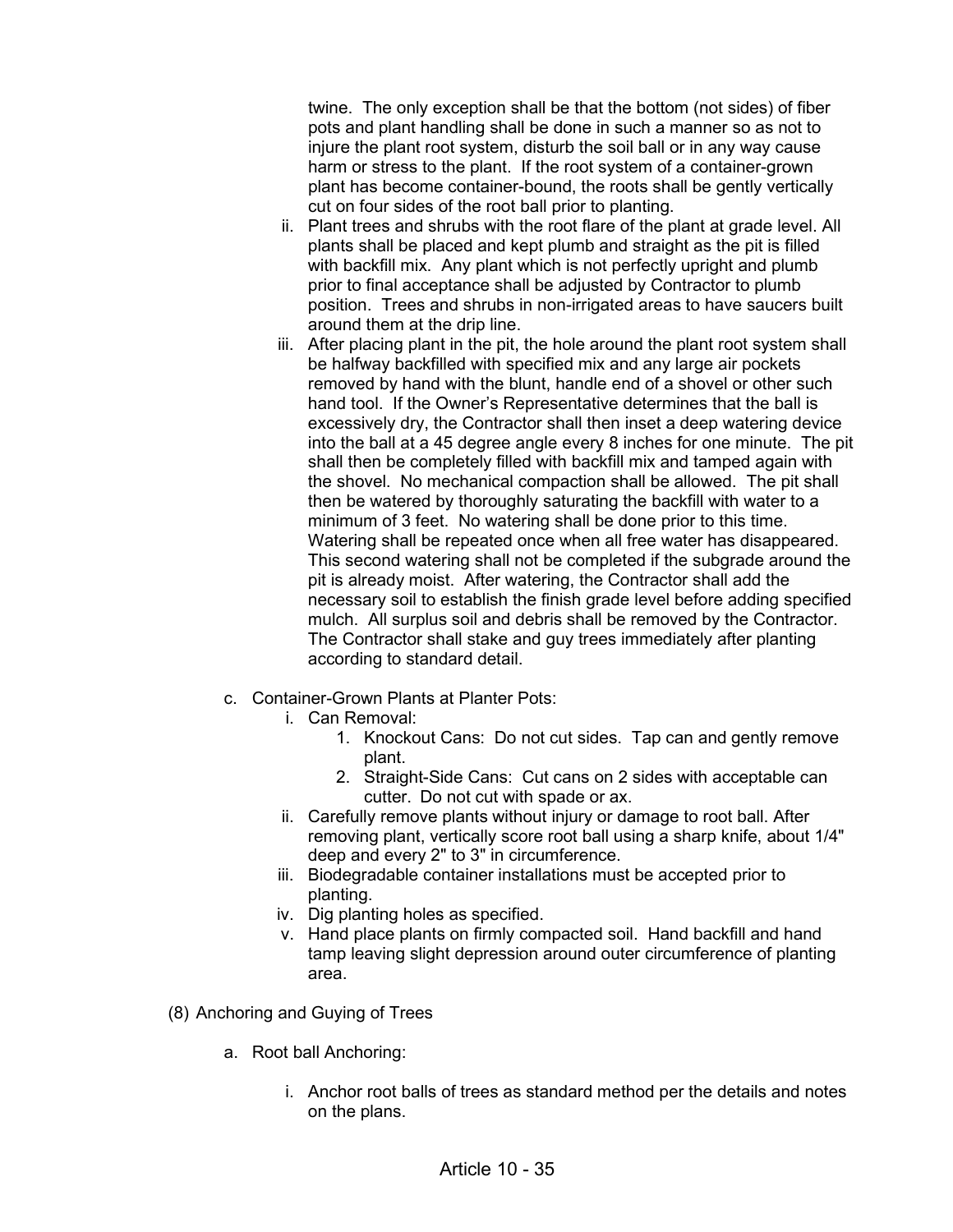- ii. Trees shall remain plumb and straight from installation through the warranty period.
- iii. Trees shall be supported immediately after planting. All trees shall be root ball anchored and wrapped (depending on date of installation) as detailed and anchored as detailed and/or per manufacturer's recommendations. Wrap smooth barked trees as part of maintenance work in the fall. Refer to planting and tree grate details.
- iv. Mock-Up: Install mock-up of manufactured project at job site per manufacturer's instructions for review and acceptance by Landscape Architect.

| Tree Caliper @ 12-in Above<br>Grade | Root ball Anchor Kit |
|-------------------------------------|----------------------|
| Up to $3$ inch                      | Duckbill 68 RBK Kit  |
| Up to $6$ inch                      | Duckbill 88 RBK Kit  |

#### b. Guying and Wrapping:

i. Stake and guy all trees not receiving root anchoring.

| <b>Tree Caliper</b><br>$@$ 12-in<br>Above | No. of<br>Guys | Size                | Turn-Buckle    | Deadmen/Anchor         |
|-------------------------------------------|----------------|---------------------|----------------|------------------------|
| Grade                                     |                |                     |                |                        |
| $2-6$ inch                                | ≏              | $1/8"$ x $7$ x $7$  | $3/8$ "x10-5/8 | $4x4x24$ , $18$ " deep |
| 6-8 inch                                  | ົ              | $3/16"$ x $7$ x $7$ | 3/8"x10-5/8    | 6x6x30, 30" deep       |

- ii. Root ball anchor or stake all trees immediately after planting, as shown on planting details. Do not plant trees that cannot be anchored or staked and guyed properly before workday tree planting occurs ends.
- iii. Wrap all deciduous tree trunks per planting details no later than November 15. Before wrapping, Landscape Architect to inspect tree trunks for injury, improper pruning, and insect infestation. Landscape Contractor shall remove all wrappings by May 21.
- iv. Trees shall remain plumb and straight from installation through the warranty period.
- v. Tree support shall be done as outlined on the following tables.
- vi. Trees shall be supported immediately after planting. All trees shall be guyed and wrapped as detailed or anchored as detailed and/or per manufacturer's recommendations. Wrap smooth barked trees as part of maintenance work in the fall. Refer to planting and tree grate details.
- vii. Wire and Positioning: Wire shall be passed through grommets in nylon straps to prevent direct contact with bark of the tree and placed around the trunk in a single loop above the lowest branch. Wire shall be tightened and kept taut by twisting the strands together. Guy trees above first point of branching, with guys spaced equally around and outside perimeter of ball. Cover guys with specified tree collar at points of contact with bark. Position guys at crotches and fasten to a deadman. All exposed wire to be covered by white PVC pipe per the planting details.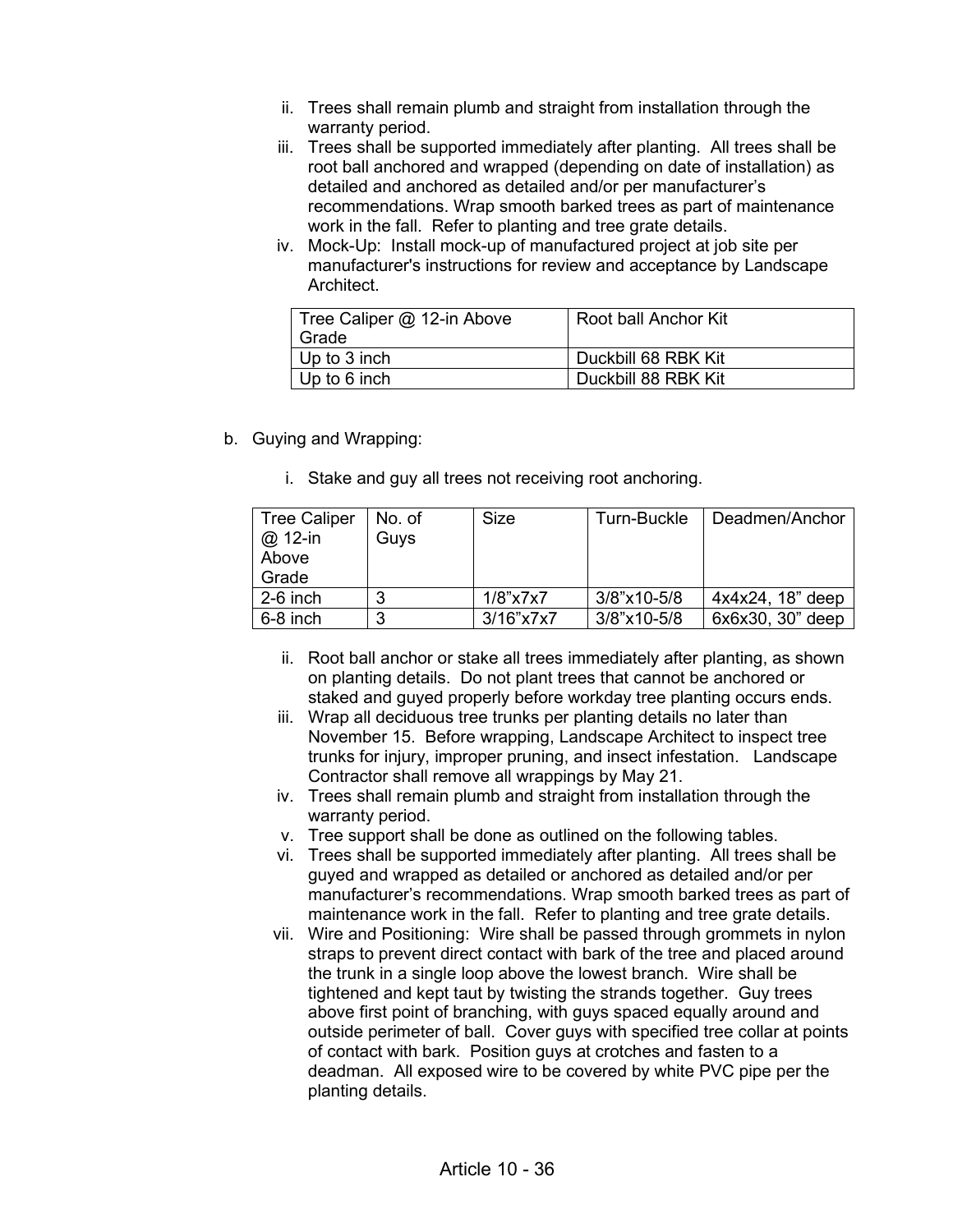- viii. Turnbuckle: Provide one (1) turnbuckle for each guy. Use 2 cable clamps at each cable connection. Place white plastic guy covers on all guys.
- ix. Mock-Up: Install mock-up of manufactured project at job site per manufacturer's instructions for review and acceptance by Landscape Architect.
- x. Contractor shall return to the site after one year and remove stakes.

## (9) Schedule

- a. No planting work shall take place during freezing or excessively windy or wet weather or when the ground conditions are, in the opinion of the Owner's Representative, not in a condition to be properly worked. Contractor shall include time in his schedule to work stoppage due to inclement weather or ground conditions. Inclement weather or ground conditions shall not be cause for an extension of project completion date unless written approval has been obtained from Owner's Representative for an extension of the project completion date.
- b. No planting work shall commence until the adjacent site improvements, pavements, utility installation and finish grading is completed. The Contractor shall limit his use of heavy equipment on pavements and planted areas. In all cases, he shall be responsible for all damage to existing conditions.
- (10) Plant Installation in Winter
	- a. When minimum night temperatures drop below  $40^{\circ}$  F, the following operations will be adhered to:
		- i. Preparation for field installation of plant materials shall be such that newly-delivered plants can be installed immediately and not maintained in temporary storage.
		- ii. Broadleaf evergreens and coniferous plants installed after December 1st should be treated with an approved anti-desiccant according to the manufacturer's recommendations.
		- iii. Where specified, backfill should be placed around plants immediately following planting. Leaving tops of root balls exposed for more than 24 hours is unacceptable.
		- iv. Installation contractors should closely monitor soil moisture levels of plant root balls. Inspect moisture levels weekly and adjust irrigation controllers accordingly. Soils should be moist but not saturated. Do not irrigate soils that contain adequate moisture.
- (11) Watering
	- a. Plantings shall be watered immediately after planting. After the first watering, water shall be applied to plants as conditions may require to keep the plants in a healthy and vigorous growing condition until completion of the Contract.
- (12) Pruning
	- a. Trees: Licensed tree surgeon shall prune trees as necessary under direction of Owner immediately following installation.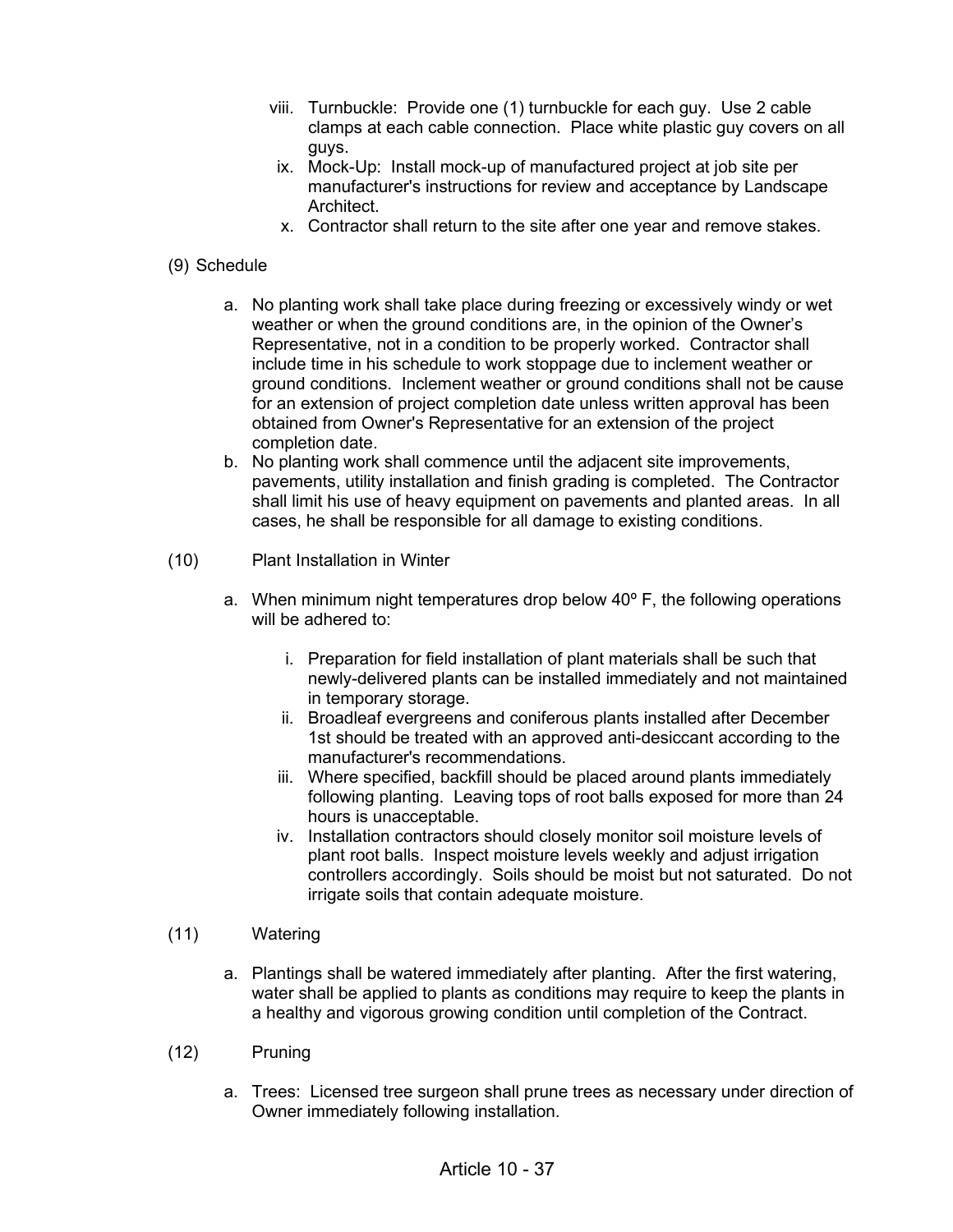- b. New Plant Material: Prune minimum necessary to remove injured twigs and branches, deadwood, and suckers and as required to insure healthy plant representative of species and in keeping with accepted horticulture practice.
	- i. Prune any damaged or dead roots or branches back to and slightly above, nearest healthy side bud, but at angle from remaining portion not exceeding 45 degrees.
	- ii. Evergreen: Trim only damaged or dead foliage and/or branches.
	- iii. Do not prune leaders. On cuts over 1" diameter, trace injury back to living tissue, smooth and treat with accepted tree wound dressing.
- (13) Mulching Where used, mulch shall be placed within 2 days of planting and a minimum of 4-inches depth to a radius of 3-feet. Mulch shall not be placed within 6 inches of the trunk.
- (14) Maintenance, Acceptance, and Guarantee
	- a. Maintenance period shall begin immediately after each area is planted based on the following requirements:
		- i. All planting shall be protected and maintained until final acceptance of all work. Maintenance shall include watering, weeding, cultivating, mulching, tightening and repairing of guys, removal of dead branches, resetting plants to proper grade or upright position, barricading the site and other necessary operations. The Contractor shall provide all water and equipment necessary for maintenance during the duration of the contract. Water is available at the planting site. After final acceptance, maintenance becomes the responsibility of the Owner.
		- ii. If during the duration of the contract prior to final acceptance, any of the plants die, or if they are, in the opinion of the Owner's Representative, in unhealthy or unsightly condition or if they have lost their natural shape due to dead branches or excessive pruning of branches, then the Contractor shall replace the material at his expense. This replacement shall be completed prior to final acceptance of the project and shall not void the one-year guarantee.
		- iii. Minor vandalism, theft, or other damage to the plantings or related work shall be the responsibility of the Contractor until all work receives final acceptance.
	- b. Prior to final acceptance, the Contractor shall furnish four (4) copies of written maintenance instructions to Owner for maintenance and care of all new planted areas for the first 3 years after installation. These instructions shall include but not be limited to staking, pruning, insect and disease control and fertilizing.
	- c. Guarantee
		- i. For a period of two years after final acceptance of all work and at no additional cost to the Owner, the Contractor shall replace any plants that have died or are partially dead due to unhealthy or unsightly condition, or have lost their natural shape due to dead branches or excessive pruning of dead branches. Adverse site conditions are natural causes for the purposes of this contract. Inadequate or improper maintenance by the Owner shall not be cause for replacement by the Contractor provided the Contractor shall have submitted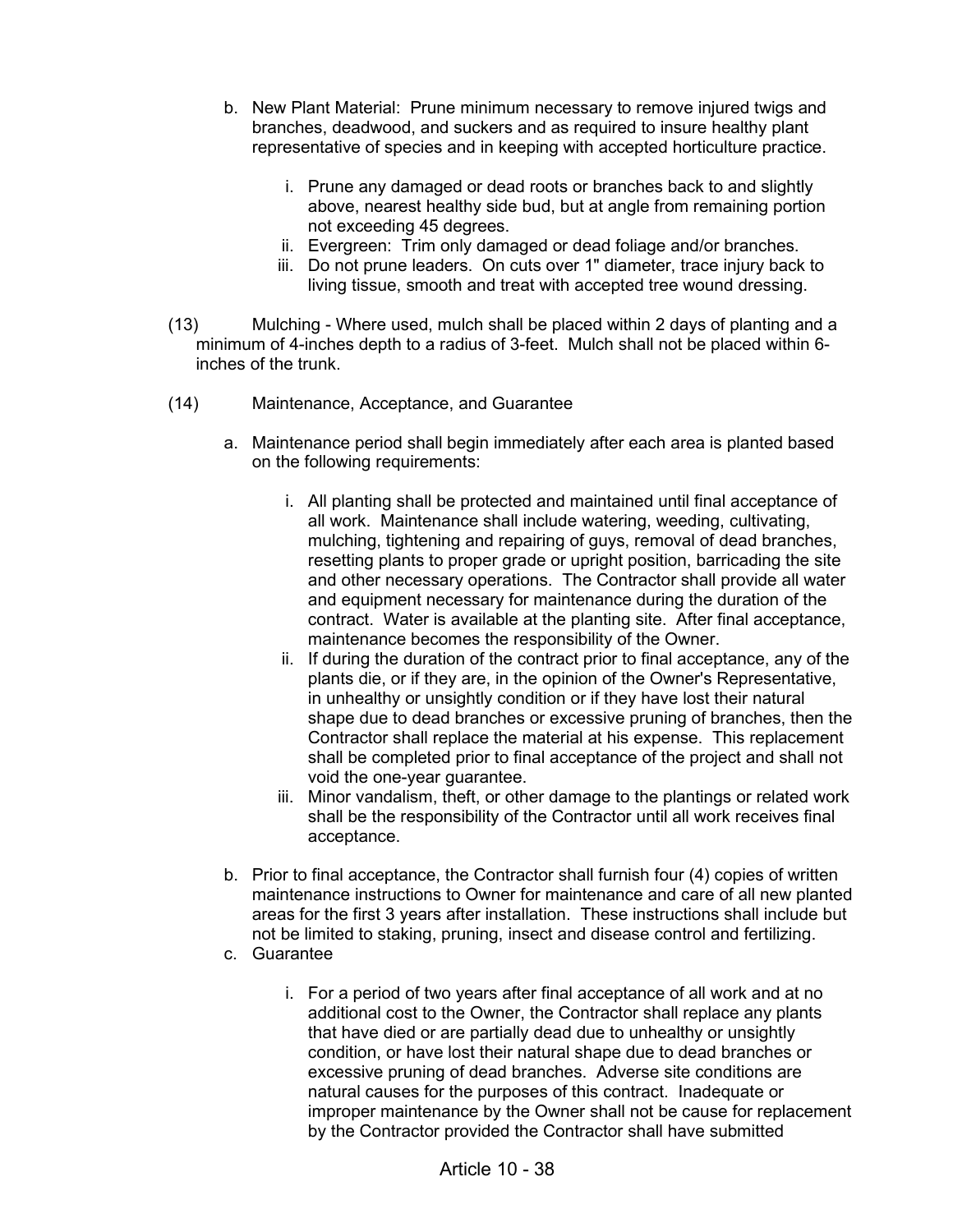throughout the guarantee period a bi-monthly letter of report to the Owner on improper or inadequate maintenance practices and recommended remedial actions. The Contractor shall apply a "new" one year guaranty period to each replacement plant that is installed.

- ii. The Contractor shall guaranty all plants to be true to name and to meet all conditions of these specifications. Any plant which is not true to name as indicated by leaf, flower form, or fruiting characteristics revealed within guarantee period shall be replaced by Contractor, at Contractor's expense.
- iii. All replacement planting under the guarantee provision shall be executed within one month of notice to replace such plants. Upon Owner's written approval, the Contractor shall replace rejected plants at a later date, mutually agreed upon, provided that the Contractor removes all rejected plants within seven days of the notice to replace such plants. If the rejected plants are not removed in 7 days, the Owner's Representative may at his option remove these plants and the cost of such removal shall be charged to the Contractor.
- iv. Replacement planting is to be in accordance with the original specifications and its cost considered to be included in the bid price. All areas damaged by tree or shrub planting or replacement operations are to be fully restored to their original condition as specified.

## **10.3.11 Integral Concrete Coloring**

- (1) Placing Colored Flatwork Concrete
	- a. The concrete consistency as denoted by the slump test should remain at the same slump  $+ ½$ " for all colored concrete placed. The concrete slump shall be 3" maximum  $+ ½"$  at the point of delivery. Once a portion of the batch has been placed, no water should be added to the remaining batch.
	- b. Concrete should always be placed in forms as near the final location as possible. Avoid using a concrete vibrator to move the concrete laterally.
- (2) Finishing Colored Flatwork Concrete
	- a. Finishing must be done uniformly. Over troweling often results in dark spots in the colored concrete and will not be permitted. Finishing must not begin until bleed water has left the surface. No sprinkling or fogging will be permitted.
- (3) Curing Colored Flatwork Concrete
	- a. The finished slab should be sealed with Davis seal in a matching color. Plastic sheeting or membrane paper will not be permitted.
- (4) Patching Colored Concrete
	- a. All repair work must be done within three days after form removal so the repair and surrounding concrete age together.
	- b. White cement must be added to the patching mix to overcome the fact that a patch area will normally dry darker. The color added to the patch mix should be the same ratio as the original color/cement ratio.